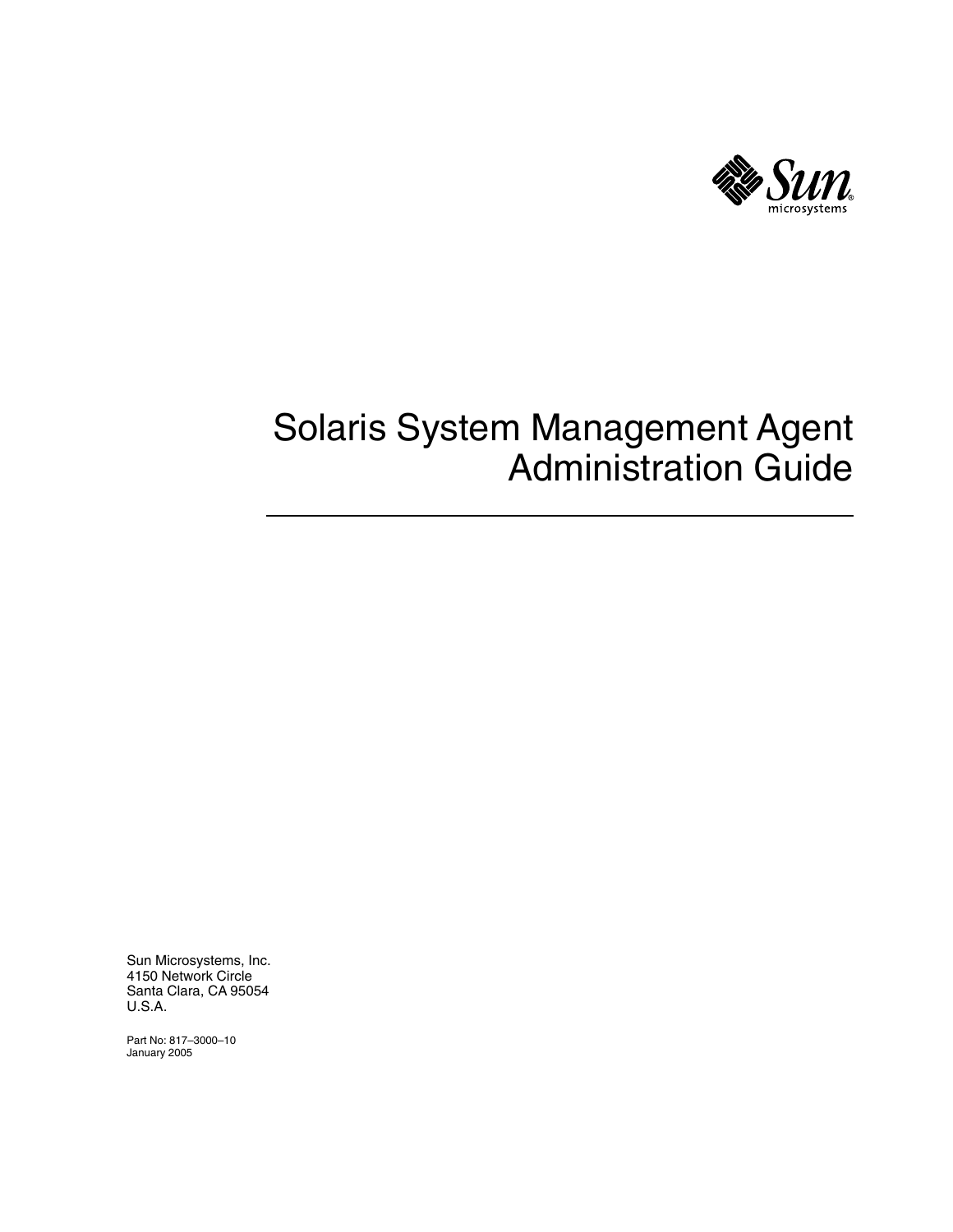Copyright 2005 Sun Microsystems, Inc. 4150 Network Circle, Santa Clara, CA 95054 U.S.A. All rights reserved.

This product or document is protected by copyright and distributed under licenses restricting its use, copying, distribution, and decompilation. No part of this product or document may be reproduced in any form by any means without prior written authorization of Sun and its licensors, if any.<br>Third-party software, including font technology, is copyrighted and licensed

Parts of the product may be derived from Berkeley BSD systems, licensed from the University of California. UNIX is a registered trademark in the U.S. and other countries, exclusively licensed through X/Open Company, Ltd.

Sun, Sun Microsystems, the Sun logo, docs.sun.com, AnswerBook, AnswerBook2, Solstice Enterprise Agents, Sun Fire, Netra and Solaris are<br>trademarks or registered trademarks of Sun Microsystems, Inc. in the U.S. and other co an architecture developed by Sun Microsystems, Inc.

The OPEN LOOK and Sun™ Graphical User Interface was developed by Sun Microsystems, Inc. for its users and licensees. Sun acknowledges the pioneering efforts of Xerox in researching and developing the concept of visual or graphical user interfaces for the computer industry. Sun holds a<br>non-exclusive license from Xerox to the Xerox Graphical User Interface, wh and otherwise comply with Sun's written license agreements.

U.S. Government Rights – Commercial software. Government users are subject to the Sun Microsystems, Inc. standard license agreement and applicable provisions of the FAR and its supplements.

DOCUMENTATION IS PROVIDED "AS IS" AND ALL EXPRESS OR IMPLIED CONDITIONS, REPRESENTATIONS AND WARRANTIES,<br>INCLUDING ANY IMPLIED WARRANTY OF MERCHANTABILITY, FITNESS FOR A PARTICULAR PURPOSE OR NON-INFRINGEMENT, ARE<br>DISCLAIM

Copyright 2005 Sun Microsystems, Inc. 4150 Network Circle, Santa Clara, CA 95054 U.S.A. Tous droits réservés.

Ce produit ou document est protégé par un copyright et distribué avec des licences qui en restreignent l'utilisation, la copie, la distribution, et la décompilation. Aucune partie de ce produit ou document ne peut être reproduite sous aucune forme, par quelque moyen que ce soit, sans<br>l'autorisation préalable et écrite de Sun et de ses bailleurs de licence, s'il y en a. L

Certaines parties de ce produit pourront être dérivées du système Berkeley BSD licenciés par l'Université de Californie. UNIX est une marque déposée aux Etats-Unis et dans d'autres pays et licenciée exclusivement par X/Open Company, Ltd.

Sun, Sun Microsystems, le logo Sun, docs.sun.com, AnswerBook, AnswerBook2, Solstice Enterprise Agents, Sun Fire, Netra et Solaris sont des marques de fabrique ou des marques déposées de Sun Microsystems, Inc. aux Etats-Unis et dans d'autres pays. Toutes les marques SPARC sont<br>utilisées sous licence et sont des marques de fabrique ou des marques déposées de SP produits portant les marques SPARC sont basés sur une architecture développée par Sun Microsystems, Inc.

L'interface d'utilisation graphique OPEN LOOK et Sun™a été développée par Sun Microsystems, Inc. pour ses utilisateurs et licenciés. Sun reconnaît<br>les efforts de pionniers de Xerox pour la recherche et le développement du de l'informatique. Sun détient une licence non exclusive de Xerox sur l'interface d'utilisation graphique Xerox, cette licence couvrant également les<br>licenciés de Sun qui mettent en place l'interface d'utilisation graphiqu

CETTE PUBLICATION EST FOURNIE "EN L'ETAT" ET AUCUNE GARANTIE, EXPRESSE OU IMPLICITE, N'EST ACCORDEE, Y COMPRIS DES GARANTIES CONCERNANT LA VALEUR MARCHANDE, L'APTITUDE DE LA PUBLICATION A REPONDRE A UNE UTILISATION<br>PARTICULIERE, OU LE FAIT QU'ELLE NE SOIT PAS CONTREFAISANTE DE PRODUIT DE TIERS. CE DENI DE GARANTIE NE<br>S'APPLIQUERAIT PAS





040903@9495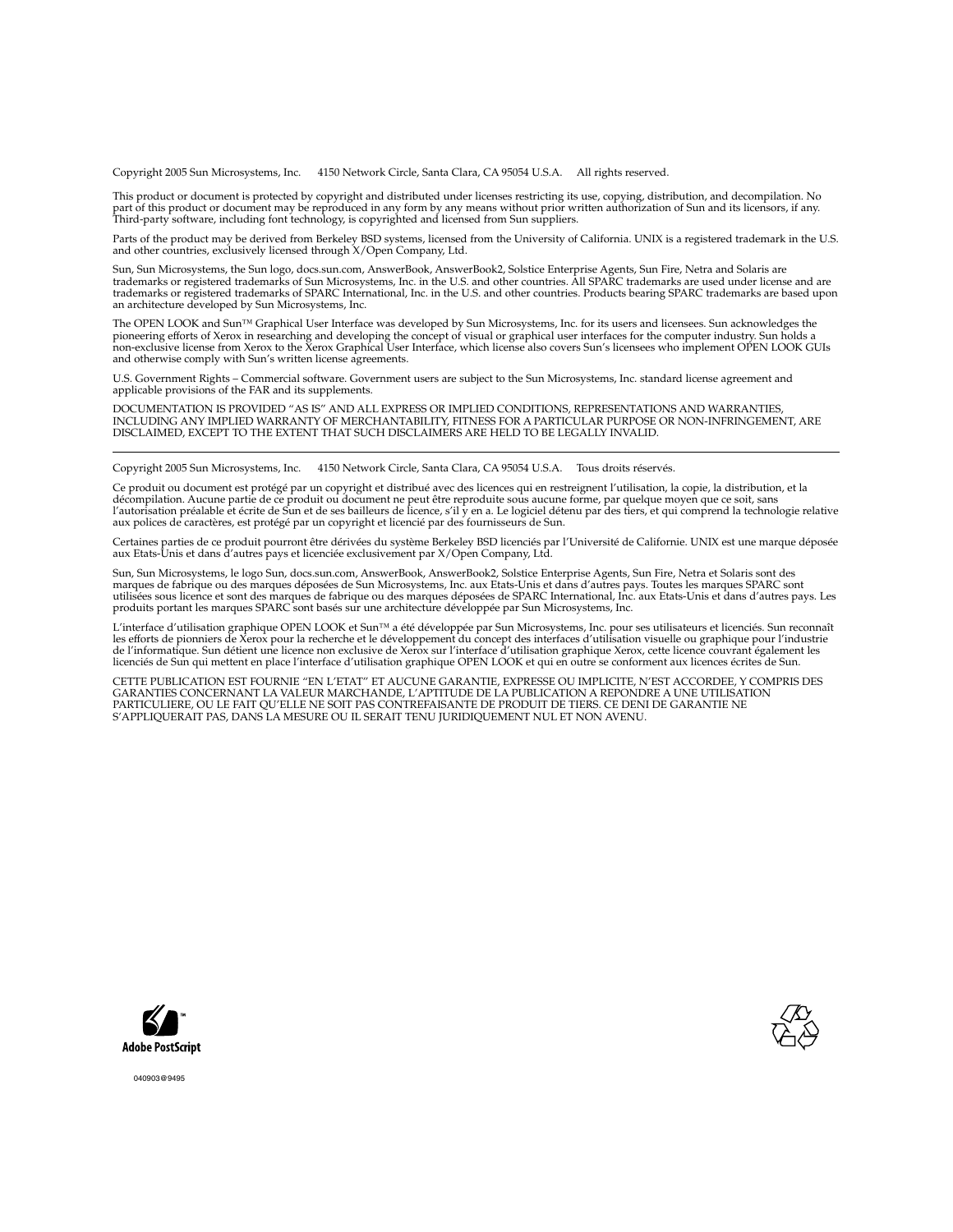# **Contents**

#### **[Preface 11](#page-10-0)**

| 1 | 15<br>Introduction to the System Management Agent       |    |
|---|---------------------------------------------------------|----|
|   | Overview of SNMP and Network Management<br>15           |    |
|   | <b>SNMP</b> Versions<br>16                              |    |
|   | Structure of Management Information<br>18               |    |
|   | Community String 18                                     |    |
|   | Overview of the System Management Agent<br>19           |    |
|   | <b>System Management Agent Components</b><br>20         |    |
|   | ISO Namespace Tree 22                                   |    |
|   | Supported MIBs 22                                       |    |
|   |                                                         |    |
| 2 | Configuring the System Management Agent<br>25           |    |
|   | Platforms and Packages<br>25                            |    |
|   | Removing Packages 26                                    |    |
|   | Default Software Locations<br>28                        |    |
|   | Configuration Files and Scripts<br>- 28                 |    |
|   | Persistent Storage Files<br>- 30                        |    |
|   | Managing Configuration With the Main Configuration File | 30 |
|   | Using the AgentX Protocol 31                            |    |
|   |                                                         |    |
|   |                                                         |    |

### **[3 Working with the System Management Agent 33](#page-32-0)**

[Starting and Stopping the System Management Agent 33](#page-32-0)

- ▼ [To Start the System Management Agent 33](#page-32-0)
- ▼ [To Restart the System Management Agent 34](#page-33-0)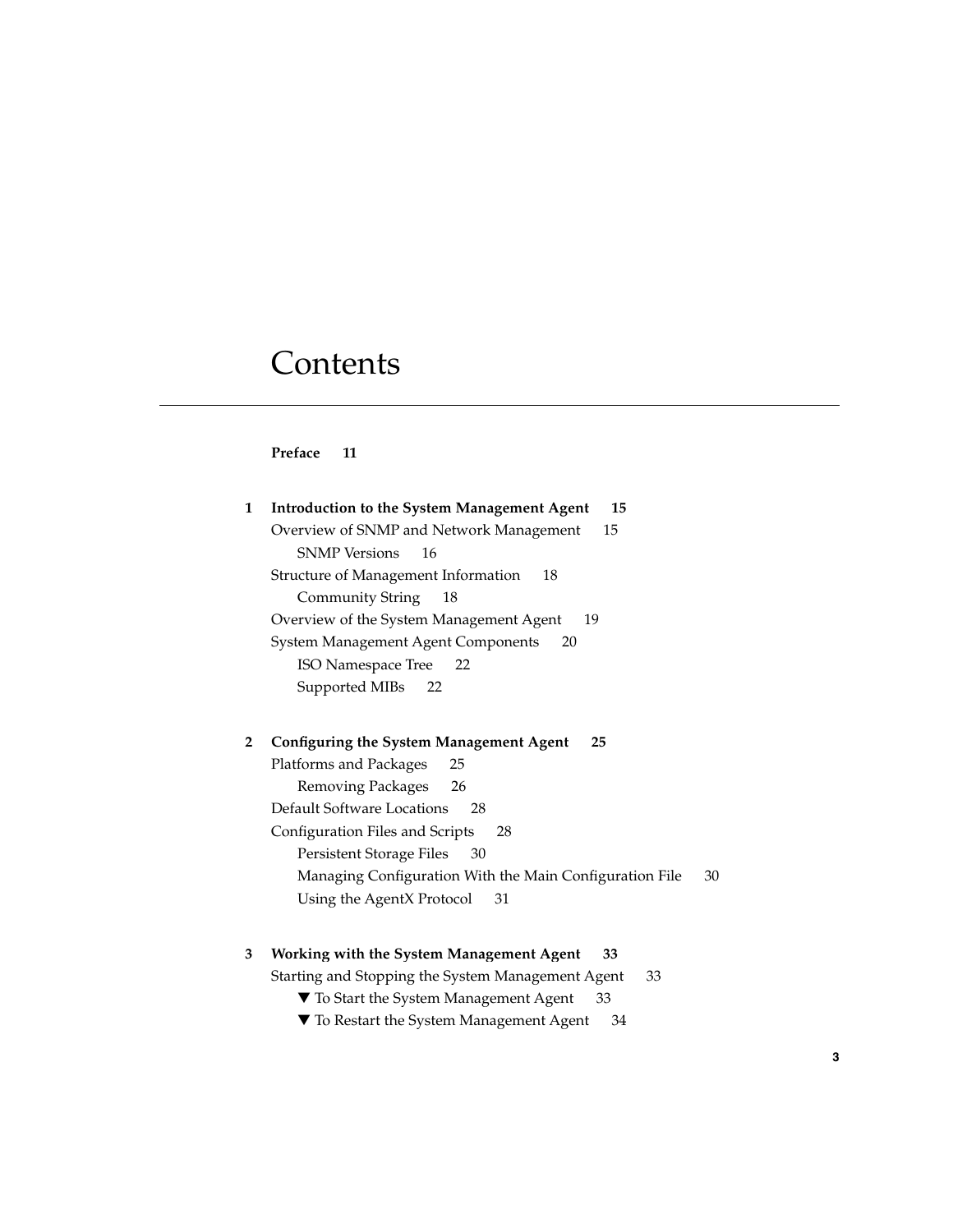▼ [To Stop the System Management Agent 35](#page-34-0) [Common Operations With the System Management Agent 35](#page-34-0) ▼ [To Check Whether Another Process Is Running on the SMA Port 35](#page-34-0) ▼ [To View the Status of the Agent 35](#page-34-0) ▼ [To See Which MIBs Are Initialized 35](#page-34-0) ▼ [To Check the Disk Space on a Local or Remote Machine 36](#page-35-0) The snmpnetstat [command 37](#page-36-0) [Resource Usage 38](#page-37-0) [JDMK Interoperability 38](#page-37-0) [Configuration and Proxying With JDMK 39](#page-38-0) **[4 Managing Security 41](#page-40-0)** [Security Overview 41](#page-40-0) [Using USM for Authentication and Message Privacy 42](#page-41-0) [Authentication Protocol Algorithms 43](#page-42-0)

[Message Privacy 44](#page-43-0) [Public Keys 44](#page-43-0) [Where USM Security Information Is Contained 45](#page-44-0) [Using VACM for Access Control 46](#page-45-0) [Where VACM Security Information Is Contained 47](#page-46-0) [Understanding VACM Tables 48](#page-47-0) [Creating and Managing Users 60](#page-59-0) ▼ [To Create a New SNMPv3 User 61](#page-60-0) ▼ [To Create a New User Using System Prompts 62](#page-61-0)

▼ [To Create Additional SNMPv3 Users With Security 63](#page-62-0) [Managing SNMPv1 and SNMPv2c Users With SNMPv3 Security 64](#page-63-0)

#### **[5 Migrating From Other Agents 65](#page-64-0)**

[Migration From Solstice Enterprise Agents Software 65](#page-64-0) ▼ [To Prevent The System Management Agent Initializing at Boot Time 66](#page-65-0) [Proxy Handling for Solstice Enterprise Agents Requests 67](#page-66-0) [Migration From the Sun Fire Management Agent 71](#page-70-0) The masfcnv [Migration Script 72](#page-71-0)

#### **[A Tools and Man Pages 75](#page-74-0)** [Tools and Utilities Configuration File 75](#page-74-0) [Man Pages 75](#page-74-0)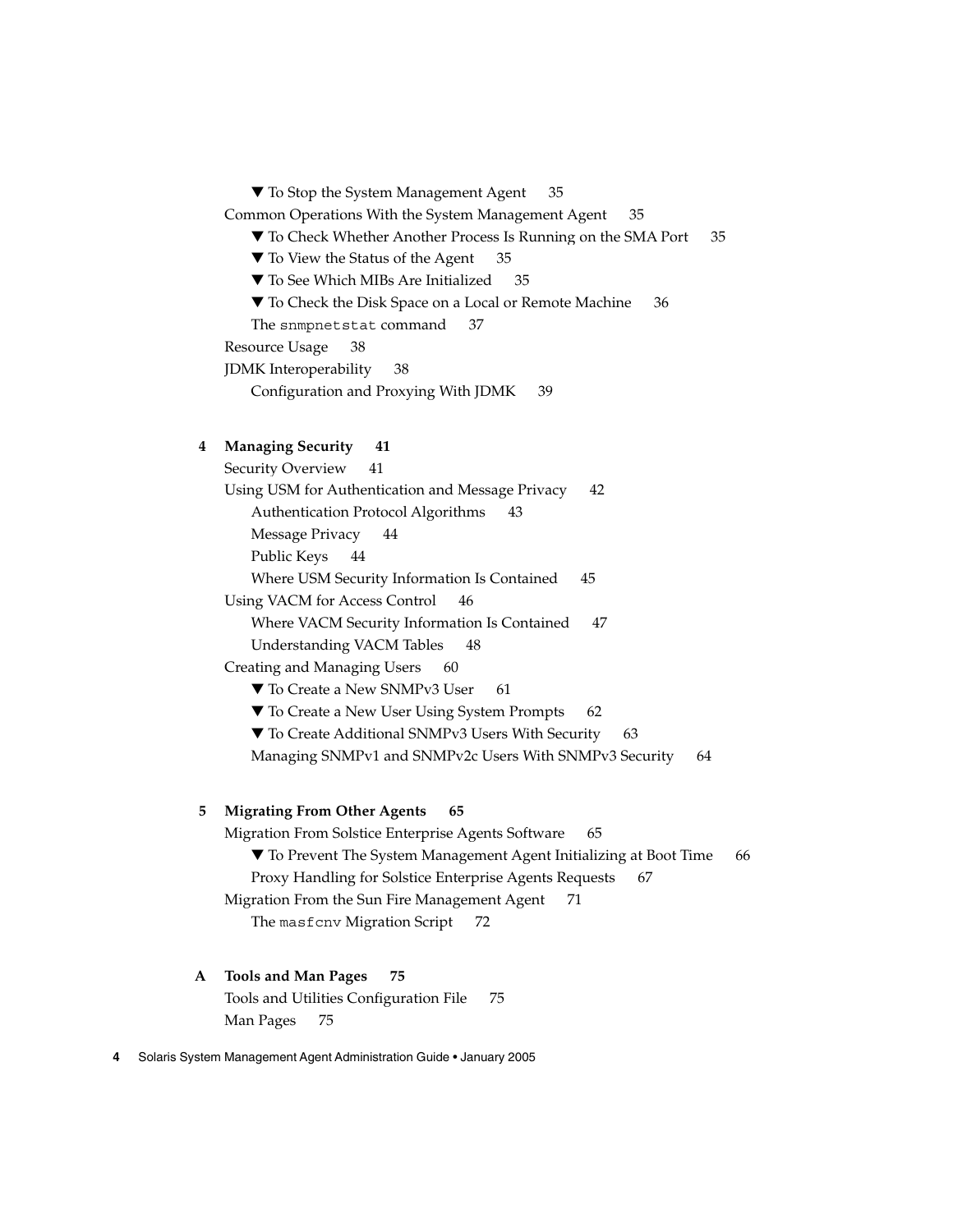**[Glossary 81](#page-80-0)**

**[Index 83](#page-82-0)**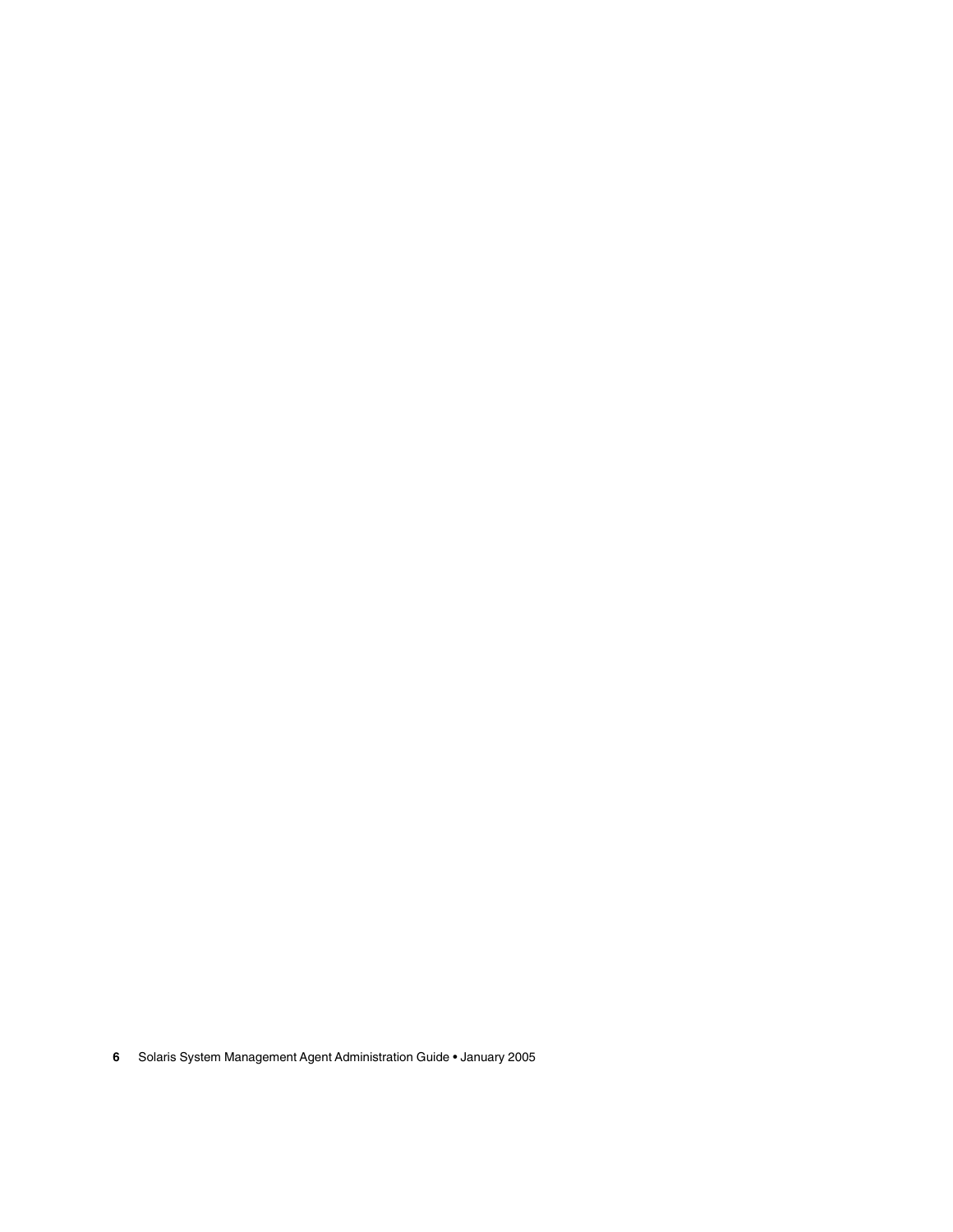# Tables

| <b>TABLE A-1</b> | Man Pages for General SNMP Topics<br>76 |    |
|------------------|-----------------------------------------|----|
| TABLE A-2        | Man Pages for SNMP Tools<br>76          |    |
| TABLE A-3        | Man Pages for SNMP Configuration Files  | 78 |
| TABLE A-4        | Man Pages for SNMP Daemons<br>78        |    |
| TABLE A-5        | Man Pages for Migration Scripts<br>79   |    |
|                  |                                         |    |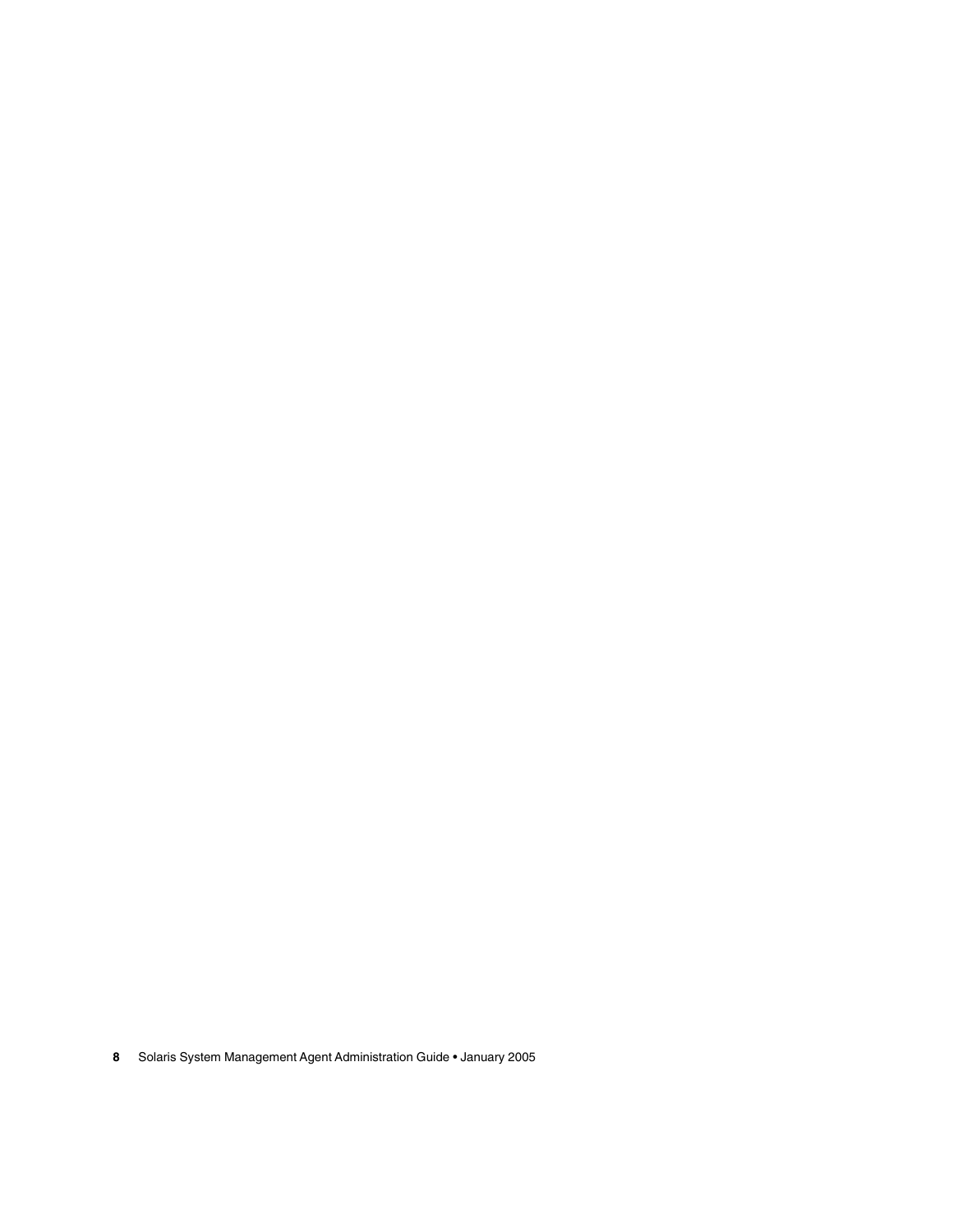# Figures

| FIGURE 1-1 | <b>SNMPv3 Packet Structure</b><br>17                                                                       |
|------------|------------------------------------------------------------------------------------------------------------|
| FIGURE 1-2 | Components of the System Management Agent<br>20                                                            |
| FIGURE 1-3 | ISO Namespace Tree Diagram<br>22                                                                           |
| FIGURE 4-1 | SNMPv3 Packet Format Showing Scopes of Authentication and<br>Encryption<br>48                              |
| FIGURE 4-2 | Overall Flow Chart for VACM<br>53                                                                          |
| FIGURE 5-1 | Routing of Requests and Responses in the SEA Software<br>67                                                |
| FIGURE 5-2 | Routing of Requests With both SEA and SMA Present, Using the<br>seaProxy Module and Proxy Statements<br>70 |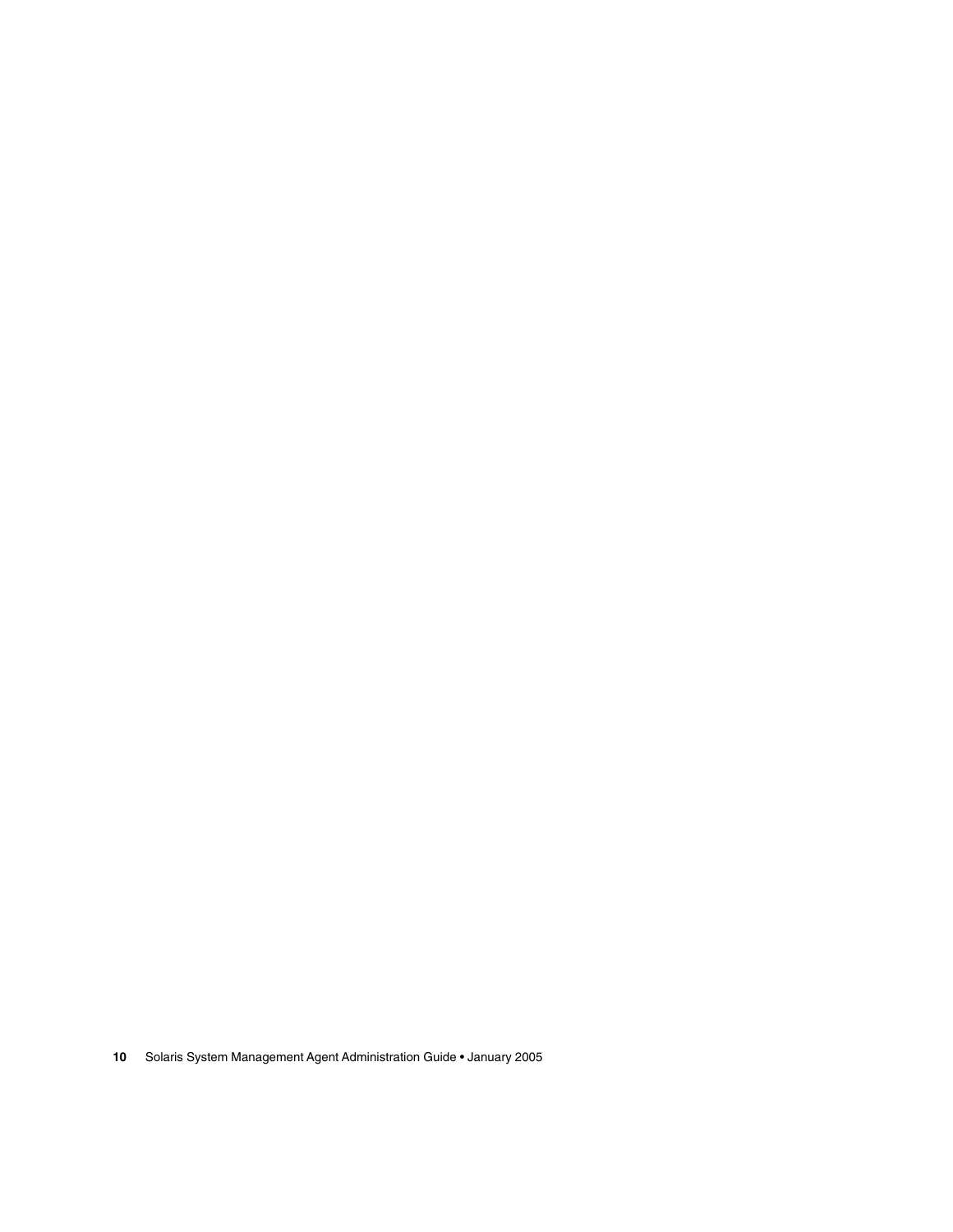## <span id="page-10-0"></span>Preface

The *Solaris System Management Agent Administration Guide* explains how to install, configure and work with the System Management Agent (SMA).

**Note –** This Solaris™ release supports systems that use the SPARC® and x86 families of processor architectures: UltraSPARC®, SPARC64, AMD64, Pentium, and Xeon EM64T. The supported systems appear in the *Solaris 10 Hardware Compatibility List* at <http://www.sun.com/bigadmin/hcl>. This document cites any implementation differences between the platform types.

In this document the term "x86" refers to 64-bit and 32-bit systems manufactured using processors compatible with the AMD64 or Intel Xeon/Pentium product families. For supported systems, see the *Solaris 10 Hardware Compatibility List*.

## Who Should Use This Book

This document is targeted towards system administrators who need to use the System Management Agent to manage objects and devices on the Solaris Operating System. Also, system administrators who wish to migrate management agent tasks from other agents to the System Management Agent will should use this book.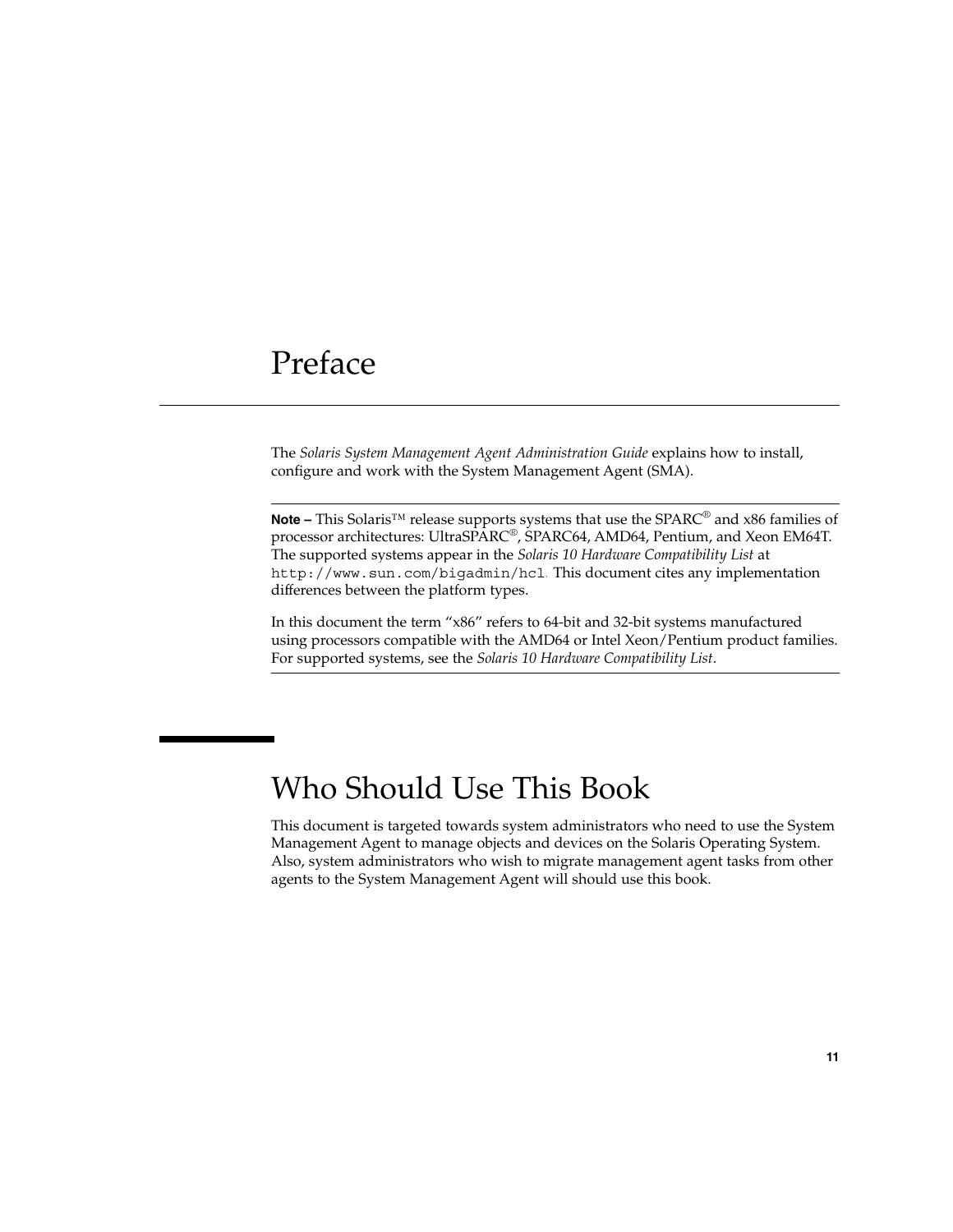## Before You Read This Book

You must be familiar with general system administration of the Solaris system. A general understanding of SNMP and SNMP MIBs is beneficial. You should be familiar with the following areas:

- SNMPv1, SNMPv2c, and SNMPv3 protocols
- Structure of Management Information (SMI) v1 and v2
- Management Information Base (MIB) structure
- Abstract Syntax Notation (ASN.1)

## How This Book Is Organized

This book is organized into the following chapters:

[Chapter 1](#page-14-0) provides an overview of SNMP and an introduction to the System Management Agent.

[Chapter 2](#page-24-0) describes the files you can use to configure the System Management Agent.

[Chapter 3](#page-32-0) shows you basic operations, such as stopping or restarting the System Management Agent.

[Chapter 4](#page-40-0) describes security administration and user management.

[Chapter 5](#page-64-0) shows you how to migrate the management of your devices to the System Management Agent from other agents.

[Appendix A](#page-74-0) provides some reference information about the man pages, tools, and utilities that are provided with the System Management Agent.

[Glossary](#page-80-0) is a list of key words and phrases found in this book and their definitions.

## Recommended Reading

Ideally, you should be familiar with SNMP and SNMP MIBs.

■ *Internet Engineering Task Force RFC 2741 on AgentX:* <http://www.ietf.org/rfc/rfc2741.txt>.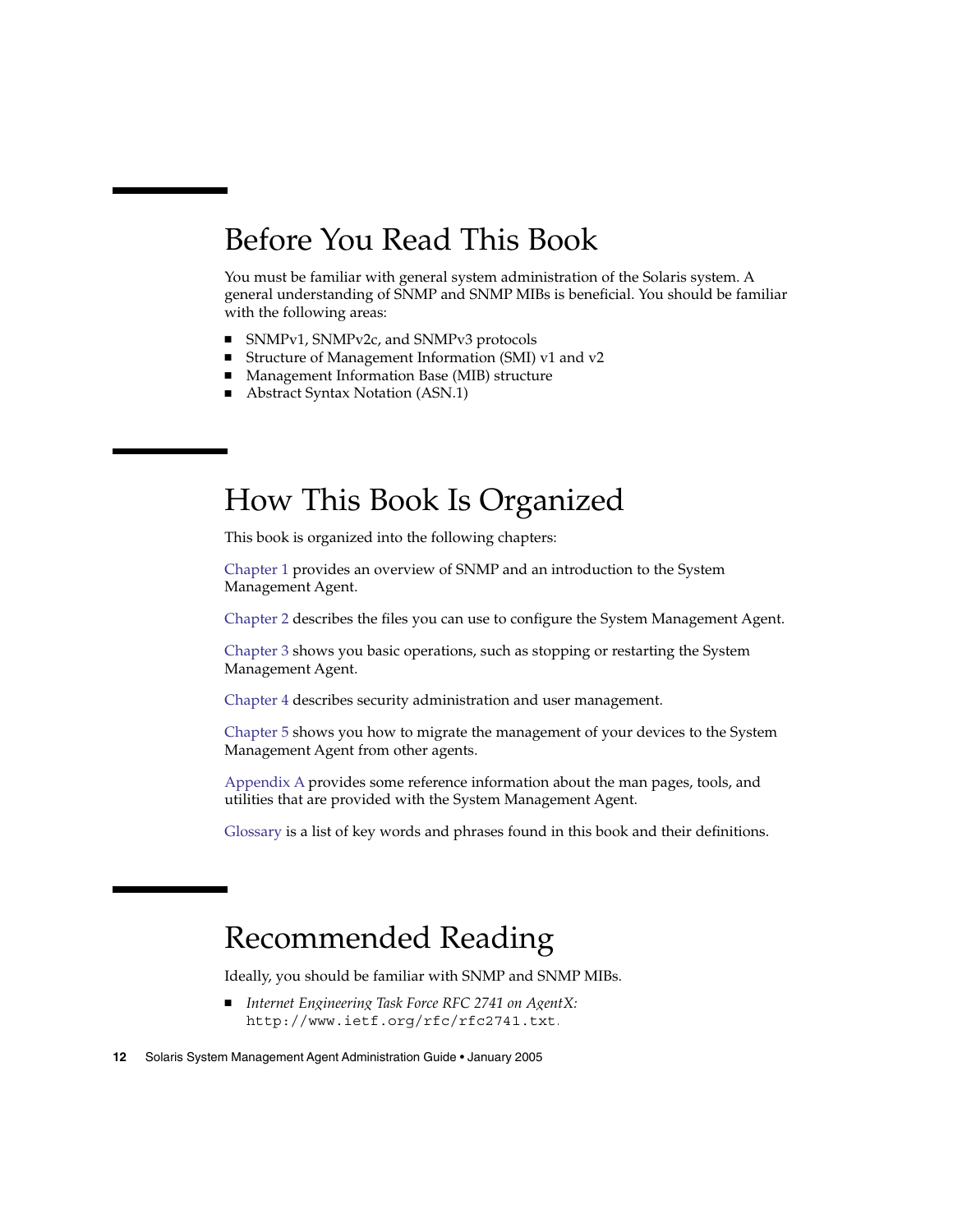- *Internet Engineering Task Force RFC 3411 on An Architecture for Describing Simple Network Management Protocol Management Frameworks:* <http://www.ietf.org/rfc/rfc3411.txt>.
- *Understanding SNMP MIBs* by Perkins and McGinnis (Prentice Hall).
- Solaris System Management Agent Developer's Guide.
- *System Administration Guide: Advanced Administration*.
- *System Administration Guide: Security Services*.

## Accessing Sun Documentation Online

The docs.sun.com<sup>SM</sup> Web site enables you to access Sun technical documentation online. You can browse the docs.sun.com archive or search for a specific book title or subject. The URL is <http://docs.sun.com>.

## Ordering Sun Documentation

Sun Microsystems offers select product documentation in print. For a list of documents and how to order them, see "Buy printed documentation" at <http://docs.sun.com>.

## Typographic Conventions

The following table describes the typographic changes that are used in this book.

#### **TABLE P–1** Typographic Conventions

| <b>Typeface or Symbol</b> | Meaning                                                                           | <b>Example</b>                                                                               |
|---------------------------|-----------------------------------------------------------------------------------|----------------------------------------------------------------------------------------------|
| AaBbCc123                 | The names of commands, files, and<br>directories, and onscreen computer<br>output | Edit your . login file.<br>Use $1s$ -a to list all files.<br>machine name% you have<br>mail. |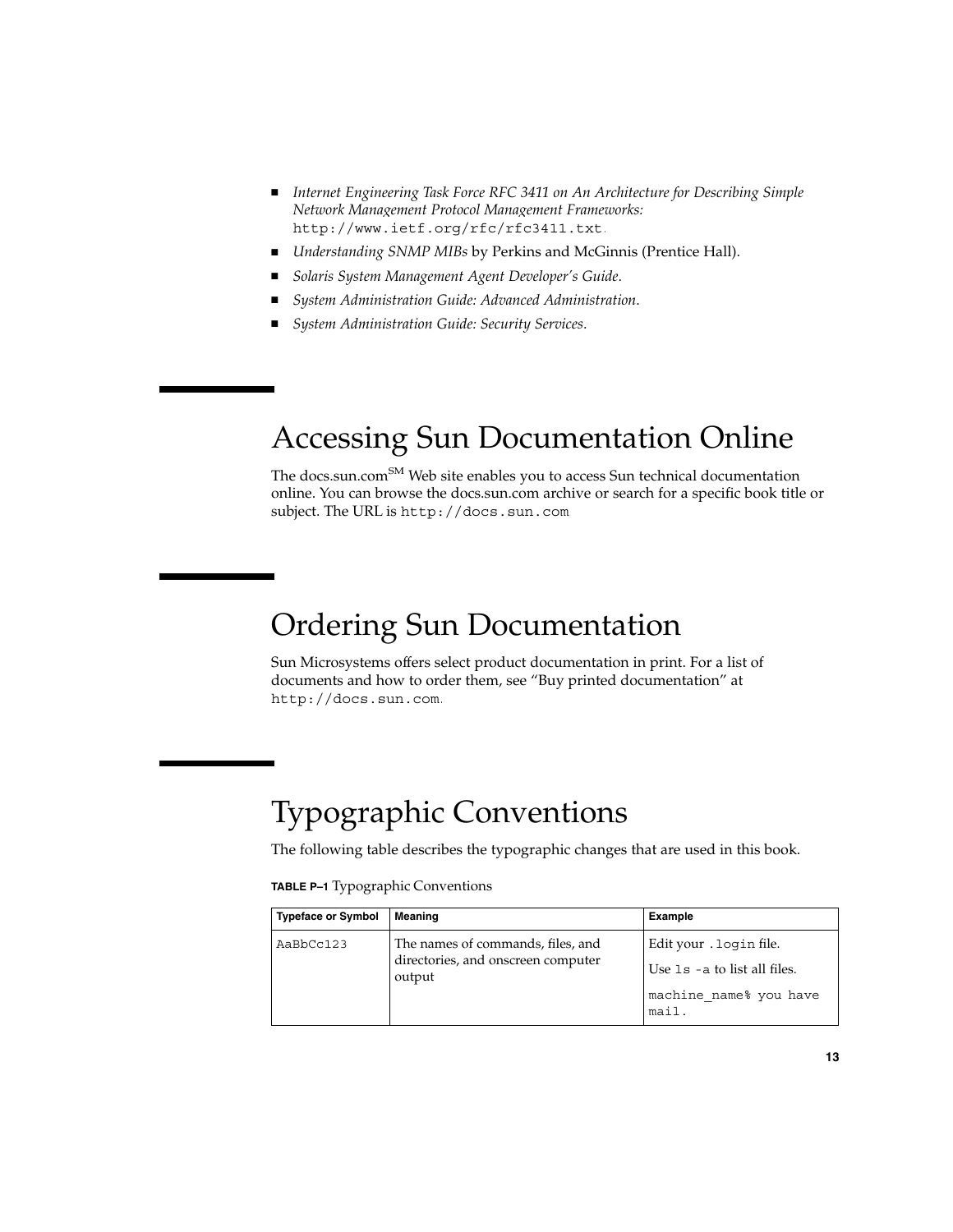**TABLE P–1** Typographic Conventions *(Continued)*

| <b>Typeface or Symbol</b> | <b>Meaning</b>                                                 | <b>Example</b>                                  |
|---------------------------|----------------------------------------------------------------|-------------------------------------------------|
| AaBbCc123                 | What you type, contrasted with onscreen                        | machine name% su                                |
|                           | computer output                                                | Password:                                       |
| AaBbCc123                 | Command-line placeholder: replace with<br>a real name or value | The command to remove a file<br>is rm filename. |
| AaBbCc123                 | Book titles, new terms, and terms to be<br>emphasized          | Read Chapter 6 in the User's<br>Guide.          |
|                           |                                                                | These are called <i>class</i> options.          |
|                           |                                                                | Do <i>not</i> save the file.                    |
|                           |                                                                | (Emphasis sometimes appears<br>in bold online.) |

# Shell Prompts in Command Examples

The following table shows the default system prompt and superuser prompt for the C shell, Bourne shell, and Korn shell.

**TABLE P–2** Shell Prompts

| <b>Shell</b>                                     | Prompt        |
|--------------------------------------------------|---------------|
| C shell prompt                                   | machine name% |
| C shell superuser prompt                         | machine name# |
| Bourne shell and Korn shell prompt               |               |
| Bourne shell and Korn shell superuser prompt   # |               |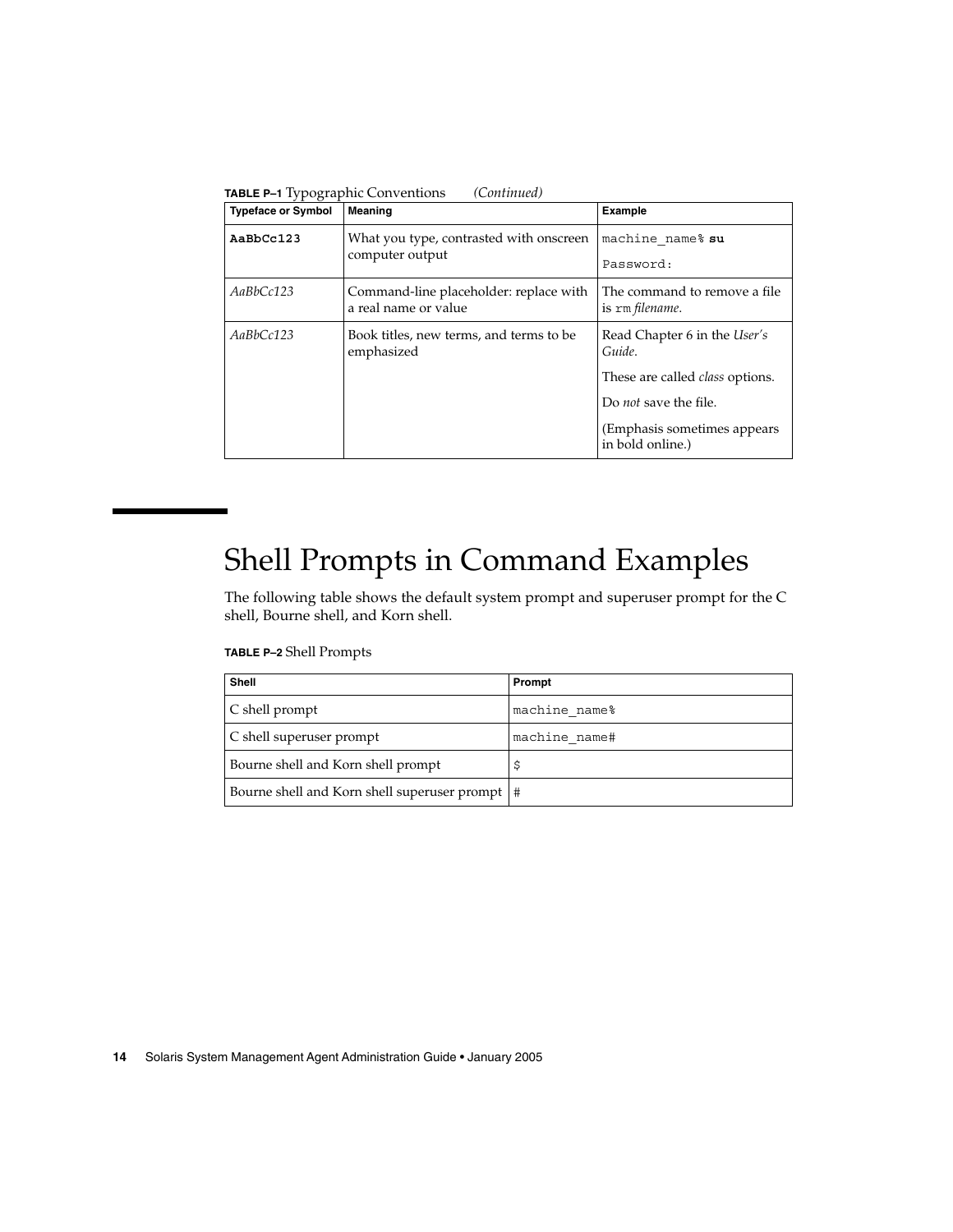### <span id="page-14-0"></span>CHAPTER **1**

# Introduction to the System Management Agent

The System Management Agent is the Sun Microsystems implementation of the open source Net-SNMP agent. This chapter describes the key principles of SNMP. This chapter also provides an overview of the System Management Agent.

This chapter contains information on the following topics:

- "Overview of SNMP and Network Management" on page 15
- ["Structure of Management Information"](#page-17-0) on page 18
- ["Overview of the System Management Agent"](#page-18-0) on page 19
- ["System Management Agent Components"](#page-19-0) on page 20

## Overview of SNMP and Network Management

The Simple Network Management Protocol (SNMP) is an Internet standard. SNMP provides a common way to query, monitor, and manage devices connected to IP networks. The protocol is defined in RFC 2571. For more information, see <http://www.ietf.org/rfc/rfc2571.txt>. Many details of SNMP are further defined in other RFCs.

SNMP is widely used in enterprise networks to effectively manage systems, network devices, and networks. One of the benefits of SNMP is how quickly solutions can be created to support the increasing numbers of networking components and applications. Within SNMP networks, systems, components, and applications are described as *entities*. The number of entities that need to be managed is growing rapidly.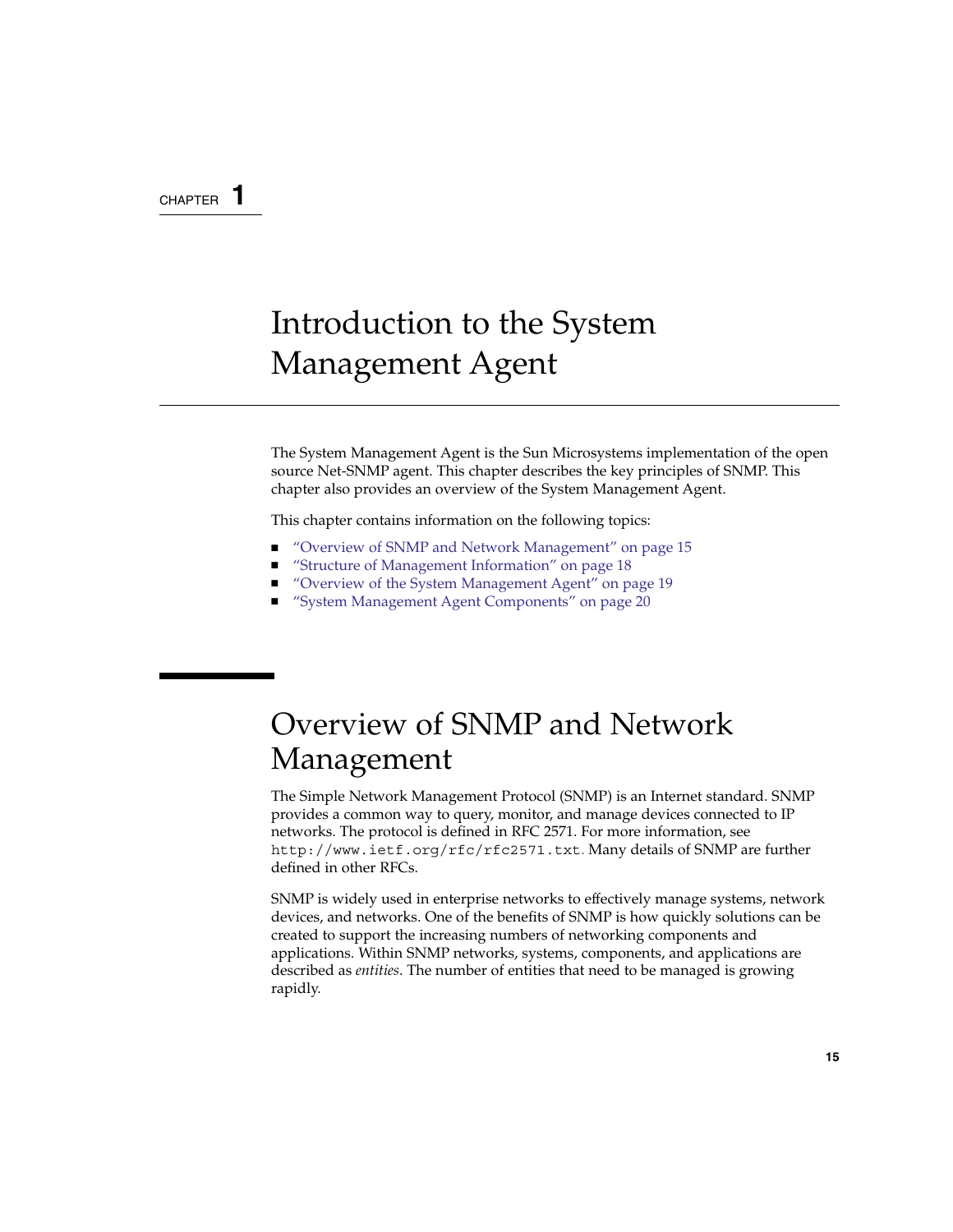<span id="page-15-0"></span>SNMP uses a *manager* and *agent* architecture. The SNMP manager is a program, also known as a network management station (NMS), that runs on a host on the network. The manager sends requests to one or more SNMP agents running on devices connected to the network. An agent, or daemon, is a program that listens for SNMP requests from the manager.

Agent hierarchy consists of a master agent and subagents. The master agent receives the SNMP-based management requests from the managers. The master agent sends responses to these management requests. Responses are sent after retrieving the appropriate values from respective subagents.

Subagents provide management of different components. Management is based on a Management Information Base (MIB) specifically designed for components or applications. A MIB is a specification containing definitions of management information. Through the use of a MIB: networks and networked systems can be remotely monitored, remotely configured, and remotely controlled.

An agent receives a request and looks up information in the MIB and returns information to the manager. Each object in the MIB represents a piece of data about the managed device, and each object is assigned a unique identifier in the MIB. The manager and agent must have access to the same MIB to be able to communicate about the managed device. The manager uses the MIB to specify identifiers for the information that the agent is to act upon. The agent uses the MIB to look up the identifiers that were passed in the SNMP request from the manager. The agent gets or sets values for the requested data. The MIBs supported by the System Management Agent are listed in ["Supported MIBs"](#page-21-0) on page 22.

### SNMP Versions

The System Management Agent supports three SNMP protocols. Along with their associated RFCs, these protocols are:

| SNMP v1                                                                      | SNMP v1 is defined in RFC 1155 and 1157 at<br>http://www.ietf.org/rfc/rfc1155.txtand<br>http://www.ietf.org/rfc/rfc1157.txt |  |
|------------------------------------------------------------------------------|-----------------------------------------------------------------------------------------------------------------------------|--|
| SNMP v2c                                                                     | SNMP v2c is defined in RFC 1901 at<br>http://www.ietf.org/rfc/rfc1901.txt                                                   |  |
| SNMP v3                                                                      | SNMP v3 is defined in RFC 2570 at<br>http://www.ietf.org/rfc/rfc2570.txt                                                    |  |
| These versions of CNMD supported by the Cystem Managament $\Lambda_{\infty}$ |                                                                                                                             |  |

These versions of SNMP supported by the System Management Agent can co-exist following the guidelines laid down in RFC 3584 at <http://www.ietf.org/rfc/rfc3584.txt>.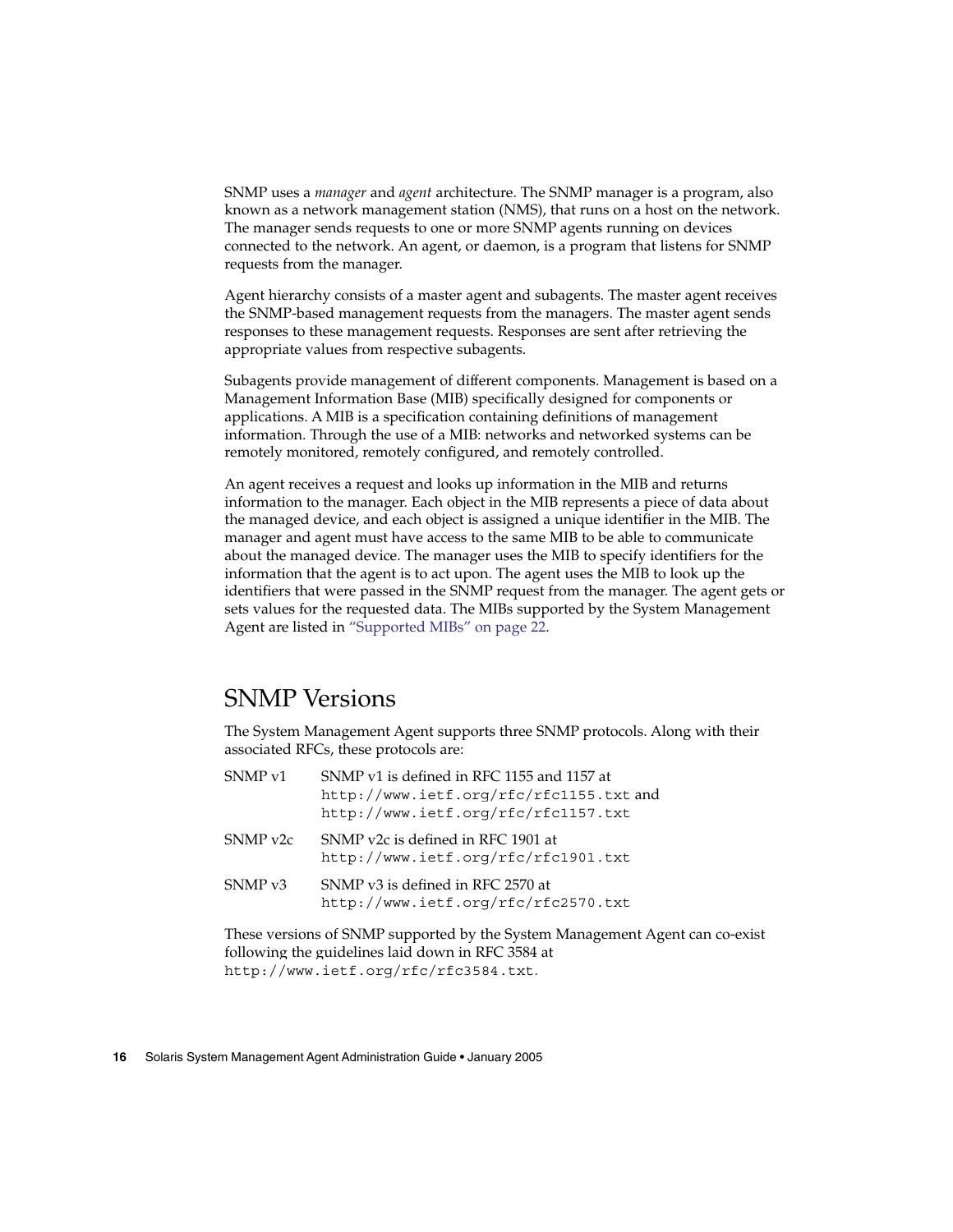<span id="page-16-0"></span>Some security models and other instances described in this manual do not support all versions of SNMP. Restrictions regarding which version of SNMP you can use are indicated in this book and in the relevant man pages. Restrictions are due in part to the enhanced packet structure of SNMPv3. The SNMPv3 packet structure is shown in Figure 1–1.

| msqVersion            |
|-----------------------|
| msqID                 |
| msqMaxSize            |
| msqFlaqs              |
| msqSecurityModel      |
| msqSecurityParameters |
| scopedPDU             |

#### **FIGURE 1–1** SNMPv3 Packet Structure

The packets outlined in Figure 1–1 are:

| msqVersion            | The SNMP version of the packet. Possible values are<br>1, 2, or, in the case of SNMPv3, 3.                                                                                                                                                |
|-----------------------|-------------------------------------------------------------------------------------------------------------------------------------------------------------------------------------------------------------------------------------------|
| msgID                 | Used to coordinate request and response messages<br>between the manager and the agent. The msgID in a<br>response must be the same as the msgID in a request.                                                                             |
| msqMaxSize            | Conveys the maximum size of a message that the<br>sender can accept from another SNMP engine.                                                                                                                                             |
| msqFlaqs              | A single octet to indicate how the message is to be<br>processed. For more information, see "Where VACM<br>Security Information Is Contained" on page 47.                                                                                 |
| msqSecurityModel      | Specifies the security model used to generate the<br>message. For more information, see "Where VACM<br>Security Information Is Contained" on page 47.                                                                                     |
| msgSecurityParameters | An octet string containing data about the security<br>model. For more information, see "Where VACM<br>Security Information Is Contained" on page 47.                                                                                      |
| scopedPDU             | Contains the normal Protocol Data Unit (PDU) and<br>information for identifying the administratively<br>unique context for processing the PDU. For more<br>information, see "Where VACM Security Information<br>Is Contained" on page 47. |

Chapter 1 • Introduction to the System Management Agent **17**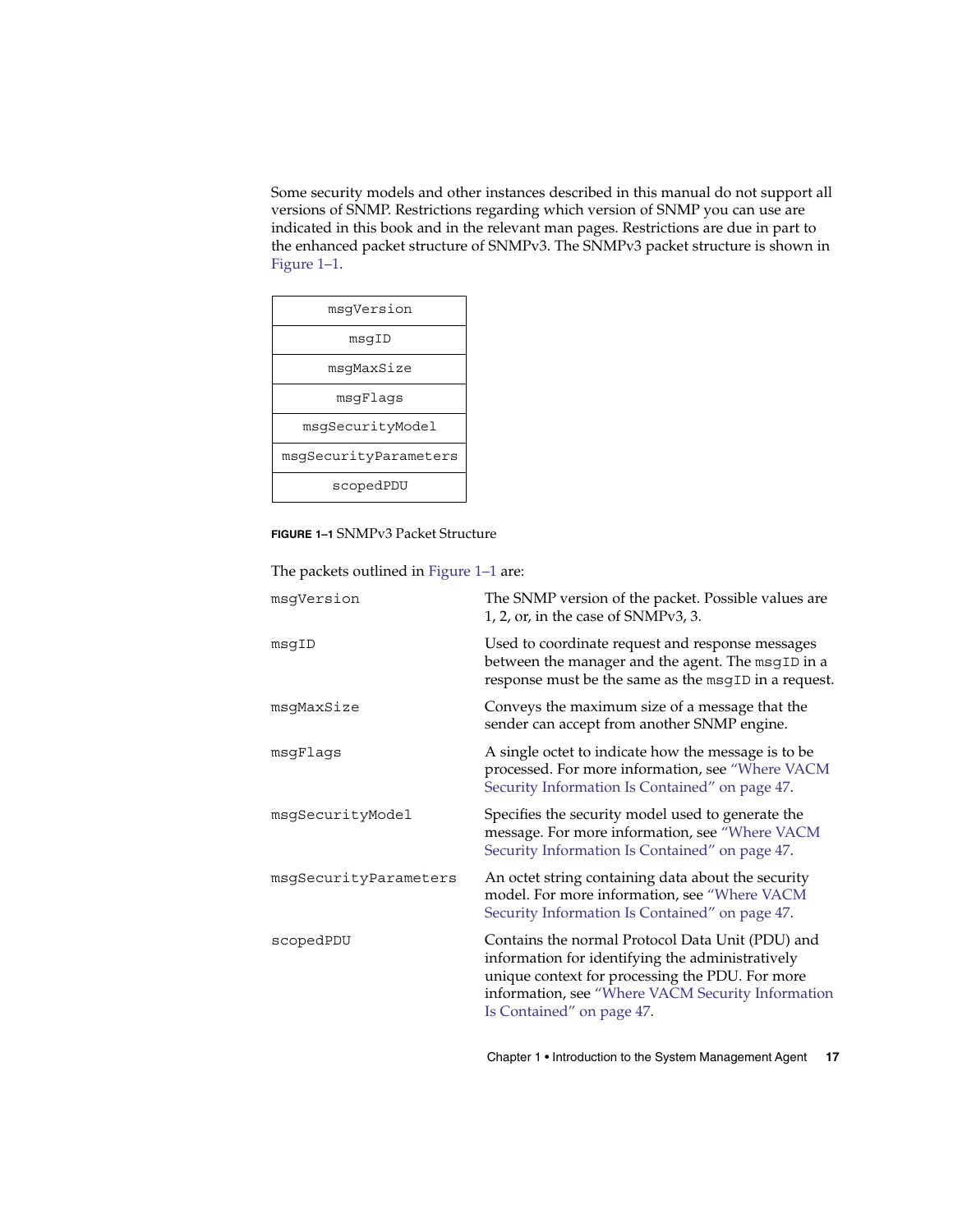## <span id="page-17-0"></span>Structure of Management Information

The writing of MIBs is governed by a set of rules known as the Structure of Management Information, (SMI). This set of documents contains industry-accepted methods and rules for specifying the following information:

- The model of management information
- Types of management information
- Types of events

The System Management Agent uses SMIv2. SMIv2 instructs about organization object names so that logical access can occur. SMIv2 states that each managed object must have the following attributes:

| A name      | The name, an object identifier (OID), uniquely identifies the object.<br>The assignment of an OID value to an object registers that object. For<br>more information, see "ISO Namespace Tree" on page 22. |
|-------------|-----------------------------------------------------------------------------------------------------------------------------------------------------------------------------------------------------------|
| A syntax    | The syntax defines the data type, such as an integer or a string of<br>octets.                                                                                                                            |
| An encoding | The encoding describes how the information associated with the<br>managed objects is serialized for transmission between machines.                                                                        |

## Community String

In SNMP, one or several managers together with an agent is known as a community. SNMPv1 and v2c messages contain the name of a community, known as a *community string*. While SNMPv3 packets are associated to users specified in USM settings, SNMPv2 and v1 packets have an associated community string. The community string is an octet string variable used for the following checks:

- Identifying the requesting entity.
- Indicating the location of the requesting entity.
- Determining the MIB view information.

The VACM supported by the SMA elaborates on the community string model with a dynamic access control model. The dynamic access control model for SNMPv3 is explained in ["Using VACM for Access Control"](#page-45-0) on page 46.

The com2sec token maps a community to an SNMPv3 security name, so that the community can use VACM views. For more information, see [Chapter 4.](#page-40-0)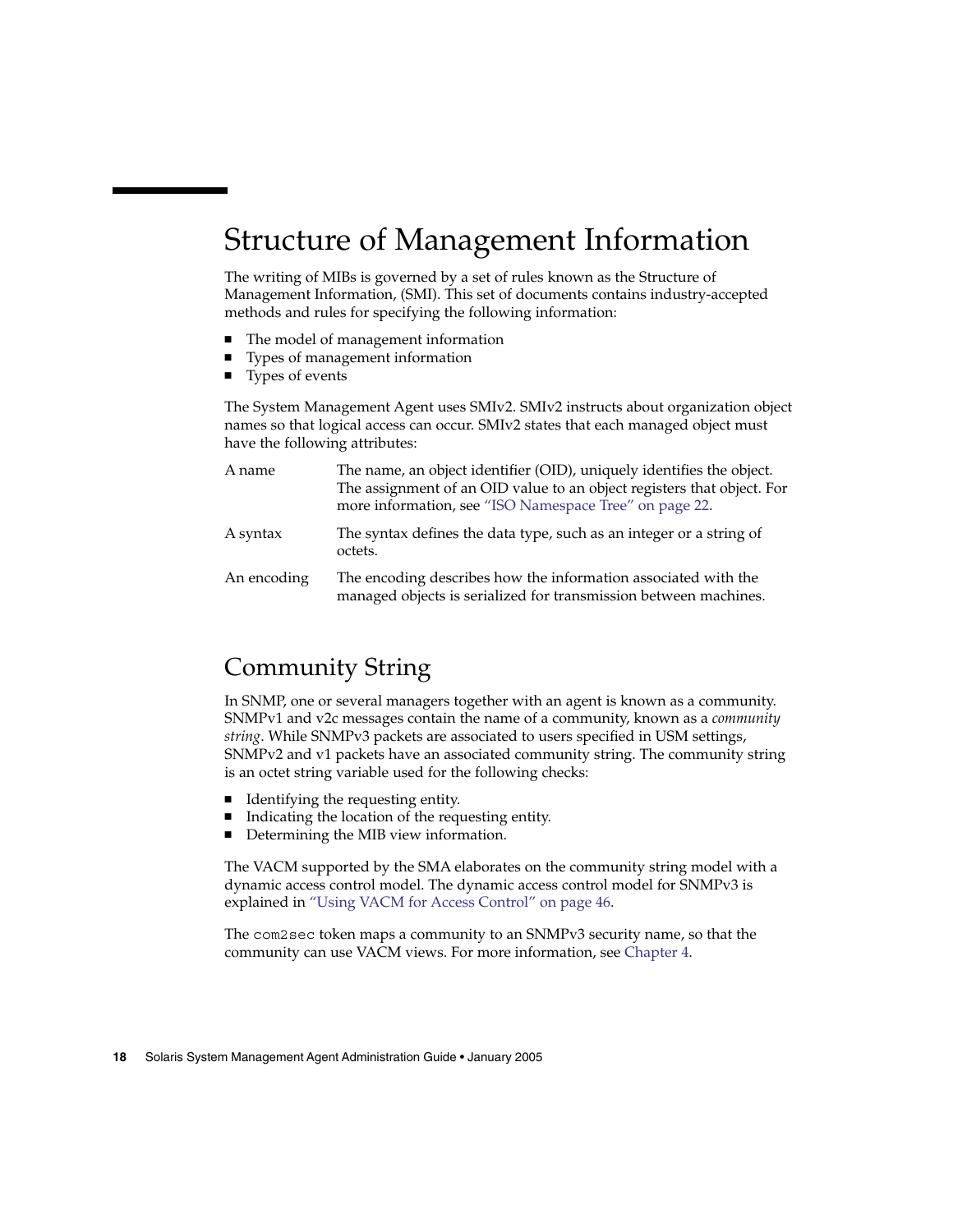## <span id="page-18-0"></span>Overview of the System Management Agent

The System Management Agent implements RFC 3411 at

<http://www.ietf.org/rfc/rfc3411.txt>. The SMA is a lightweight agent that uses SNMP protocols for the management of systems. The SMA provides a standardized SNMP agent infrastructure to the Solaris software. The SMA can be extended through the use of modules written to application programming interfaces and Agent X subagents. For information on extending modules in the System Management Agent, see *Solaris System Management Agent Developer's Guide*. For information about AgentX, see <http://www.ietf.org/rfc/rfc2741.txt>.

The System Management Agent is designed to be a standalone agent. The SMA can be accessed by multiple management applications, provided that these management applications communicate with the SMA using SNMP protocols. The SMA can coexist with existing SNMP agents. The SMA replaces some legacy SNMP agents.

The SMA is a new SNMP agent offering from Sun, based on the Net-SNMP open source implementation version 5.0.9. This open source implementation is described at <http://www.net-snmp.org/>. This open source implementation was formerly known as UCD-SNMP. The System Management Agent is designed to support the latest SNMP standards.

In this Solaris release, the System Management Agent can co-exist with the Solstice Enterprise Agents™ software. For more information about the Solstice Enterprise Agents software, see the *Solstice Enterprise Agents 1.0 User Guide*. From an SNMP manager view, the System Management Agent operates in the same way the Solstice Enterprise Agents software. Unlike the Solstice Enterprise Agents software, the System Management Agent supports SNMPv3. The System Management Agent supports more default MIBs than the Solstice Enterprise Agents software.

For information about migration from the Solstice Enterprise Agents to the System Management Agent, see ["Migration From Solstice Enterprise Agents Software"](#page-64-0) [on page 65.](#page-64-0) For information about migrating your applications from the Solstice Enterprise Agents to the System Management Agent, see the *Solaris System Management Agent Developer's Guide*.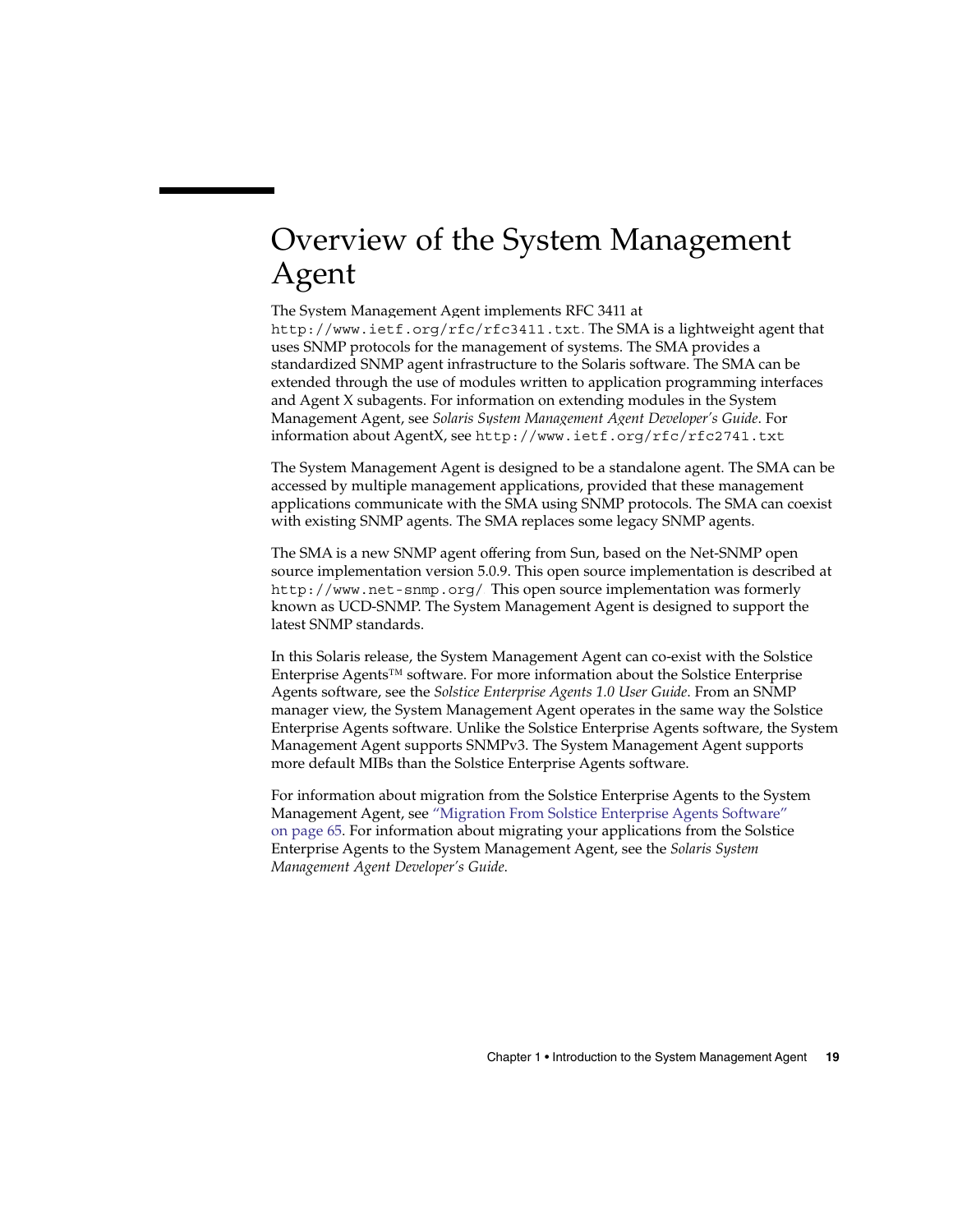## <span id="page-19-0"></span>System Management Agent Components

The System Management Agent implements the agent component of standards relating to the SNMP management framework. Several standards that form part of this framework. These standards include the following:

- AgentX Protocol: industry standard mechanism, defined in RFC 2741 at: <http://www.ietf.org/rfc/rfc2741.txt>.
- USM: User based Security Model for authentication and privacy, defined in RFC 3414 at: <http://www.ietf.org/rfc/rfc3414.txt>. See also ["Using USM for](#page-41-0) [Authentication and Message Privacy"](#page-41-0) on page 42.
- VACM: View based Access Control Model for authorization, defined in RFC 3415 at: <http://www.ietf.org/rfc/rfc3415.txt>. See also ["Using VACM for](#page-45-0) [Access Control"](#page-45-0) on page 46.

For details of other associated RFCs, see ["Supported MIBs"](#page-21-0) on page 22. The System Management Agent is configurable. Command line tools are provided to handle configuration as well as other simple SNMP operations. The System Management Agent can be extended through dynamic modules as well as Agent-X subagents. For more information, see *Solaris System Management Agent Developer's Guide*.

The various packages that are included in the System Management Agent are outlined in ["Platforms and Packages"](#page-24-0) on page 25.

The relationship of some of the components in the System Management Agent is illustrated by Figure 1–2.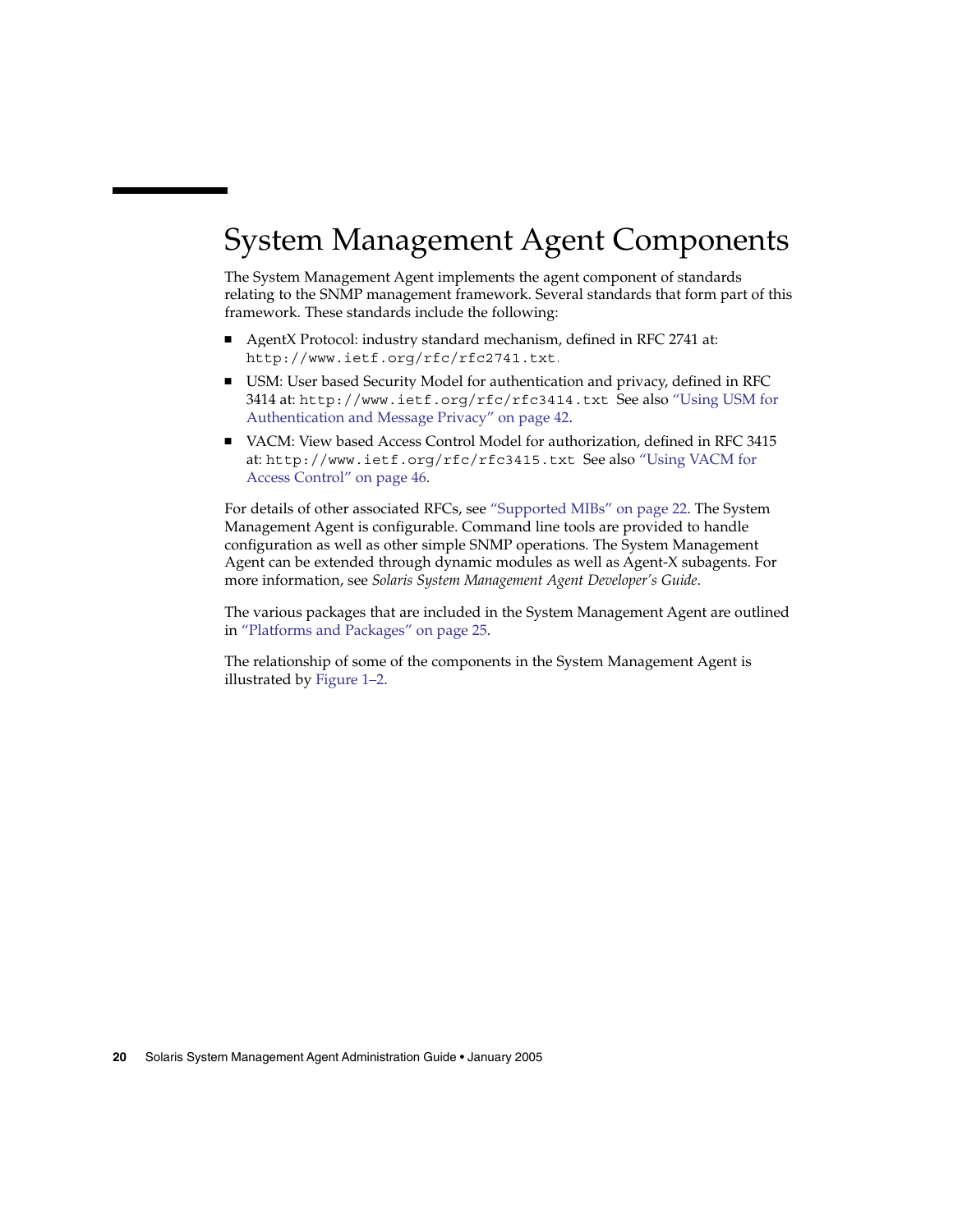

**FIGURE 1–2** Components of the System Management Agent

This diagram shows the inter-relationship of the message processor, dispatcher and the programs that handle OID registration, with security and authorization. The diagram depicts other SNMP agents interacting with the System Management Agent by means of a proxy. The diagram also shows that AgentX subagents interact with the System Management Agent through the AgentX protocol. For further information on AgentX, see ["Using the AgentX Protocol"](#page-30-0) on page 31. For further information on the interaction of the components described in [Figure 1–2,](#page-19-0) see "Overview of the System Management Agent" in *Solaris System Management Agent Developer's Guide*.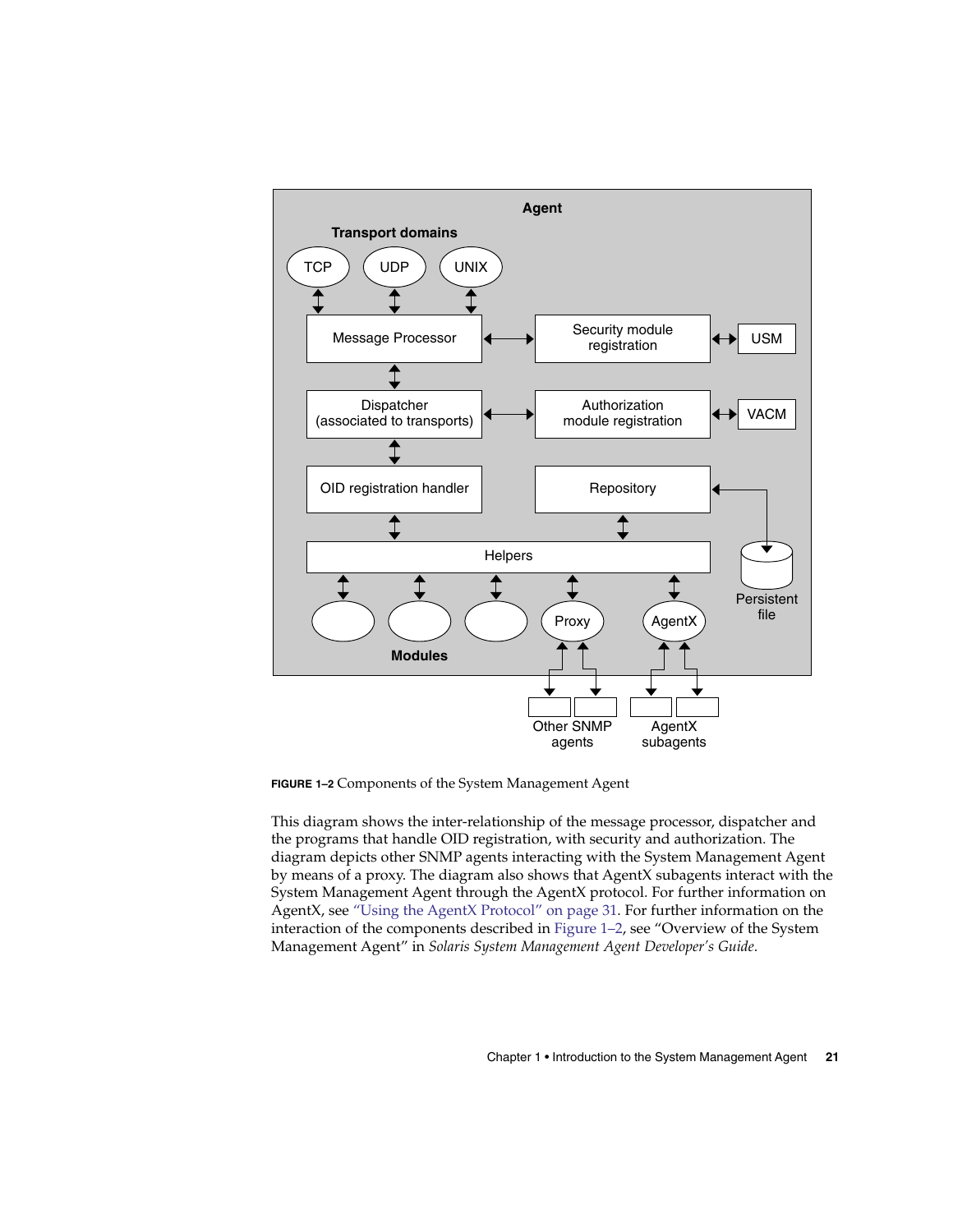### <span id="page-21-0"></span>ISO Namespace Tree

Every managed object, whether a device or the characteristics of a device, has a name, a syntax, and an encoding. The name, an object identifier (OID), uniquely identifies the object. The OID is written as a sequence of integers separated by periods. For example, the sequence 1.3.6.1.2.1.1.1.0 specifies the system description within the system group of the management subtree. The OID scheme was created partly by the ISO organization. The ISO organization gives its name to the rooted tree diagrams used to represent OID values. An ISO diagram of the overall System Management Agent is shown in Figure 1–3.

The OID for SMA is 1.3.6.1.4.1.42.2.2.4

This OID corresponds to the data:

iso.org.dod.internet.private.enterprises.sun.products.management.sma



**FIGURE 1–3** ISO Namespace Tree Diagram

### Supported MIBs

The System Management Agent supports the following MIBs

| SNMP-COMMUNITY MIB<br>Defined in RFC 2576. See http://www.ietf.org/rfc/rfc2576.txt                                   |
|----------------------------------------------------------------------------------------------------------------------|
| <b>SNMPv2-TM (Transport Mappings)</b><br>Defined in RFC 3417. See http://www.ietf.org/rfc/rfc3417.txt                |
| SNMP-MPD-MIB (Message Processing and Dispatching)<br>Defined in RFC 3412. See http://www.ietf.org/rfc/rfc3412.txt    |
| SNMP-TARGET-MIB (Specification of targets for traps)<br>Defined in RFC 3413. See http://www.ietf.org/rfc/rfc3413.txt |
| SNMP-NOTIFICATION-MIB (Trap filtering)<br>Defined in RFC 3413. See http://www.ietf.org/rfc/rfc3413.txt               |
|                                                                                                                      |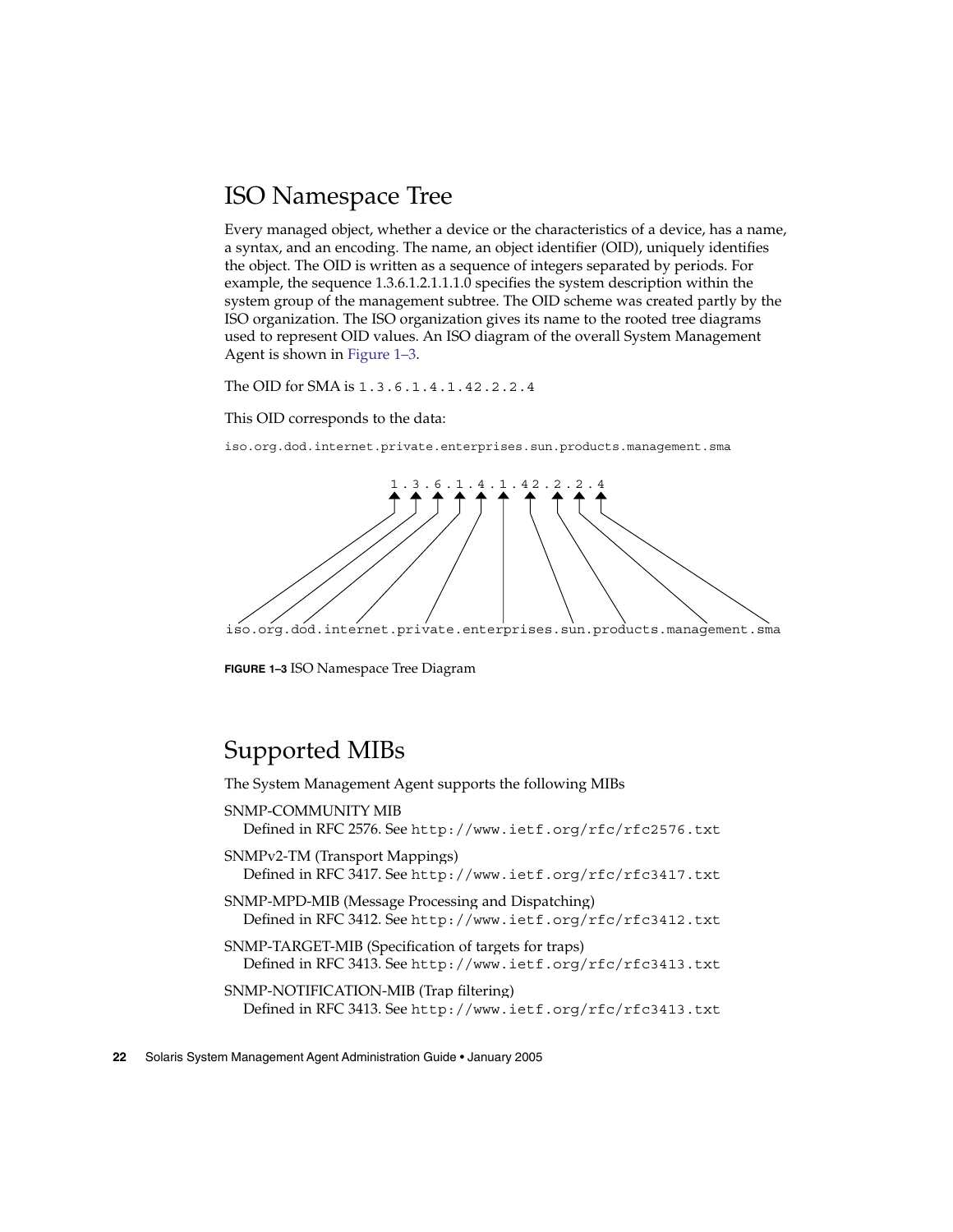#### SNMP-PROXY-MIB (Trap forwarding)

Defined in RFC 3413. See <http://www.ietf.org/rfc/rfc3413.txt>

SNMP-USER-BASED-SM-MIB (User-based Security Model for SNMPv3) Defined in RFC 3414. See <http://www.ietf.org/rfc/rfc3414.txt>

SNMP-VIEW\_BASED-ACM-MIB (View-based Access Control Model for SNMP) Defined in RFC 3415. See <http://www.ietf.org/rfc/rfc3415.txt>

#### SNMPv2-MIB

Defined in RFC 3418. See <http://www.ietf.org/rfc/rfc3418.txt>

#### MIB II

Defined in RFC 1213. See <http://www.ietf.org/rfc/rfc1213.txt>

#### Host Resources MIB

Defined in RFC 2790. See <http://www.ietf.org/rfc/rfc2790.txt>

#### Sun MIB

Related to migration from the Solstice Enterprise Agents software. For further information, see ["Migration From Solstice Enterprise Agents Software"](#page-64-0) on page 65. For information about the migration of applications from the Solstice Enterprise Agents software, see "Migration of Solstice Enterprise Agents to the System Management Agent" in *Solaris System Management Agent Developer's Guide*.

You can see a list of those MIBs that are initialized after starting the System Management Agent by following the procedure described in ["To See Which MIBs Are](#page-34-0) [Initialized"](#page-34-0) on page 35.

You can see the text files of MIB definitions at /etc/sma/snmp/mibs/.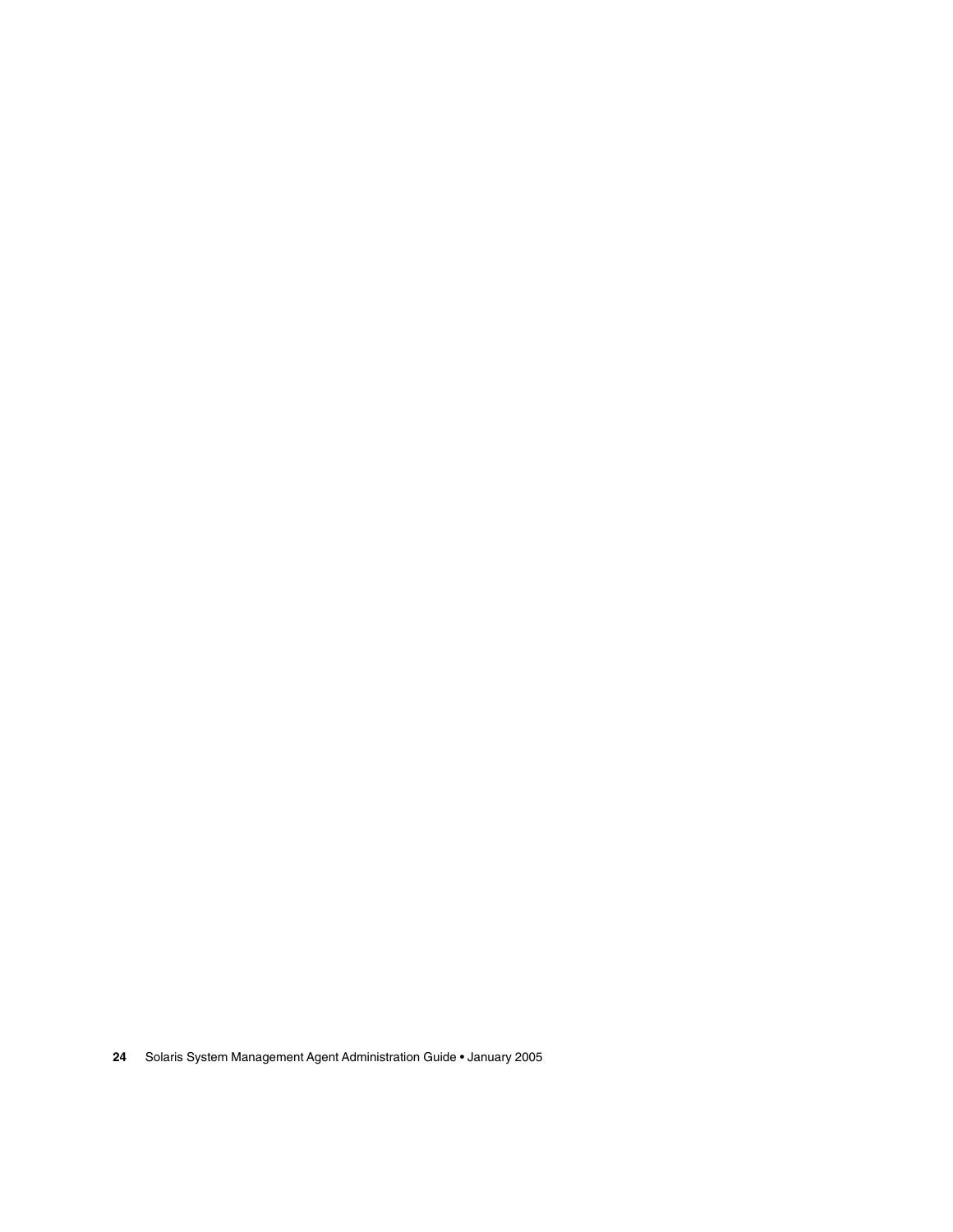### <span id="page-24-0"></span>CHAPTER **2**

# Configuring the System Management Agent

This chapter describes how to configure the System Management Agent for use within your network. This chapter covers the configuration files and security features of the System Management Agent. This chapter contains material on the following topics:

- *"Platforms and Packages"* on page 25
- *["Default Software Locations"](#page-27-0)* on page 28
- ["Configuration Files and Scripts"](#page-27-0) on page 28

## Platforms and Packages

The System Management Agent is bundled with this Solaris release. To install the System Management Agent on the Solaris software, follow the standard procedures for bundled products. These procedures are described in the *Solaris 10 Installation Guide: Basic* and in the *Solaris 10 Installation Guide: Advanced, Custom JumpStart*. Note that you only need to use the pkgadd command to install the packages of the System Management Agent if you have previously removed these packages.

All of the packages of the System Management Agent are bundled with this Solaris release. These packages are automatically installed when you boot your Solaris system.

The SMA package is divided into two parts, because the Solaris 10 Operating System is supported on the SPARC and x86 platforms.

The runtime SMA product includes the following unique packages:

SUNWsmaS The SUNWsmaS package contains the source files that are needed to rebuild the System Management Agent. These source files comprise the source code of Net-SNMP version 5.0.9. The files contained in SUNWsmaS are useful for configuring a lightweight daemon. As a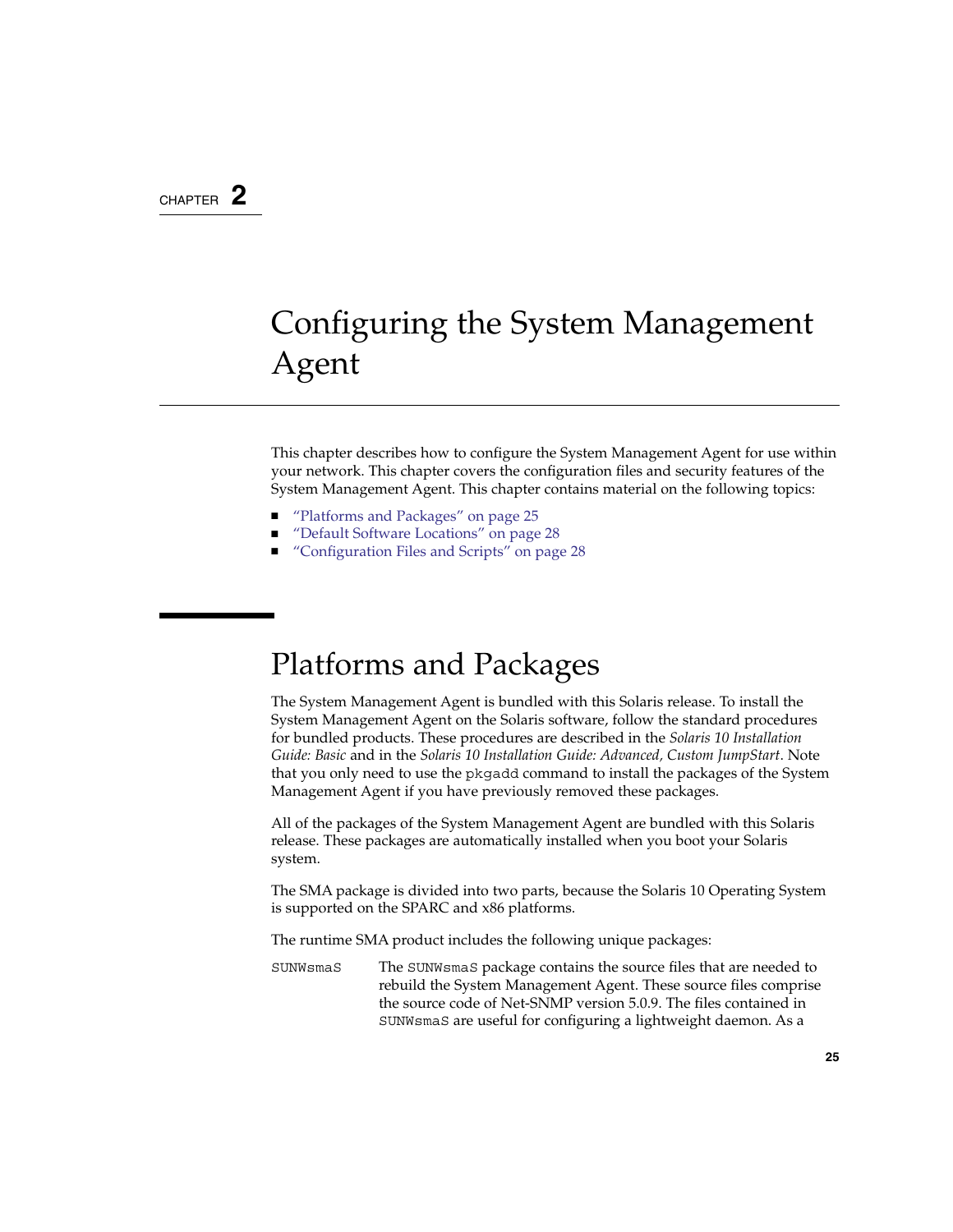<span id="page-25-0"></span>

|           | source code package, SUNWsmaS is not installed by default with the<br>Solaris software. You can install this package from the mounted CD,<br>by using the pkgadd command:                                                                                                                                                                                                                                                                                   |
|-----------|-------------------------------------------------------------------------------------------------------------------------------------------------------------------------------------------------------------------------------------------------------------------------------------------------------------------------------------------------------------------------------------------------------------------------------------------------------------|
|           | # pkgadd -d /sol_10_sparc_2/Solaris_10/Product SUNWsmaS                                                                                                                                                                                                                                                                                                                                                                                                     |
| SUNWsmagt | The SUNWsmagt package contains the 32-bit and 64-bit libraries. In<br>addition, this package contains both the snmpd agent and the<br>snmptrapd trap daemon. The package also contains header files,<br>which are required to build the SMA.                                                                                                                                                                                                                |
| SUNWsmcmd | The SUNWsmcmd package contains the SMA SNMP applications and<br>utilities. These applications and utilities include developer tools such<br>as snmpget, and Perl scripts such as mib2c. In addition, the<br>SUNWsmcmd package contains the SDK demo modules. The SDK<br>demo modules illustrate how to implement some types of data<br>modeling. For more information about the demo modules, see the<br>Solaris System Management Agent Developer's Guide. |
| SUNWsmdoc | The SUNWsmdoc package contains the HTML documentation files for<br>the SMA. These files are generated from Net-SNMP source. Do not<br>confuse these generated HTML files with the product documentation<br>for the SMA. The product documentation for the SMA includes this<br>document, the Solaris System Management Agent Developer's Guide and<br>the man pages. This product documentation is provided by Sun.                                         |
| SUNWsmmqr | The SUNWsmmgr package contains all files that are installed under<br>/etc/sma, including:                                                                                                                                                                                                                                                                                                                                                                   |
|           | The SMA start up script, init.sma.<br>All MIBs. For more information, see "Supported MIBs" on page<br>22.                                                                                                                                                                                                                                                                                                                                                   |

- Default snmpd.conf files. For more information, see ["Configuration Files and Scripts"](#page-27-0) on page 28.
- The helper scripts related to mib2c. For more information about mib2c, see the *Solaris System Management Agent Developer's Guide*.

## Removing Packages

If you remove the packages that are mentioned in this chapter, you remove all files related to the System Management Agent.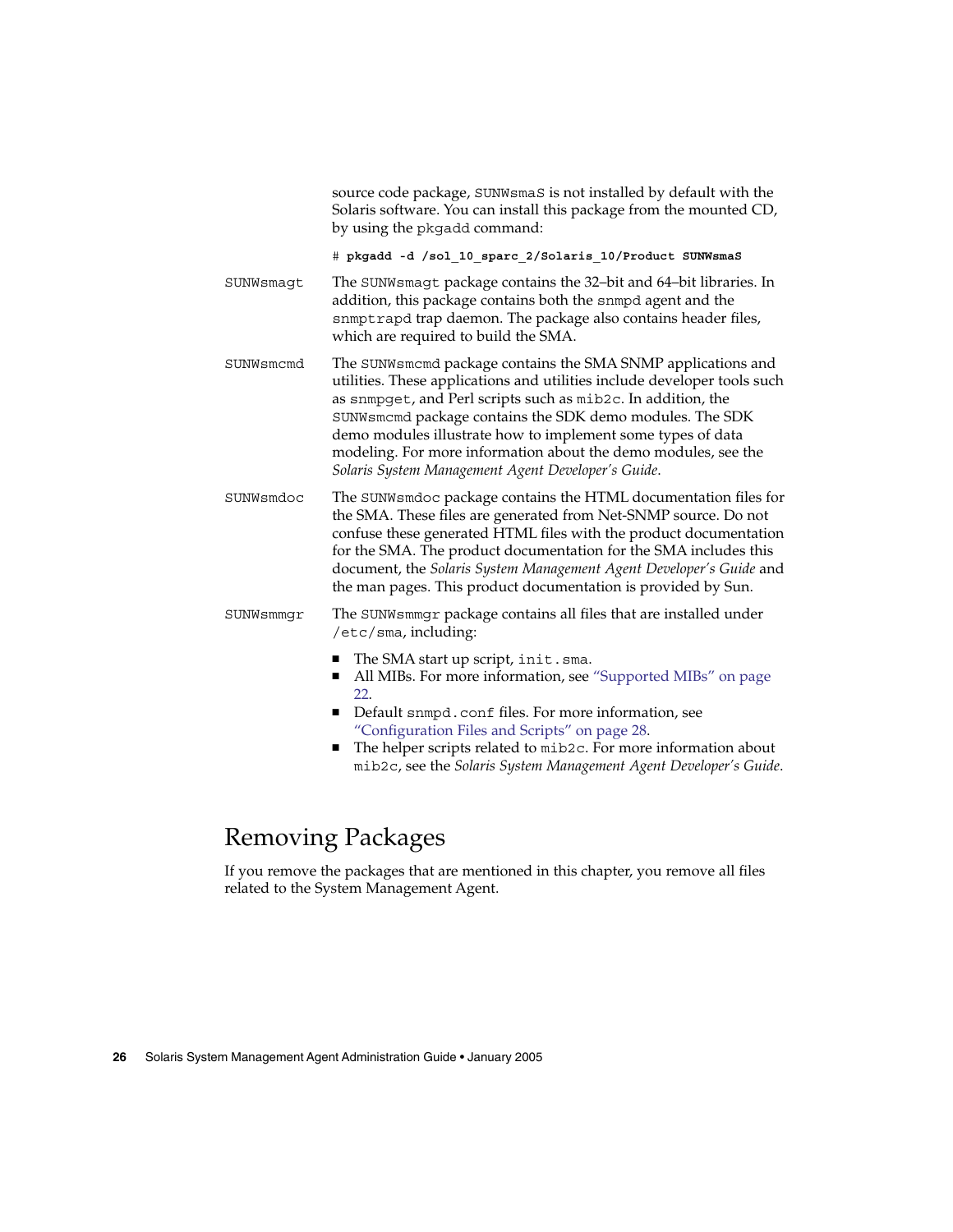**Note –** Ensure that you stop the System Management Agent before uninstalling it. Failure to stop the agent before removing the packages can cause agent files in various locations to remain installed even after the packages are removed. Stop the agent before removing packages, to remove those files created the first time that the agent was initially started. For information about stopping the agent, see ["Starting and](#page-32-0) [Stopping the System Management Agent"](#page-32-0) on page 33.

Before uninstalling any packages, log in as root. Then use the following procedure to uninstall the packages.

### ▼ To Uninstall the Packages of the System Management Agent

- **1. As root, launch the init.sma script and use the stop option.**
	- # **/etc/init.d/init.sma stop**
- **2. Remove the SUNWsmaS package.**
	- # **pkgrm SUNWsmaS**
- **3. Remove the SUNWsmdoc package.**
	- # **pkgrm SUNWsmdoc**
- **4. Remove the SUNWsmcmd package.**
	- # **pkgrm SUNWsmcmd**
- **5. Remove the SUNWsmmgr package.**
	- # **pkgrm SUNWsmmgr**
- **6. Remove the SUNWsmagt package.**
	- # **pkgrm SUNWsmagt**

Provided that you stopped the System Management Agent before removing these SUNW packages, the following files and their persistent stores are removed if they exist:

- /etc/sma/snmp/snmptrapd.conf
- /etc/sma/snmp/snmp.conf
- /var/sma\_snmp/snmp.conf
- /var/sma snmp/snmptrapd.conf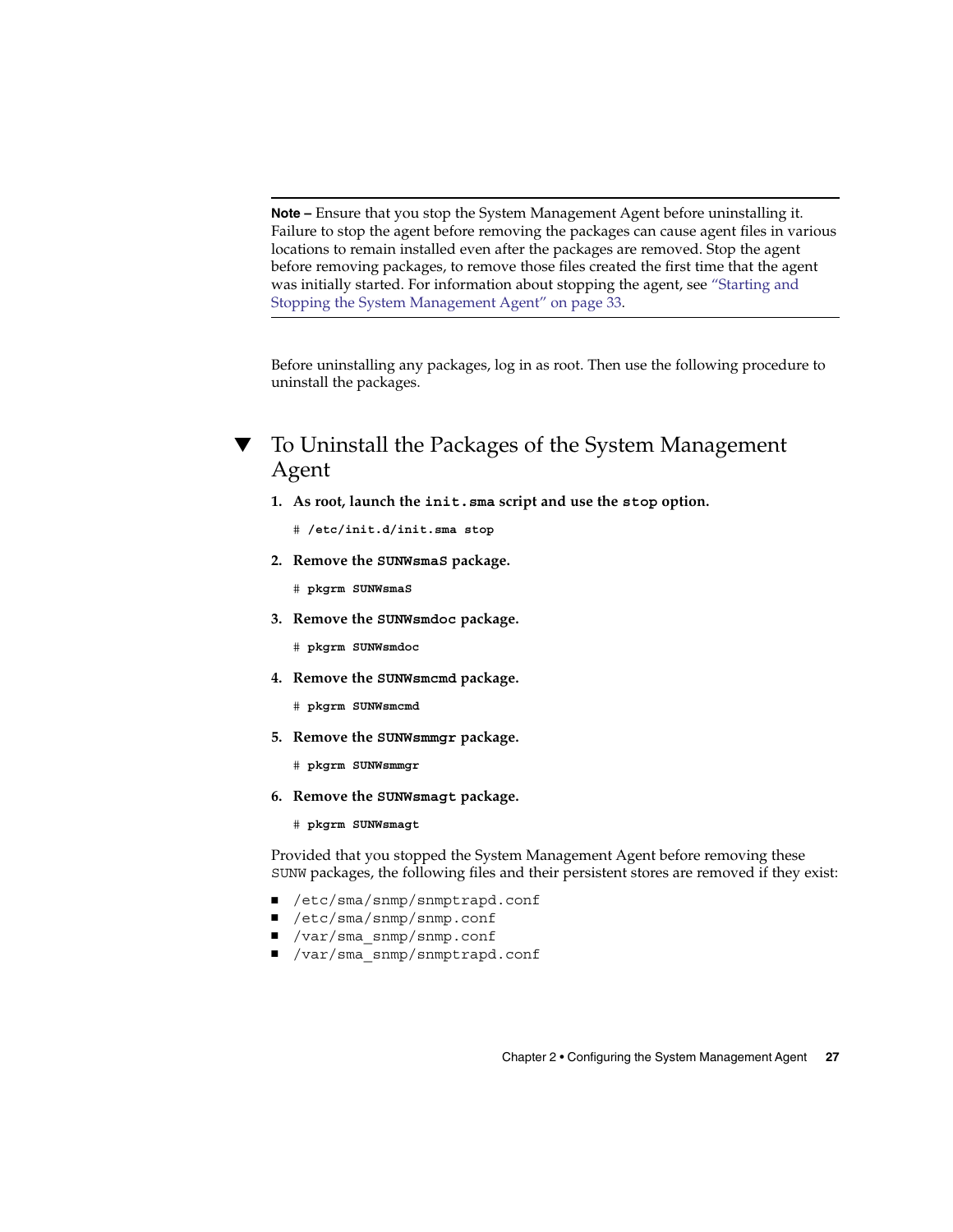## <span id="page-27-0"></span>Default Software Locations

The daemon of the System Management Agent is named, snmpd. This daemon is located in the /usr/sfw/sbin/ directory.

The trap daemon of the System Management Agent is named snmptrapd. This trap daemon is located in the/usr/sfw/sbin/ directory.

After using traps, the file snmptrapd.conf is created.

The main configuration file of the, System Management Agent is named snmpd.conf. This configuration file is installed by default in the /etc/sma/snmp/ directory. For more information about the snmpd.conf file, see "Configuration Files and Scripts" on page 28.

The files created when the snmpd daemon starts up are as follows:

- /etc/sma/snmp/mibs/.index
- /var/log/snmpd.log
- /var/sma\_snmp/snmpd.conf (persistent file)

Library files for 32-bit x86 platforms are placed in the /usr/sfw/lib directory.

Library files for 64–bit SPARC platforms are placed in the /usr/sfw/lib/sparcv9 directory.

Configuration scripts and other commands are placed in /usr/sfw/bin.

## Configuration Files and Scripts

As a standard Net-SNMP implementation, configuration of the System Management Agent can be done principally through the snmpd.conf user configuration file. Usage of this file is described in ["Managing Configuration With the Main Configuration File"](#page-29-0) [on page 30.](#page-29-0) For configuring the default settings that the System Management Agent uses, a separate configuration file, named snmp.conf, is provided. This file is described in [Appendix A.](#page-74-0)

Some configuration files, scripts and man pages bear similar names. These files, scripts and man pages are summarized for clarity in the following list.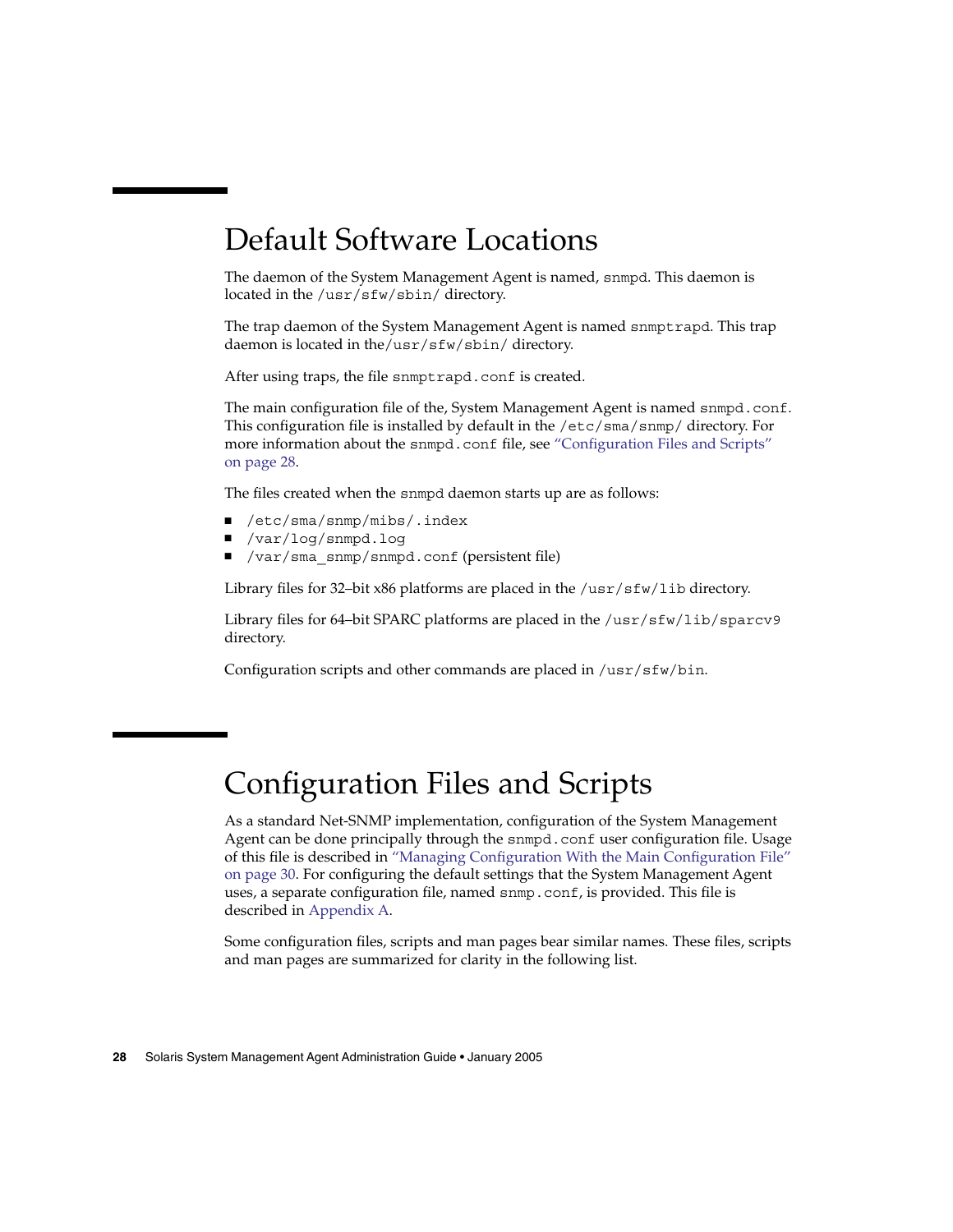| snmpconf    | A script that helps you to create and modify SMA configuration<br>files. The SMA snmpconf script is located in the /usr/sfw/bin/<br>directory. An associated man page, $s$ nmp $\text{conf}(1M)$ , is provided.                                                                                                                                                                                                                                                                                                                                                                                                                                                                                                                                                                                                                                                                                                                                                                                                                                                                                     |
|-------------|-----------------------------------------------------------------------------------------------------------------------------------------------------------------------------------------------------------------------------------------------------------------------------------------------------------------------------------------------------------------------------------------------------------------------------------------------------------------------------------------------------------------------------------------------------------------------------------------------------------------------------------------------------------------------------------------------------------------------------------------------------------------------------------------------------------------------------------------------------------------------------------------------------------------------------------------------------------------------------------------------------------------------------------------------------------------------------------------------------|
| snmp.conf   | A configuration file for the System Management Agent. This file<br>defines how applications operate. Use this file to configure default<br>settings to reduce the number of required arguments when using<br>SNMP commands, for example, in defining an SNMPv3 default<br>user. An associated man page, snmp. conf(4), is provided.                                                                                                                                                                                                                                                                                                                                                                                                                                                                                                                                                                                                                                                                                                                                                                 |
| snmpd.conf  | Several files named snmpd.conf are provided in this Solaris<br>release. These files +are as follows:                                                                                                                                                                                                                                                                                                                                                                                                                                                                                                                                                                                                                                                                                                                                                                                                                                                                                                                                                                                                |
|             | The most important snmpd.conf file is the configuration file<br>ш<br>for operation of the System Management Agent. This file is<br>located in the /etc/sma/snmp directory. An associated man<br>page, snmpd.conf(4), is provided.<br>The Solstice Enterprise Agents configuration file is also named<br>■<br>snmpd.conf. This file is located in the /etc/snmp/conf<br>directory.<br>The persistent storage file of the SMA is also named<br>п<br>snmpd.conf. This persistent storage file is located in the<br>/var/sma_snmp/ directory. This file is described in "Persistent<br>Storage Files" on page 30.<br>The template file used by a migration script for Sun Fire™<br>ш<br>servers is also named snmpd.conf. This template file is located<br>in the /usr/sfw/lib/sma_snmp/directory. Sun Fire servers<br>use the migration script to modify the System Management<br>Agent's main configuration file, snmpd.conf. For more<br>information about migration to the SMA from the management<br>agent for Sun Fire servers, see "Migration From the Sun Fire<br>Management Agent" on page 71. |
| snmpd       | Two snmpd daemons are provided in this Solaris release:                                                                                                                                                                                                                                                                                                                                                                                                                                                                                                                                                                                                                                                                                                                                                                                                                                                                                                                                                                                                                                             |
|             | The System Management Agent snmpd daemon is the SNMP<br>п<br>agent that executes requests of the SMA software. The SMA<br>snmpd daemon is located in the /usr/sfw/sbin/directory.<br>An associated man page, snmpd(1M), is provided.<br>The Sun SNMP Management Agent for Sun Fire and Netra<br>ш<br>Systems (Sun SNMP Management Agent for Sun Fire and Netra<br>Systems) uses an agent also named snmpd.                                                                                                                                                                                                                                                                                                                                                                                                                                                                                                                                                                                                                                                                                          |
| sma snmp    | Overall introductory man page for the System Management Agent.<br>An alias, or alternative name, for the sma_snmp(5) man page is the<br>netsnmp(5) man page.                                                                                                                                                                                                                                                                                                                                                                                                                                                                                                                                                                                                                                                                                                                                                                                                                                                                                                                                        |
| snmp config | The snmp_config $(4)$ man page provides an overview of the<br>System Management Agent configuration file, snmpd.conf.                                                                                                                                                                                                                                                                                                                                                                                                                                                                                                                                                                                                                                                                                                                                                                                                                                                                                                                                                                               |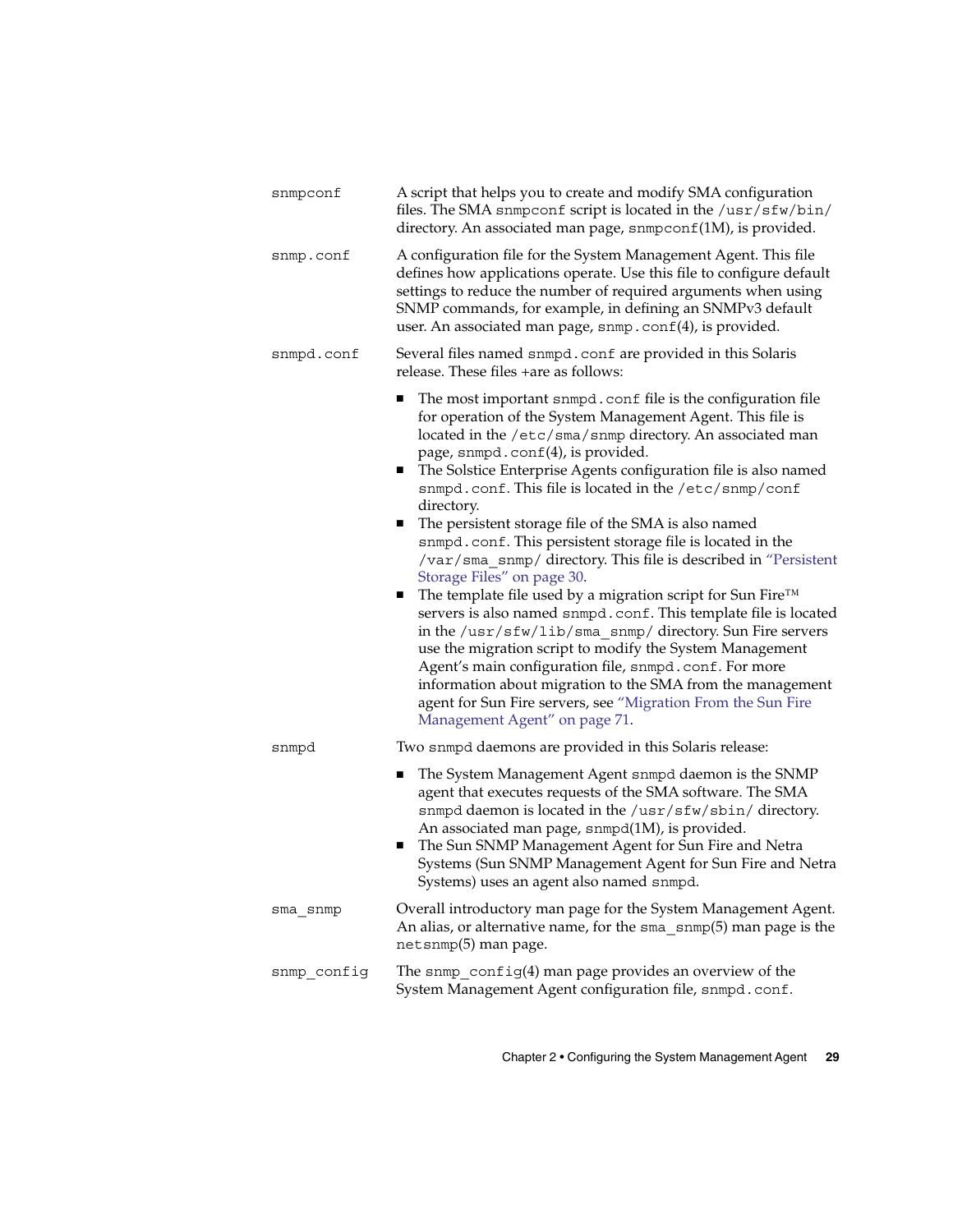<span id="page-29-0"></span>For further information see ["Man Pages"](#page-74-0) on page 75.

### Persistent Storage Files

The persistent storage file, /var/sma\_snmp/snmpd.conf, contains USM security information and any MIB components that are set for persistent storage. This file also contains the engineID and the engineID boots. This persistent storage file is automatically updated when the System Management Agent starts. When the System Management Agent stops, the snmpusm and snmpvacm utilities write user security information to this storage file. For more information on security, see [Chapter 4.](#page-40-0)

The persistent storage file is generated based upon the tokens that are placed in the main user configuration file in /etc/sma/snmp/snmpd.conf. For more information, see the snmpd.con $f(4)$  man page.

## Managing Configuration With the Main Configuration File

The main configuration file that is shipped with the System Management Agent is the snmpd.conf file. This file is located in the /etc/sma/snmp directory. A minimal version is provided as a standard template to help you get started.

Various tokens are available as with standard Net-SNMP for managing configuration. These tokens are managed through the snmpd.conf file. Each of these tokens has an init module that runs when the System Management Agent starts.

In addition to the standard Net-SNMP implementation, some extra modules are provided with the System Management Agent. These extra modules include the seaProxy module and the seaExtensions module, described in ["Migration From](#page-64-0) [Solstice Enterprise Agents Software"](#page-64-0) on page 65.

For more information about the snmpd.conf file, see the snmpd.conf(4) man page.

As an SNMP agent, the System Management Agent must run on port 161. If another process is running on port 161, the System Management Agent does not start. To see if the System Management Agent is not starting because another agent is running at port 161, check the contents of the /var/log/snmpd.log log file. This log file also details any other errors that might occur at startup.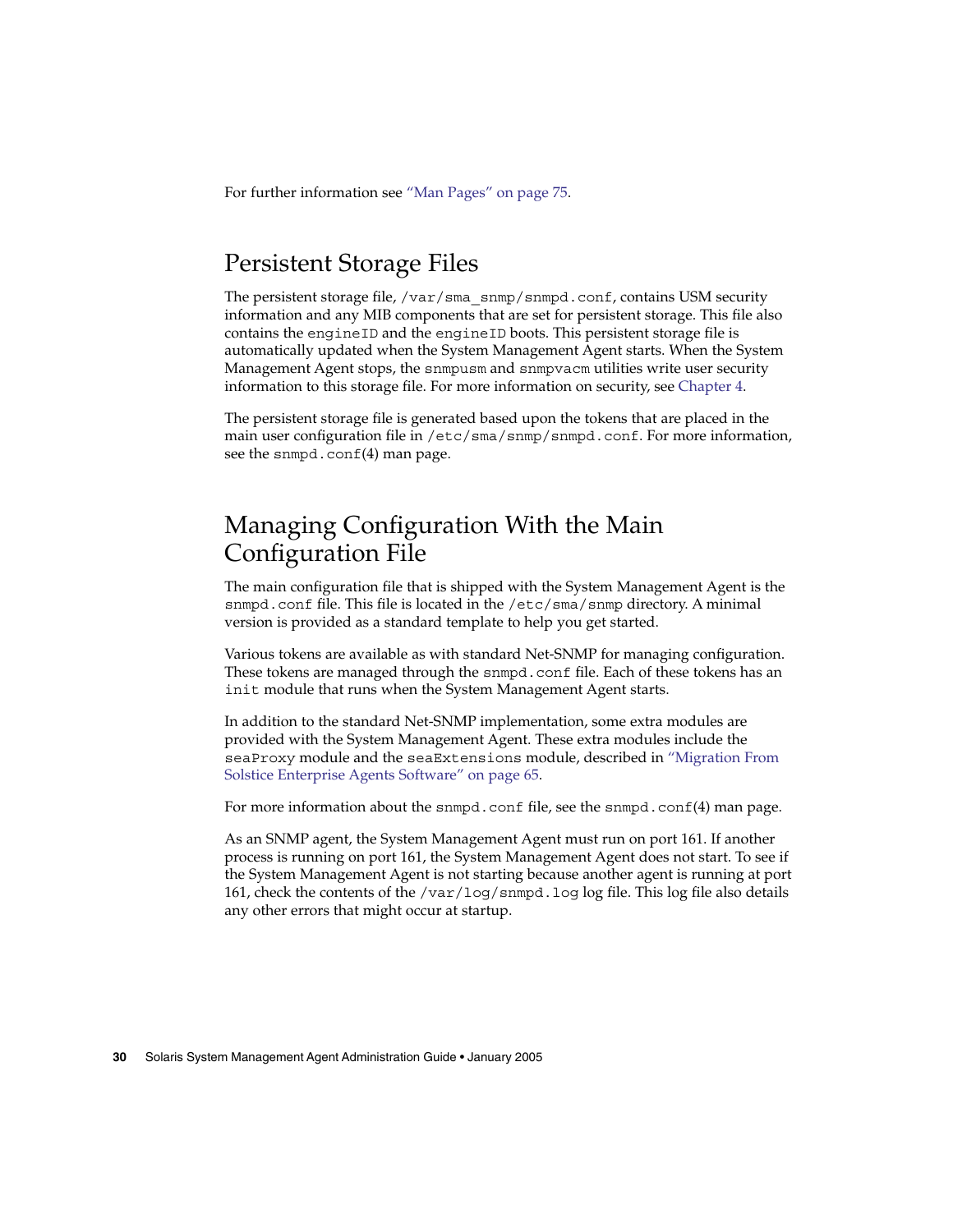## <span id="page-30-0"></span>Using the AgentX Protocol

The AgentX protocol is supported in the System Management Agent. By default, the System Management Agent ships with a secure profile, that is, read–only access. AgentX allows interaction with third party subagents, provided that these subagents support AgentX over Unix Domain Sockets. For security reasons, AgentX is not supported over TCP/UDP. For more information on the AgentX protocol, see <http://www.ietf.org/rfc/rfc2741.txt>

Edit the main /etc/sma/snmp/snmpd.conf configuration file to configure the System Management Agent to use the AgentX protocol. By default, the AgentX protocol is disabled. The following procedure describes how to enable the AgentX protocol.

### To Enable the AgentX Protocol

**1. As root, edit the main /etc/sma/snmp/snmpd.conf configuration file.** Add the following line:

master agentx

**2. Restart the System Management Agent.**

```
# /etc/init.d/init.sma restart
```
Various other options can be set for the AgentX protocol. For example, you can set the timeout period for AgentX requests. These options are described in the snmpd.conf(4) man page.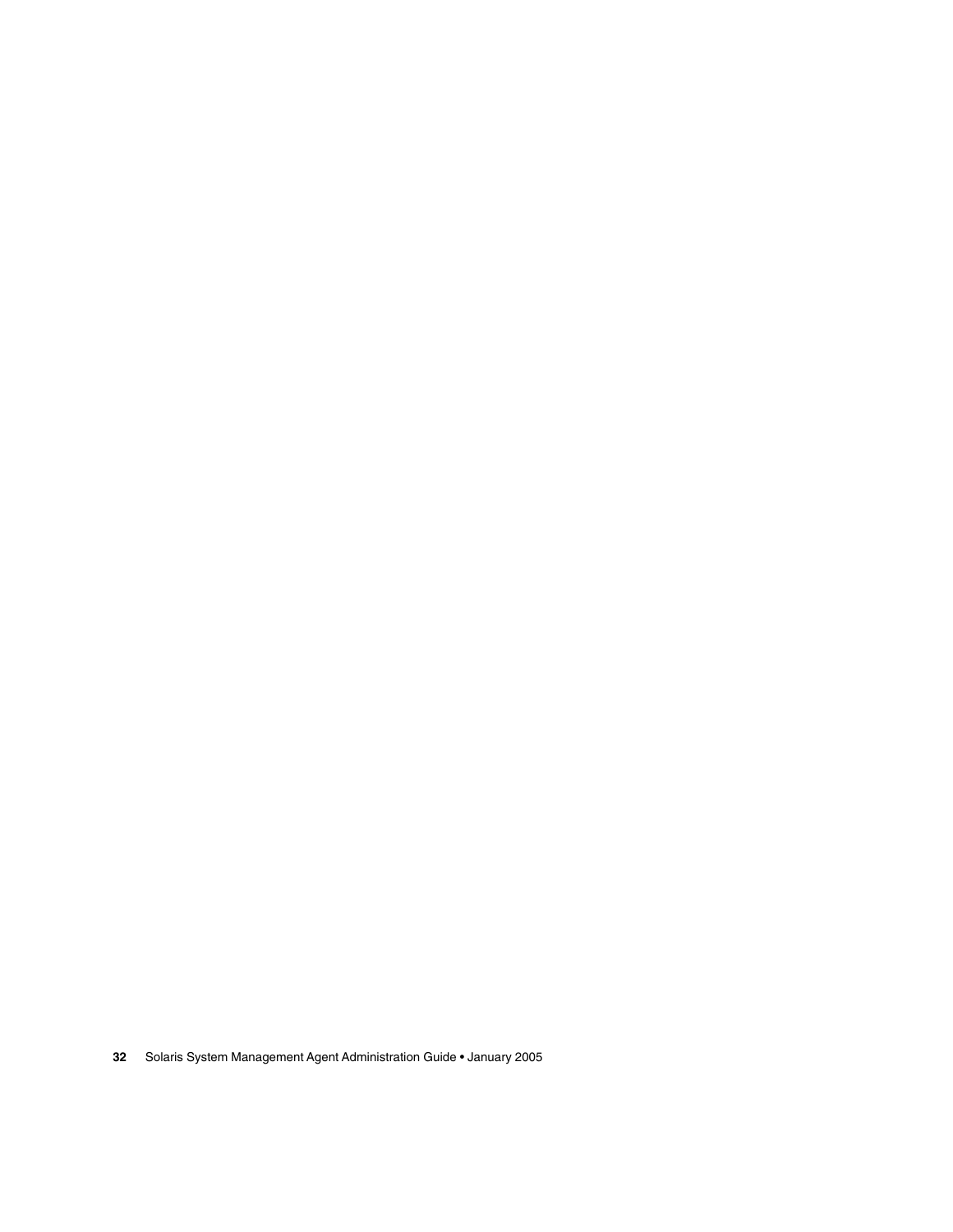### <span id="page-32-0"></span>CHAPTER **3**

# Working with the System Management Agent

This chapter describes how to manage common operations with the System Management Agent. This chapter contains material on the following topics:

- "Starting and Stopping the System Management Agent" on page 33.
- ["Common Operations With the System Management Agent"](#page-34-0) on page 35.
- ["Resource Usage"](#page-37-0) on page 38.
- ["JDMK Interoperability"](#page-37-0) on page 38.

## Starting and Stopping the System Management Agent

Start or stop the SMA by starting or stopping the snmpd daemon. Numerous options are available for starting or stopping the daemon, but several of these options override the snmpd.conf and snmp.conf files. The recommended way to start and stop the System Management Agent is to use the init. sma script as described in this section. Further information on the snmpd daemon can be found in the snmpd(1M) man page.

**Note –** As a standard SNMP agent, the System Management Agent must run on port 161. If another process is running on port 161, the System Management Agent does not start.

### To Start the System Management Agent

**1. As root, launch the init.sma script. Use the start option:**

```
# /etc/init.d/init.sma start
```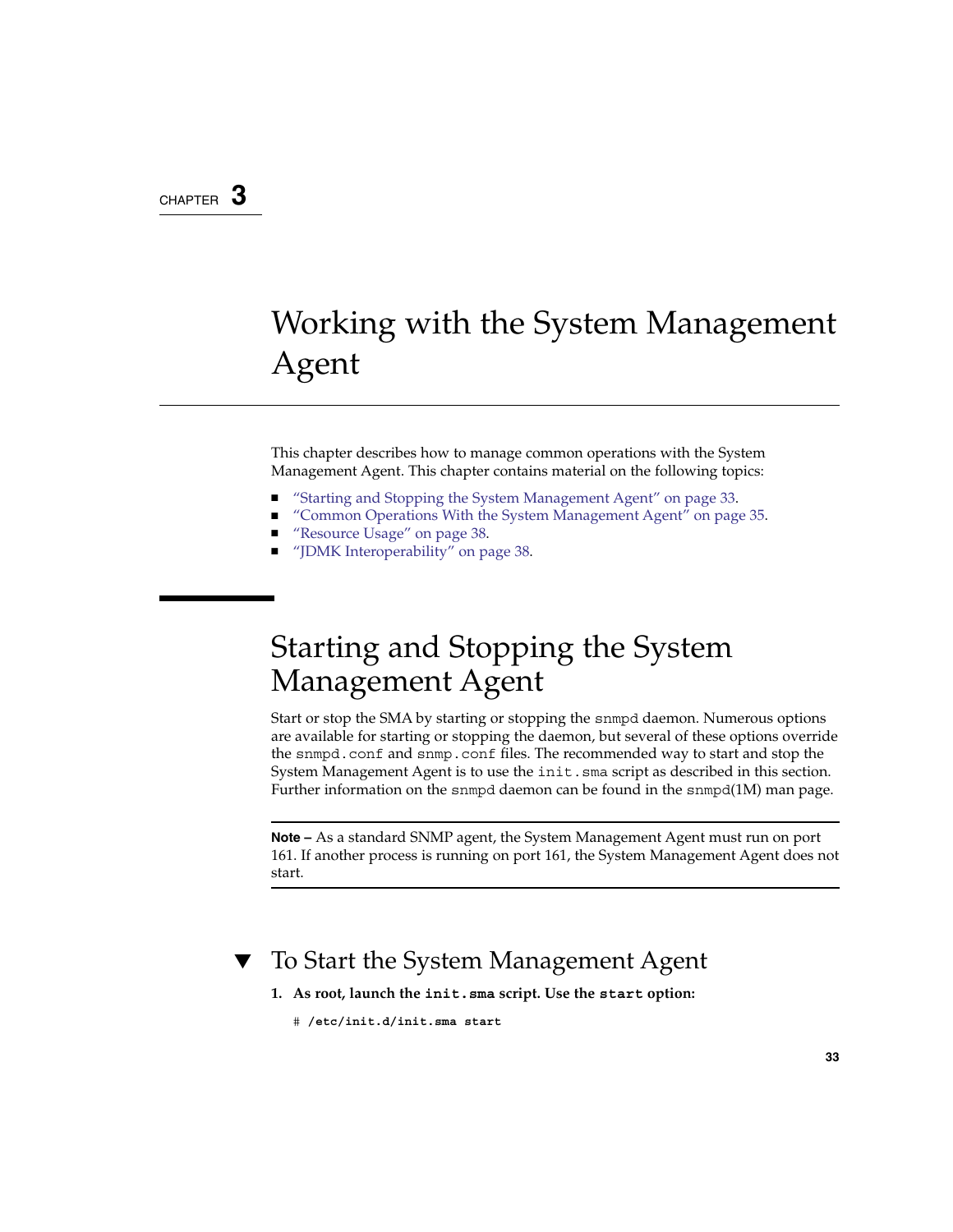<span id="page-33-0"></span>**2. Check whether errors occurred in attempting to start the System Management Agent by examining the /var/log/snmpd.log file.**

If the log file reports that the port 161 is occupied, follow the procedure described in ["To Check Whether Another Process Is Running on the SMA Port"](#page-34-0) on page 35. For more information about the init.sma script, see the init.sma(1M) man page.

**Note** – Once the init. sma script has launched the System Management Agent on your system, the snmpd daemon always starts at boot time during the Solaris system boot. If you are using other agents, you might want to prevent the snmpd daemon from starting at boot time, which initializes the System Management Agent. If you want to prevent the snmpd daemon from starting at boot time, see ["To Prevent The](#page-65-0) [System Management Agent Initializing at Boot Time"](#page-65-0) on page 66.

You can also start the System Management Agent with the snmpd daemon:

```
# /usr/sfw/sbin/snmpd
```
Using the full path to start the snmpd daemon enables you to specify certain options. For example, you can add  $-$ a to append the log, or  $-c$  to specify an alternative configuration file. For more information, see the snmpd(1M) man page.

### To Restart the System Management Agent

To enable changes made to the main SMA configuration file, /etc/sma/snmp/snmpd.conf, a signal must be sent to the SMA daemon, snmpd. This signal reads the changes to snmpd.conf and restarts the System Management Agent.

● **As root, launch the init.sma script. Use the restart option:**

# **/etc/init.d/init.sma restart**

This method is the recommended way to restart the System Management Agent.

**Note** – Use of the kill command with the –HUP option is not recommended as a way of re-reading the snmpd.conf file. If you use kill -HUP instead of the restart option described in this procedure, you risk losing data. The data that is held in the persistent storage file /var/sma\_snmp/snmpd.conf is not saved. For example, you risk losing any new user or users that you added with the snmpusm command in the same session.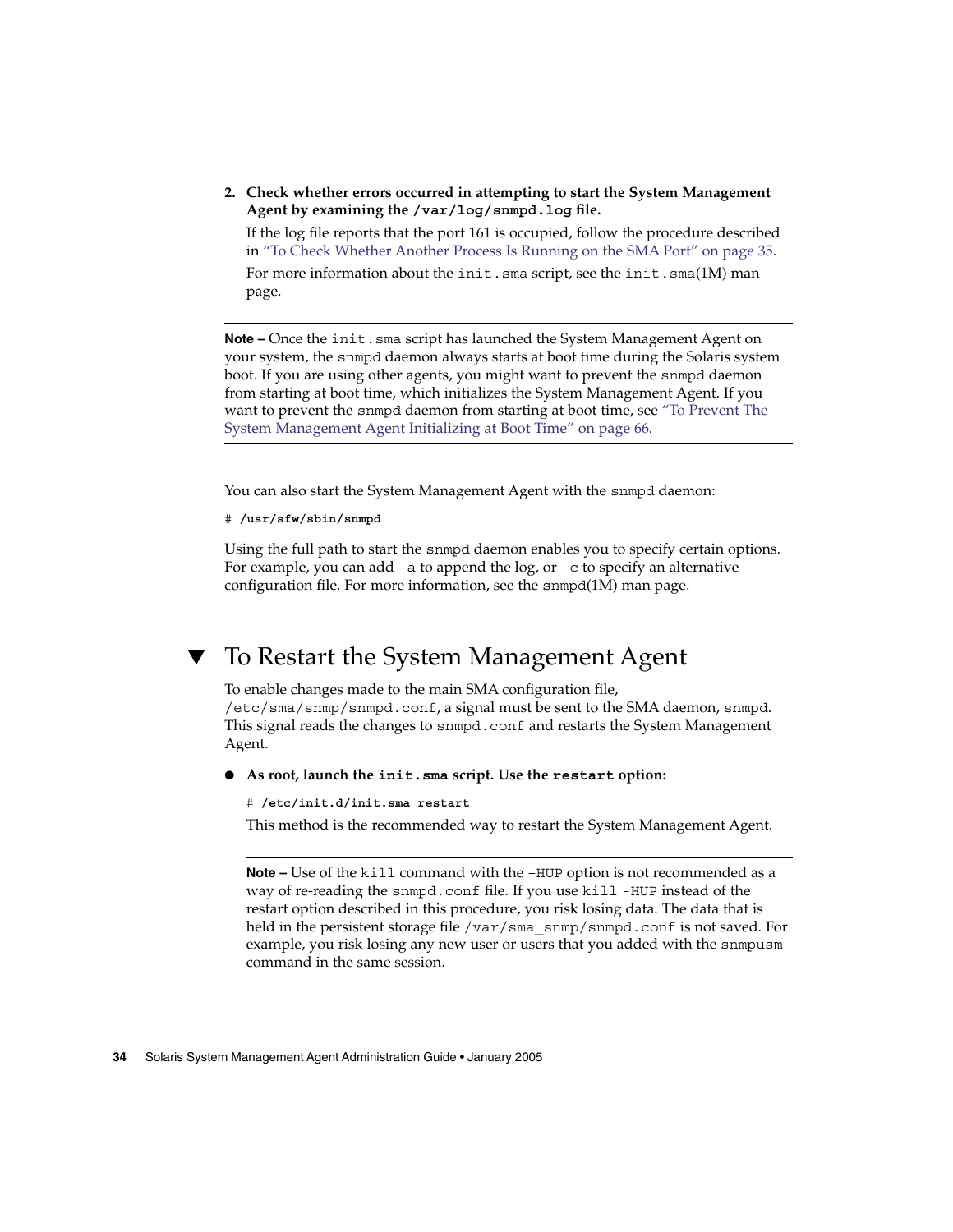### <span id="page-34-0"></span>▼ To Stop the System Management Agent

#### ● **As root, launch the init.sma script. Use the stop option:**

# **/etc/init.d/init.sma stop**

## Common Operations With the System Management Agent

### ▼ To Check Whether Another Process Is Running on the SMA Port

Port 161 is reserved for the System Management Agent. For more information, see ["Managing Configuration With the Main Configuration File"](#page-29-0) on page 30.

● **Use the netstat command:**

```
# netstat -anv|grep 161
```
If a value of 161 is returned, a process is already bound to port 161.

## ▼ To View the Status of the Agent

- **As root, launch the init.sma script. Use the status option:**
	- # **/etc/init.d/init.sma status**

A typical response to this command is shown:

snmpd running under PID 26466

## To See Which MIBs Are Initialized

Use one of the following methods to list those MIBs that are initialized when the SMA is started.

- ●
- Examine the debug trace that is produced by running the following command:

# **/usr/sfw/sbin/snmpd -Dregister\_mib -Dmib\_init -L**

Chapter 3 • Working with the System Management Agent **35**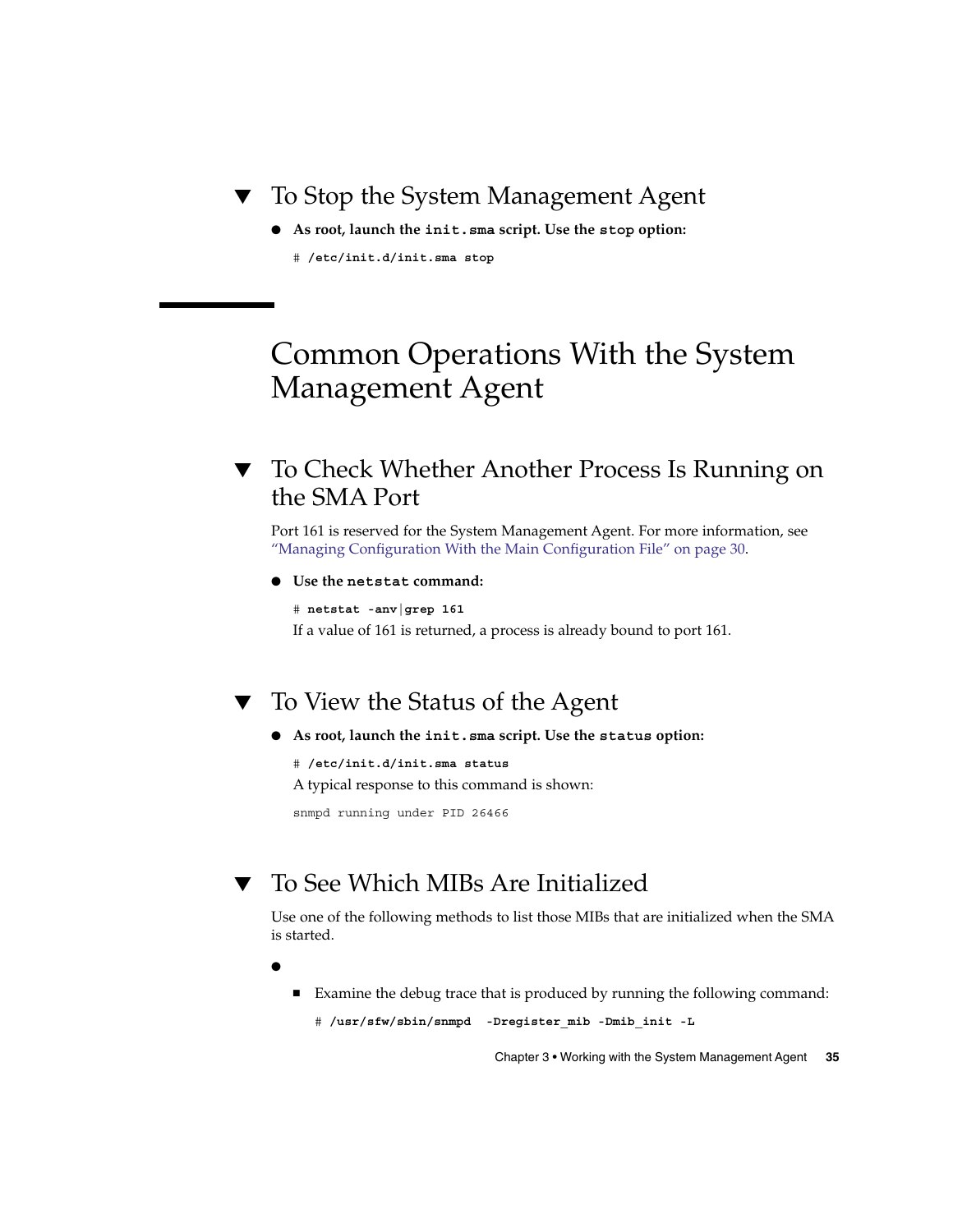<span id="page-35-0"></span>Alternatively, use the net-snmp-config command to see a list of those modules that are compiled.

```
# /usr/sfw/bin/net-snmp-config --snmpd-module-list
```
### To Check the Disk Space on a Local or Remote Machine

First find the total disk space of the disk, then find how much of this space is used. The difference between these two totals is the available disk space.

#### **1. Find the number of disks that are available on a given host.**

# **snmpwalk -v1 -c public** *hostname* **HOST-RESOURCES-MIB::hrStorageIndex**

This command returns a list of disks on the host, *hostname*:

```
HOST-RESOURCES-MIB::hrStorageIndex.1 = INTEGER: 1
HOST-RESOURCES-MIB::hrStorageIndex.2 = INTEGER: 2
HOST-RESOURCES-MIB::hrStorageIndex.3 = INTEGER: 3
HOST-RESOURCES-MIB::hrStorageIndex.4 = INTEGER: 4
HOST-RESOURCES-MIB::hrStorageIndex.5 = INTEGER: 5
HOST-RESOURCES-MIB::hrStorageIndex.6 = INTEGER: 6
HOST-RESOURCES-MIB::hrStorageIndex.7 = INTEGER: 7
HOST-RESOURCES-MIB::hrStorageIndex.8 = INTEGER: 8
HOST-RESOURCES-MIB::hrStorageIndex.9 = INTEGER: 9
HOST-RESOURCES-MIB::hrStorageIndex.10 = INTEGER: 10
HOST-RESOURCES-MIB::hrStorageIndex.101 = INTEGER: 101
HOST-RESOURCES-MIB::hrStorageIndex.102 = INTEGER: 102
```
The disk is indicated by the index number:

HOST-RESOURCES-MIB::hrStorageIndex.1 = INTEGER: 1 This output represents disk 1, /dev/dsk/c0t0d0s0

### **2. Use the snmpget command to retrieve the total storage space for that disk.**

The following command would retrieve the total storage space for disk 1:

# **snmpget -v1 -c public** *hostname* **HOST-RESOURCES-MIB::hrStorageSize.1** This command returns the total disk space at the end of the line:

HOST-RESOURCES-MIB::hrStorageSize.1 = INTEGER: 2561695

#### **3. View a list of the disk space used by each disk.**

# **snmpwalk -v1 -c public** *hostname* **HOST-RESOURCES-MIB::hrStorageUsed**

HOST-RESOURCES-MIB::hrStorageUsed.1 = INTEGER: 2121747 HOST-RESOURCES-MIB::hrStorageUsed.2 = INTEGER: 0 HOST-RESOURCES-MIB::hrStorageUsed.3 = INTEGER: 0 HOST-RESOURCES-MIB::hrStorageUsed.4 = INTEGER: 0 HOST-RESOURCES-MIB::hrStorageUsed.5 = INTEGER: 11 HOST-RESOURCES-MIB::hrStorageUsed.6 = INTEGER: 48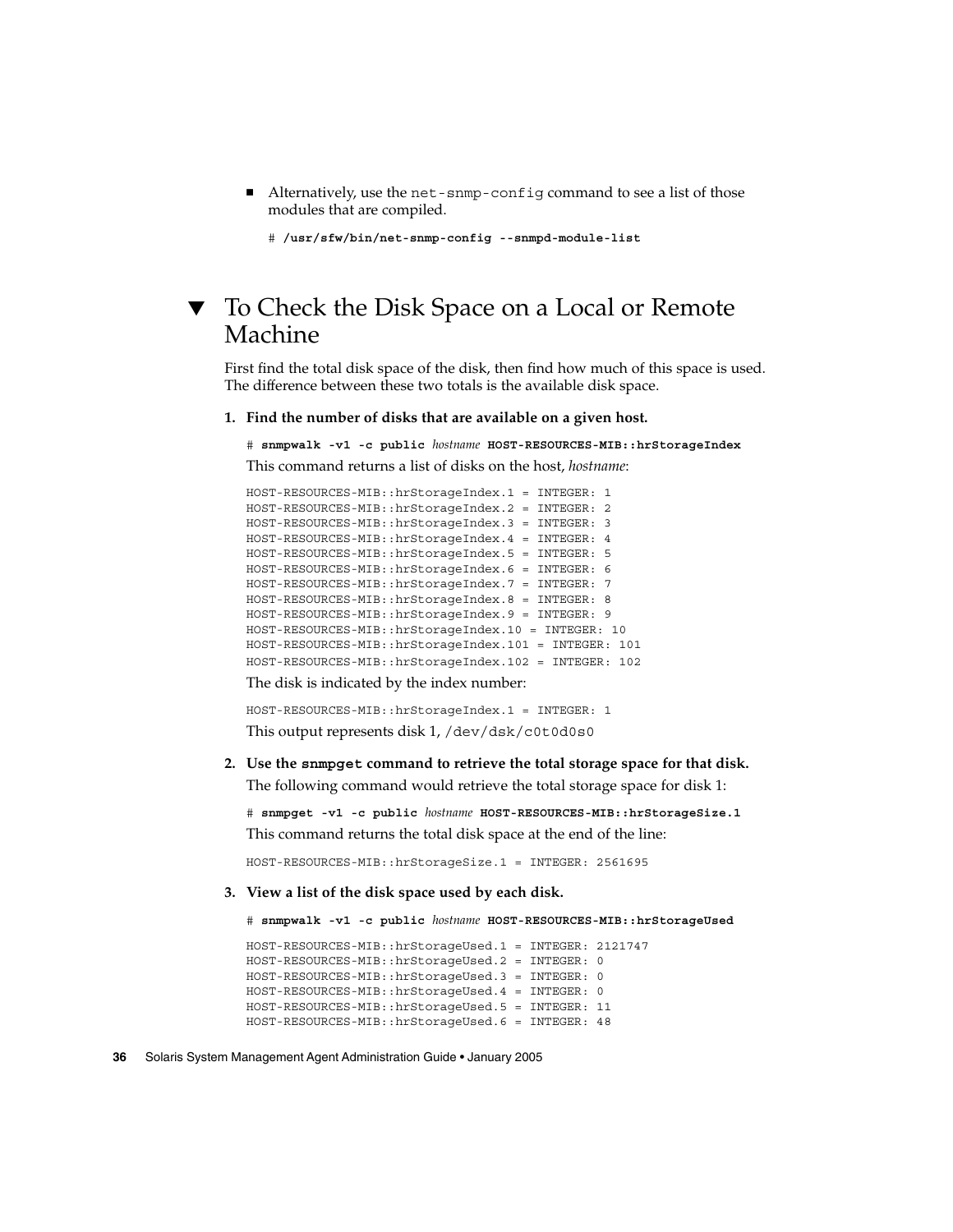```
HOST-RESOURCES-MIB::hrStorageUsed.7 = INTEGER: 1892576
HOST-RESOURCES-MIB::hrStorageUsed.8 = INTEGER: 0
HOST-RESOURCES-MIB::hrStorageUsed.9 = INTEGER: 130565552
HOST-RESOURCES-MIB::hrStorageUsed.10 = INTEGER: 26036932
HOST-RESOURCES-MIB::hrStorageUsed.101 = INTEGER: 55995
HOST-RESOURCES-MIB::hrStorageUsed.102 = INTEGER: 17171
```
**4. Use the snmpget command to view the storage used by the disk in question.**

# **snmpget -v1 -c public** *hostname* **HOST-RESOURCES-MIB::hrStorageUsed.1** This command returns the disk space used on disk 1:

HOST-RESOURCES-MIB::hrStorageUsed.1 = INTEGER: 2121747

**5. Subtract this figure from the total disk space to find the available disk space:**  $2561695 - 2121747 = 439948$ 

### The snmpnetstat command

In the same way as you would use the netstat command, you can check the status of the network using the System Management Agent with the snmpnetstat command.

To show the state of all sockets, use the snmpnetstat command with the –a option. This option provides the default display, showing all active sockets, except those used by server processes.

# **snmpnetstat -v 2c -c public -a testhost**

The following information, including local and remote addresses, and protocols, is typically displayed:

Active Internet (tcp) Connections (including servers) Proto Local Address Foreign Address (state) tcp \*.echo \*.\* LISTEN<br>tcp \*.discard \*.\* LISTEN tcp \*.discard \*.\* LISTEN<br>tcp \*.daytime \*.\* LISTEN<br>tcp \*.chargen \*.\* LISTEN tcp \*.daytime tcp \*.chargen \*.\*<br>tcp \*.ftp \*.\* tcp \*.chargen \*.\* LISTEN<br>tcp \*.ftp \*.\* LISTEN<br>tcp \*.telnet \*.\* LISTEN<br>tcp \*.smtp \*.\* LISTEN<br>tcp \*.smtp \*.\* LISTEN tcp \*.telnet \*.\* LISTEN tcp \*.smtp Active Internet (udp) Connections Proto Local Address udp \*.echo udp \*.discard udp \*.daytime udp \*.chargen udp \*.time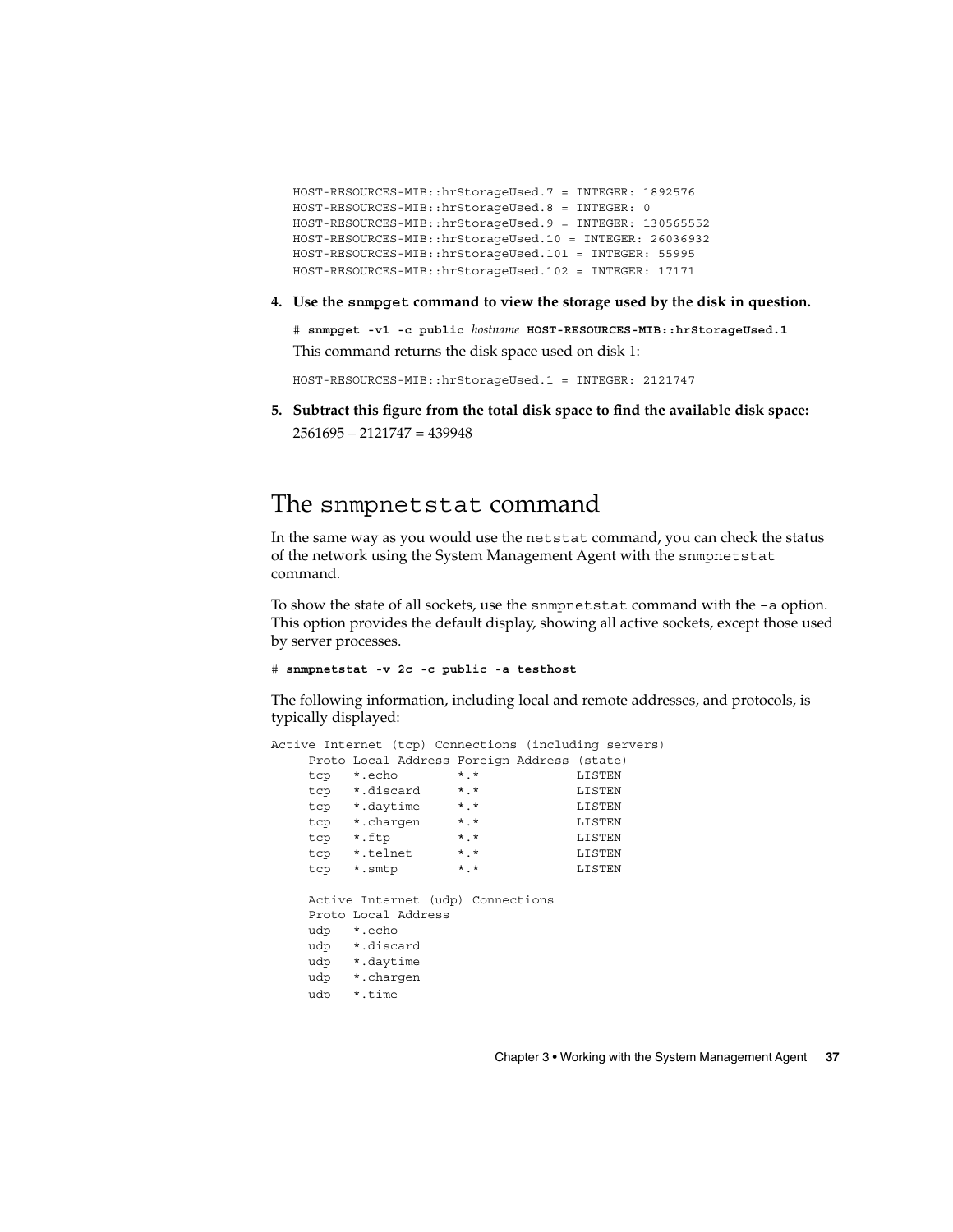To show the state of network interfaces, use the snmpnet stat command with the  $-i$ option. This option provides a statistics table that shows packets transferred, errors, and collisions as well as network addresses of the interface and the maximum transmission units (MTU).

```
# snmpnetstat -v 2c -c public -i testhost
```
The following table, including local and remote addresses, and protocols, is typically displayed:

```
Name Mtu Network Address Ipkts Ierrs Opkts Oerrs Queue
    eri0 1500 10.6.9/24 testhost 170548881 245601 687976 0 0
    lo0 8232 127 localhost 7530982 0 7530982 0 0
```
**Note –** The Ipkts, or incoming packets, value reported by the snmpnetstat command is *not* identical to that reported by the netstat command. The snmpnetstat command displays the total number of unicast, multicast and broadcast packets. The netstat command displays the total number of unicast and multicast packets, omitting broadcast packets.

# Resource Usage

The resident size of the snmpd daemon depends on how the SMA is used.

The snmpd daemon dynamically allocates memory for certain MIB table data, for example, when you have defined printers, and then walk the Host Resource MIB. The resident size of the snmpd daemon can increase by up to 100Kbytes depending upon the number of printers you have defined.

# JDMK Interoperability

Java™ Development Management Kit (JDMK) implements the JMX specifications and in addition, enables SNMP based instrumentation within the JDMK agent infrastructure. Like the System Management Agent, JDMK also supports the following standards:

- SNMP<sub>v3</sub>
- SNMPv2c
- SNMPv1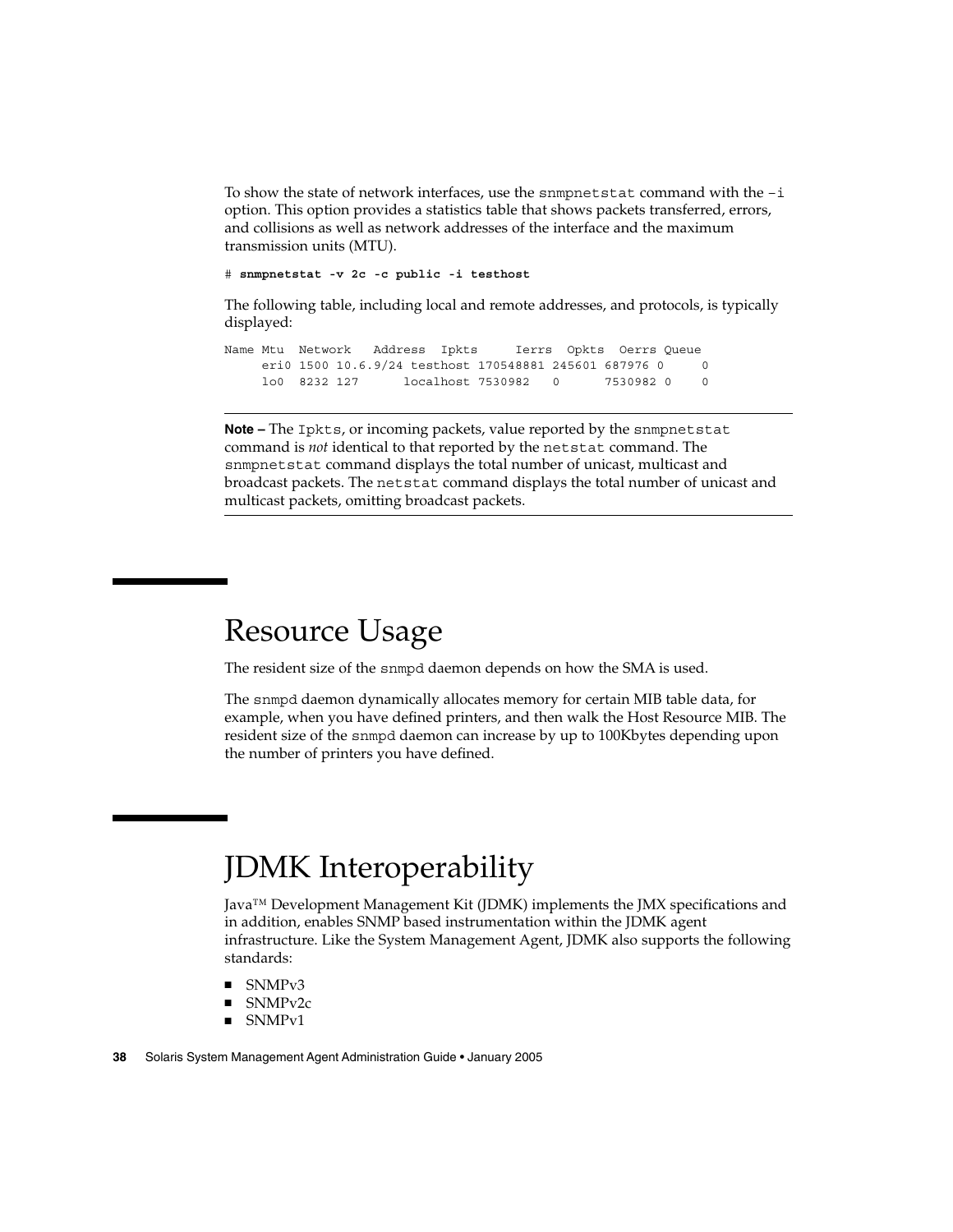- USM
- Proxying

JDMK does not support AgentX.

Though both JDMK and the SMA address SNMP instrumentation, JDMK is very suited to Java based environments. The SMA is more suited to native C based implementations.

## Configuration and Proxying With JDMK

In Sun systems where both JDMK and the SMA are present, the SMA by default resides on port 161. JDMK agents can publish their SNMP MIBs by being proxied from the SMA. Proxying can be set up using the proxy forwarding mechanism within the SMA. See Example 3–1.

Security must to be handled by the master agent, which is the SMA, and by the proxied JDMK agent. Security parameters that are contained in the proxy definition are forwarded to the proxied JDMK agent. If the request passes the SMA authentication and authorization and is forwarded to its proxy handler, then the dispatched request is proxied to the JDMK agent. The JDMK agent has its own local datastore that authorizes or rejects the message.

If several JDMK agents have the same MIB, SNMP contexts must be used in conjunction with proxying to differentiate between different instances of the same MIB. The context name can be based on the process ID. Alternatively, the context name can be based on the port on which the JDMK agent is running.

**EXAMPLE 3–1** Adding a JDMK Proxy Statement

Incoming requests for the JDMK agent can be received by the System Management Agent and then proxied to the JDMK agent. Set JDMK proxy entries using the proxy token in the main snmpd.conf configuration file. Add a proxy statement, such as the following:

```
# proxy --Cn jdmkMib -v3 -a MD5 -u
SecureUser -l authNopriv -A 12345678 localhost:10161 1.3.6.1.4.1.42.5000.2
```
In this example, a MIB is running on port 10161 and registers the MIB region 1.3.6.1.4.1.42.5000 under the context jdmkMib. The user, who is named SecureUser, must also exist in the JDMK USM. The SecureUser user must allow a security level of auth with HMACMD5 as the authentication algorithm. For more information on authentication algorithms, see ["Authentication Protocol Algorithms"](#page-42-0) on page 43.

See the snmpd.conf(4) man page for more information. For more information about how proxying is set up, see ["Proxy Handling for Solstice Enterprise Agents Requests"](#page-66-0) [on page 67.](#page-66-0)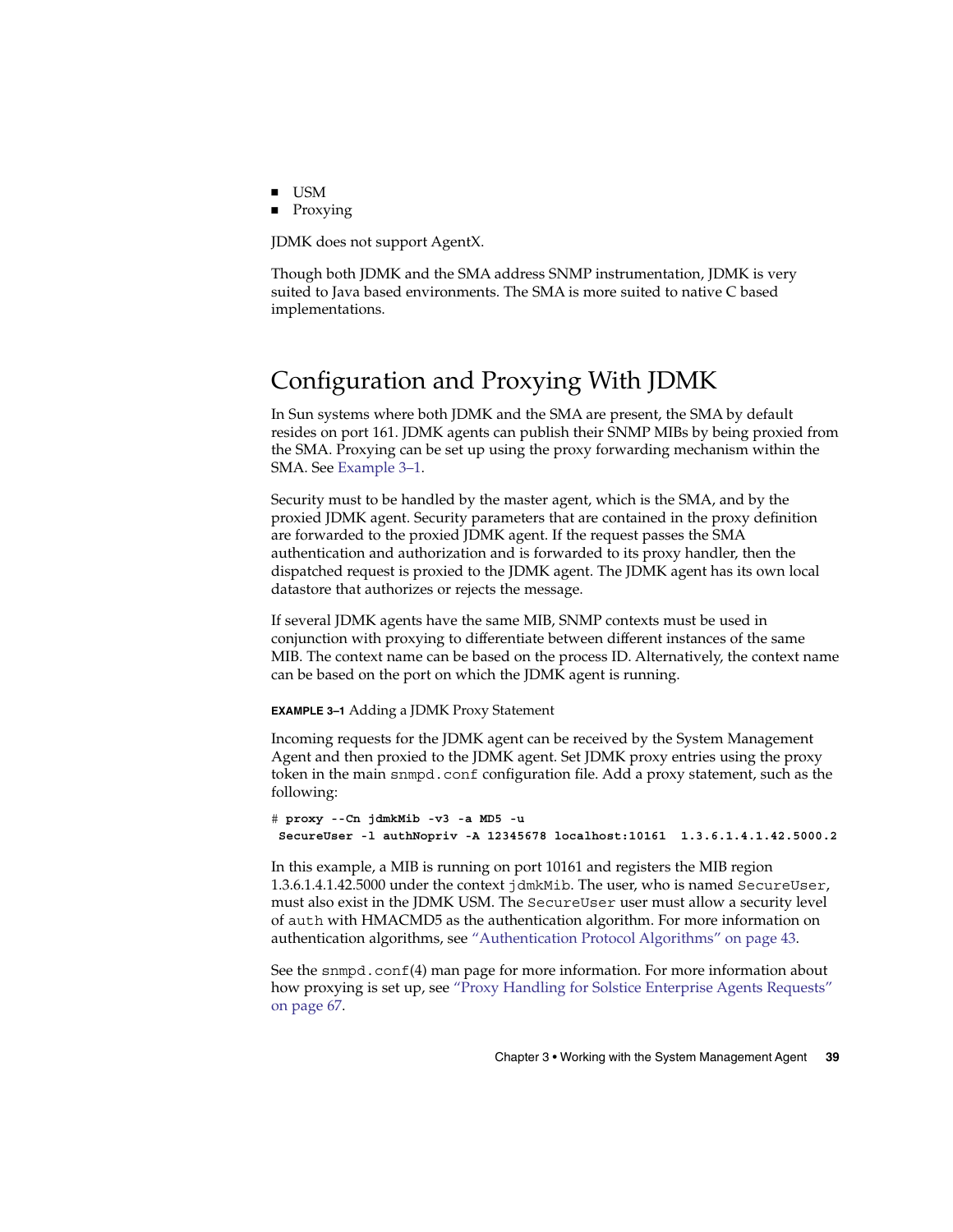Solaris System Management Agent Administration Guide • January 2005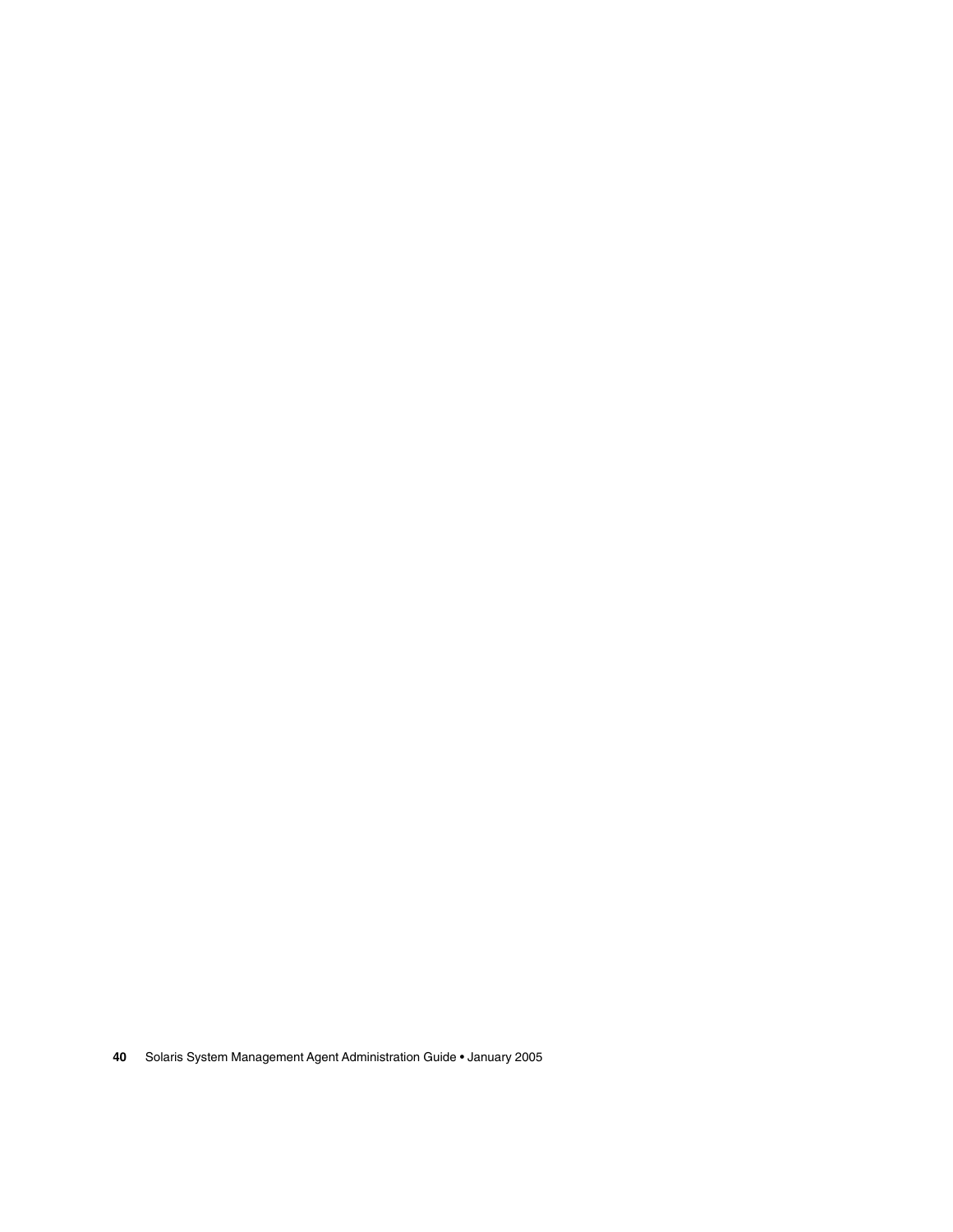### CHAPTER **4**

# Managing Security

This chapter provides background information, practical procedures, and examples related to security within the System Management Agent. With its SNMPv3 features, the System Management Agent provides an enhanced and configurable level of security for the management of users and network devices.

This chapter contains information on the following topics:

- "Security Overview" on page 41.
- ["Using USM for Authentication and Message Privacy"](#page-41-0) on page 42.
- ["Using VACM for Access Control"](#page-45-0) on page 46.
- ["Creating and Managing Users"](#page-59-0) on page 60.

# Security Overview

The System Management Agent supports SNMPv1, SNMPv2c and SNMPv3. The SNMPv1 and SNMPv2c authentication service is based on community strings defined on the management station. The SNMPv3 authentication service is based on users. Each request must contain either a community name or a user name depending upon the protocol being used.

The SNMPv3 authentication process implements the User-based Security Model (USM) to obtain a security name and security level from a user name. Similarly, both SNMPv1 and SNMPv2c determine the security level from the community string. The security name and security level are then used together with a context string, a group name and a view name to perform access control. Access control is done through the View-based Access Control Model, (VACM). This access control model is used after the authentication process. So, while USM is designed and used for authentication, VACM is designed and used for authorization.

For information about the supported versions of SNMP within the System Management Agent, see ["SNMP Versions"](#page-15-0) on page 16.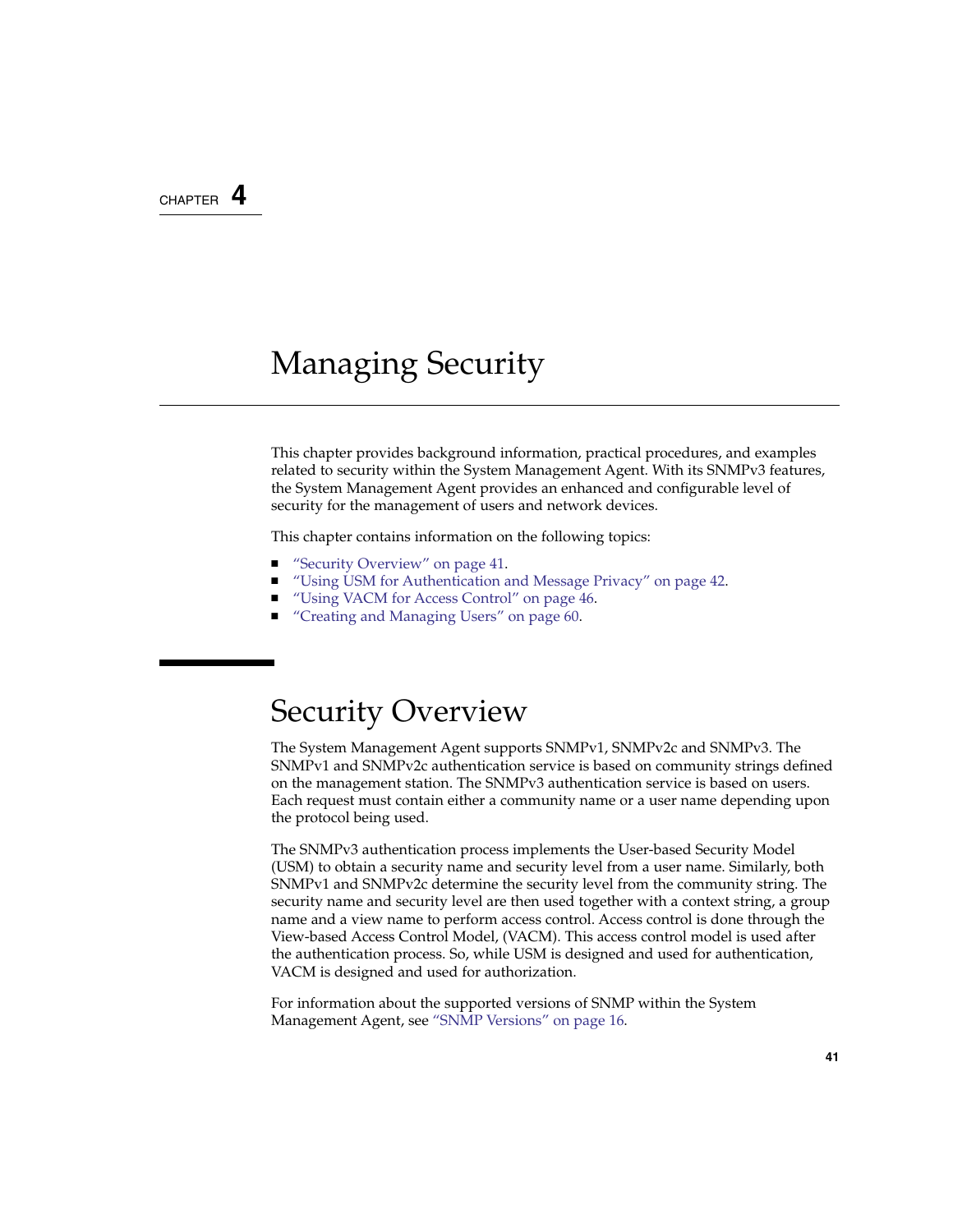# <span id="page-41-0"></span>Using USM for Authentication and Message Privacy

The User-based Security Model (USM) is used by the System Management Agent for authentication, encryption, and decryption of SNMPv3 packets. USM is used for the following reasons:

- Authentication of SNMP users
- Privacy of communication
- Integrity of messages
- Replay protection

The snmpusm utility is an SNMP application for basic maintenance of an SNMP agent's USM table. You must have write access to the usmUserTable MIB table. For more information, see the snmpusm(1M) man page.

**Note –** The snmpusm subcommands are not supported for v1 or v2c versions of SNMP. Without proxying, only SNMPv3 users can execute these commands.

The agent enables you to manage user entries through the main snmpd.conf configuration file and by use of the snmpusm command, through the USM MIB. The USM MIB enables the System Management Agent to find information about the user, including whether the user exists. Every request from a user is checked against the USM MIB. If the user exists, the USM MIB checks the following permissions:

- Is the user allowed authenticated requests?
- What type of auth encoding is allowed?

The USM MIB uses the local store key to compute a new digest that is based upon the authentication protocol specified by a particular user in the MIB. The computed digest is compared to the digest saved from the incoming packet. If the digests are the same, the user is authenticated. For more information on message digests, see ["Authentication Protocol Algorithms"](#page-42-0) on page 43.

The following list describes the USM settings:

| User                          | Identifies the user that is authorized to communicate with<br>the SNMP engine.                                                                            |
|-------------------------------|-----------------------------------------------------------------------------------------------------------------------------------------------------------|
| Authorization Type            | Specifies the authentication protocol algorithm to be<br>used: MD5 and SHA. For more information, see<br>"Authentication Protocol Algorithms" on page 43. |
| <b>Authorization Password</b> | Specifies the user's authentication password. Passwords<br>must consist of at least eight characters.                                                     |

**42** Solaris System Management Agent Administration Guide • January 2005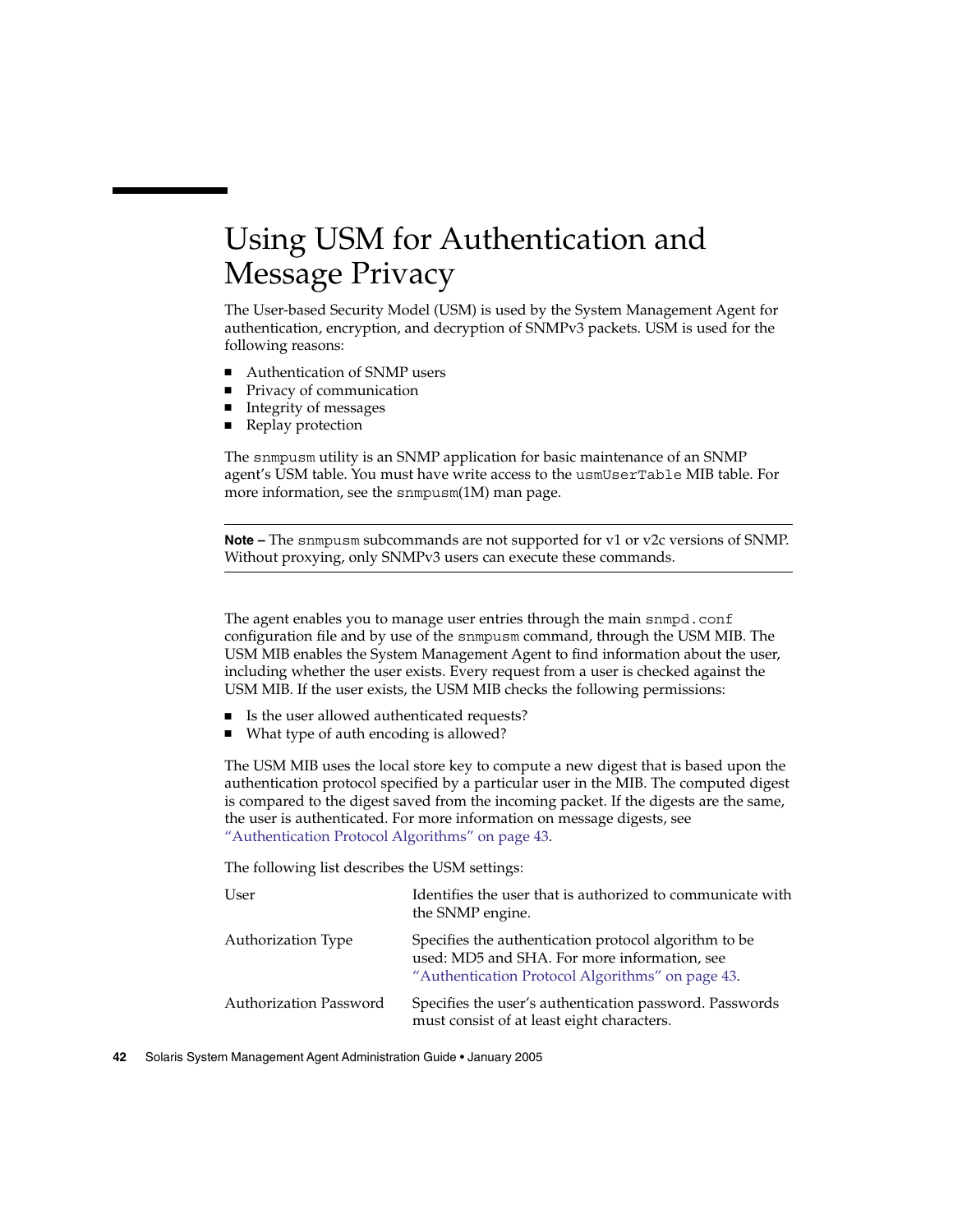<span id="page-42-0"></span>

| Privacy Type:     |                             | Specifies the privacy protocol to be used. For the System<br>Management Agent, the privacy protocol is DES (Data<br>Encryption Standard). For more information, see<br>"Message Privacy" on page 44. |  |  |
|-------------------|-----------------------------|------------------------------------------------------------------------------------------------------------------------------------------------------------------------------------------------------|--|--|
| Privacy Password: |                             | Specifies the user's privacy password. Passwords must<br>consist of at least eight characters.                                                                                                       |  |  |
| Security Level:   | authentication and privacy: | Indicates the security level of the user with regard to                                                                                                                                              |  |  |
|                   | noAuthNoPriv                | Uses just the user name match for<br>authentication.                                                                                                                                                 |  |  |
|                   | authNoPriv                  | Provides authentication that is based<br>on the MD5 or SHA1 algorithm.                                                                                                                               |  |  |
|                   | authPriv                    | Provides privacy (encryption) based<br>on the DES protocol.                                                                                                                                          |  |  |

Authentication uses a secret key to generate a MAC (Message Authentication Code) stored in msgAuthenticationParameters, which is part of usmSecurityParameters. Both the sending and receiving entities use the same secret key to produce the MAC. The message is therefore authenticated if both the sending and receiving MACs match.

# Authentication Protocol Algorithms

In USM as implemented by the System Management Agent, two authentication protocols are supported. These authentication protocols are described in the following list.

| HMAC-MD5-96 | In the System Management Agent, the Message Digest<br>implementation is HMAC-MD5-96. Based on MD5, this one-way<br>encryption uses a 96-bit hash a 16 octet key length.<br>Computationally, no two messages can have the same message<br>digest. Also you cannot produce a message from a given<br>prespecified target message digest. The MD5 algorithm is<br>designed for digital signature applications. In these applications,<br>large files must be securely compressed before being encrypted<br>with a private key under a public-key cryptosystem. The<br>HMAC-MD5-96 algorithm can be used with 32-bit machines. No<br>large substitution tables are required. The algorithm can be coded<br>quite compactly. For more information on MD5, see RFC 1321 at<br>http://www.ietf.org/rfc/rfc1321.txt. |
|-------------|--------------------------------------------------------------------------------------------------------------------------------------------------------------------------------------------------------------------------------------------------------------------------------------------------------------------------------------------------------------------------------------------------------------------------------------------------------------------------------------------------------------------------------------------------------------------------------------------------------------------------------------------------------------------------------------------------------------------------------------------------------------------------------------------------------------|
| HMAC-SHA-96 | In the System Management Agent, the Secure Hash Algorithm<br>(SHA) implementation is HMAC-SHA-96. This one-way<br>encryption uses a 96-bit hash and a 20-octet key length. The                                                                                                                                                                                                                                                                                                                                                                                                                                                                                                                                                                                                                               |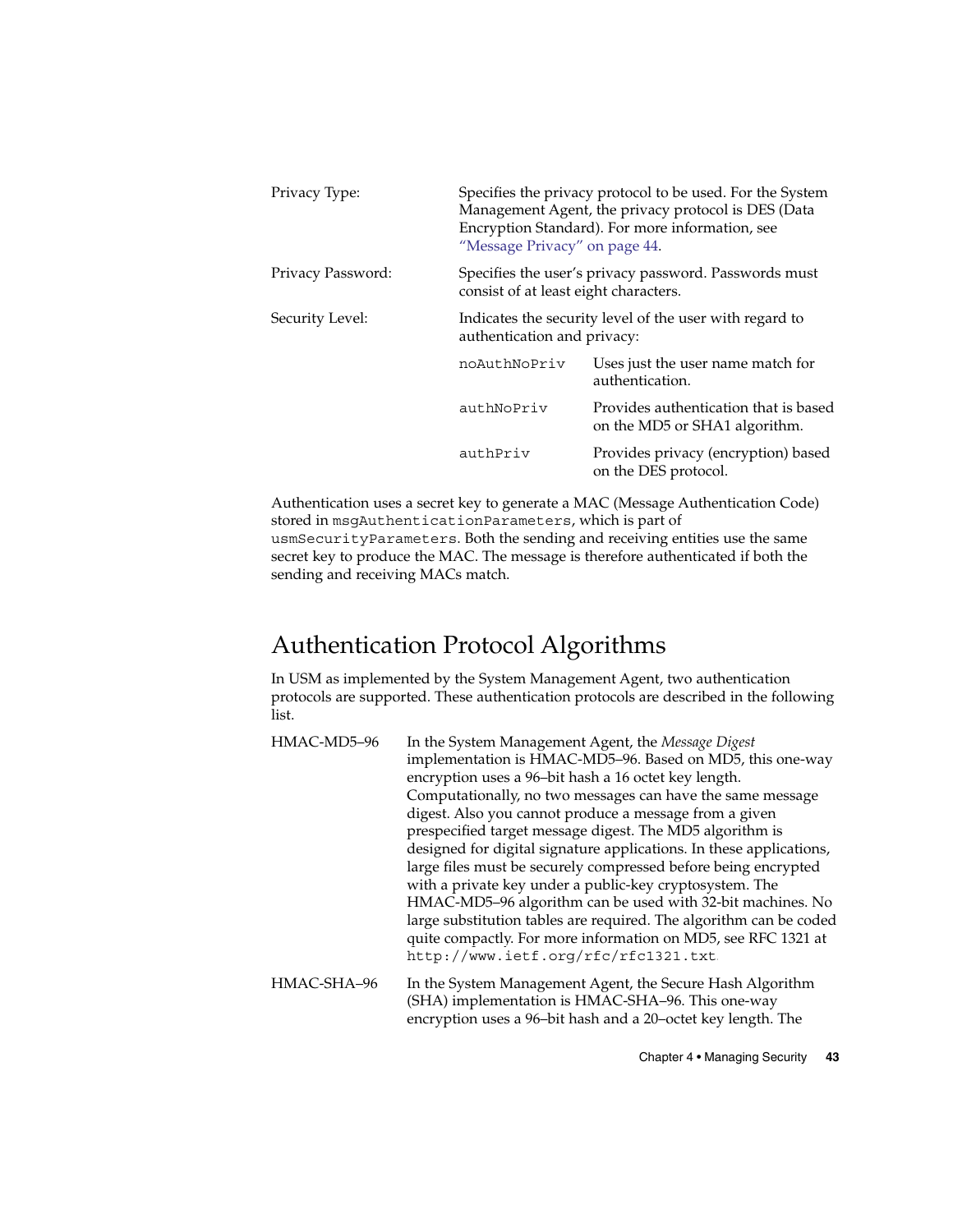<span id="page-43-0"></span>algorithm takes as input a message of less than  $2^{64}$  bits in length. The input message is processed in 512–bit blocks. The algorithm produces a 160-bit message digest output. This message digest can then, for example, be used as an input to a signature algorithm, which generates or verifies the signature for the message. The message digest is signed, instead of the message itself, which improves efficiency because the message digest is smaller than the original message. If the creator of a digital signature uses SHA, then the verifier of the digital signature clearly must also use SHA. If the message is changed during transit, this change almost always changes the message digest, so the digital signature fails to verify. SHA is secure because computationally no two messages can have the same message digest. You also cannot produce a message from a given prespecified target message digest. The design of SHA is similar to the MD5 family of hash functions. For more information on SHA, see RFC 3174 at <http://www.ietf.org/rfc/rfc3174.txt>.

For the System Management Agent, the default authentication protocol is HMAC-MD5–96. Setting is auth proto = MD5.

## Message Privacy

USM supports privacy of messages. USM uses the CBC-DES Symmetric Encryption Protocol for encrypting and decrypting SNMPv3 packets. In the same way as with authentication, the same secret privacy key is used to encrypt and decrypt messages on both sides. Only the data portion is encrypted. The auth flag must be enabled and the security level must have privacy enabled to use encryption. Only the scopedPDU is encrypted. For more information, see ["Where USM Security Information Is](#page-44-0) [Contained"](#page-44-0) on page 45.

Currently, DES encryption is supported on the Solaris OS. DES encryption uses 56–bit key encryption. This level is the highest encryption level currently supported for DES, in this release of the Solaris software.

### Public Keys

The System Management Agent supports Public Key Cryptography Standard (PKCS) #11. This token interface standard defines the interface that is used for communication between SSL and PKCS #11 modules. The version of PKCS on which the PKCS library compiled with the System Management Agent is based is the PKCS#11 v2.11 standard.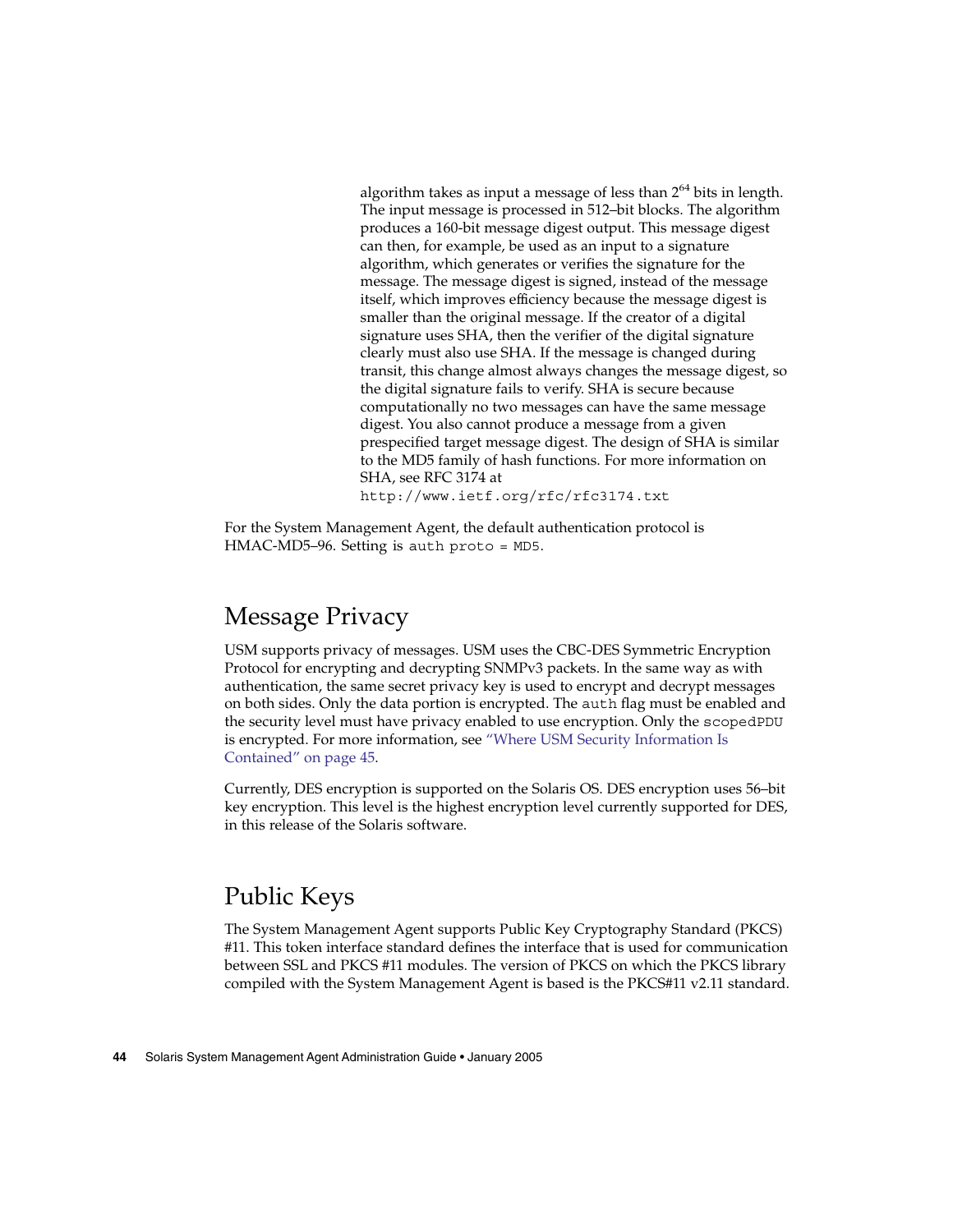<span id="page-44-0"></span>As described in ["Authentication Protocol Algorithms"](#page-42-0) on page 43, the SHA1 algorithm is supported in addition to MD5. If the PKCS library is not found on your system, then the SMA attempts to use the standard Net-SNMP internal MD5, without DES support.

# Where USM Security Information Is Contained

In an SNMPv3 packet string, USM information is contained in the following flags:

| msgFlags              | A single octet to indicate how the message is to be<br>processed. For example, two bits of the msgFlags<br>octet specify whether the packet has been encrypted<br>and whether the packet has been authenticated. This<br>flag is used to determine the security level of the<br>message. Security levels, which are indicated in the<br>main snmpd.conf file, are as follows: |                                                                                                                                                                                                                                                                                                                    |
|-----------------------|-------------------------------------------------------------------------------------------------------------------------------------------------------------------------------------------------------------------------------------------------------------------------------------------------------------------------------------------------------------------------------|--------------------------------------------------------------------------------------------------------------------------------------------------------------------------------------------------------------------------------------------------------------------------------------------------------------------|
|                       | noAuthNoPriv                                                                                                                                                                                                                                                                                                                                                                  | Represented by an integer: 1.                                                                                                                                                                                                                                                                                      |
|                       |                                                                                                                                                                                                                                                                                                                                                                               | Least access.                                                                                                                                                                                                                                                                                                      |
|                       | authNoPriv                                                                                                                                                                                                                                                                                                                                                                    | Represented by an integer: 2.                                                                                                                                                                                                                                                                                      |
|                       |                                                                                                                                                                                                                                                                                                                                                                               | More access than<br>noAuthNoPriv but lower than<br>authPriv.                                                                                                                                                                                                                                                       |
|                       | authPriv                                                                                                                                                                                                                                                                                                                                                                      | Represented by an integer: 3.                                                                                                                                                                                                                                                                                      |
|                       |                                                                                                                                                                                                                                                                                                                                                                               | Most access, most secure.                                                                                                                                                                                                                                                                                          |
| msgSecurityModel      | supported security model.                                                                                                                                                                                                                                                                                                                                                     | Specifies the security model used to generate the<br>message, enabling the receiving entity to employ the<br>appropriate model for security processing. In the<br>System Management Agent, USM is the only                                                                                                         |
| msgSecurityParameters | model or models are specified in<br>messages.                                                                                                                                                                                                                                                                                                                                 | An octet string containing data about the security<br>model. This data is defined by the security model or<br>models you are using. This data is used only by the<br>security model or models you are using. The security<br>msgSecurityModel. USM uses this field to<br>authenticate, encrypt, and decrypt SNMPv3 |
| scopedPDU             |                                                                                                                                                                                                                                                                                                                                                                               | Contains the normal Protocol Data Unit (PDU) and<br>information for identifying the administratively<br>unique context for processing the PDU. SNMPv2 and                                                                                                                                                          |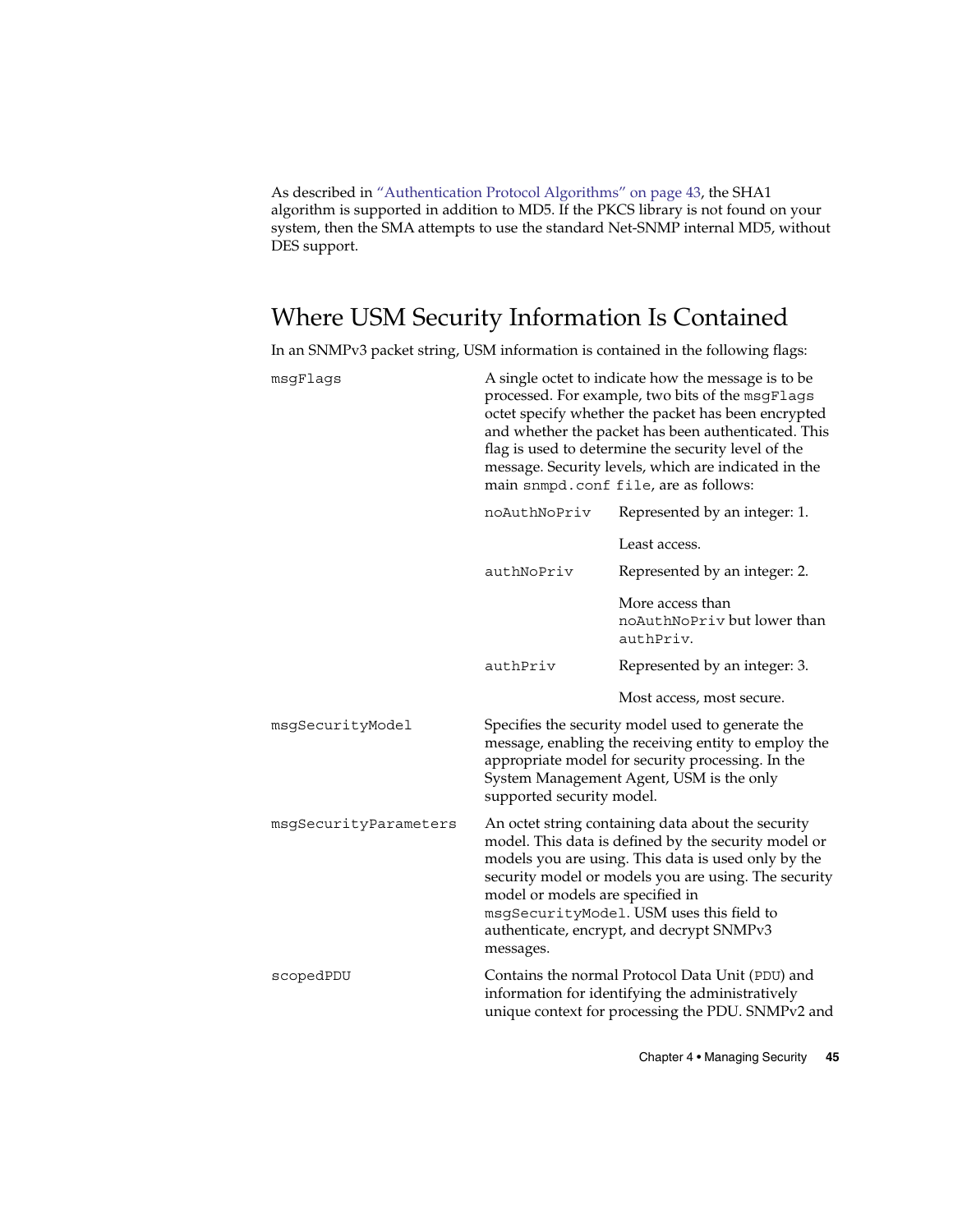SNMPv3 messages both use the same PDU format. This scopedPDU format is encrypted if privacy was enabled for the transaction.

<span id="page-45-0"></span>The MIB definitions for USM can be found at /etc/sma/snmp/mibs/SNMP-USER-BASED-SM-MIB.txt.

For more information about USM, see RFC 3414 at <http://www.ietf.org/rfc/rfc3414.txt>.

# Using VACM for Access Control

You can use the View-based Access Control Model (VACM) to find out whether access to a specified managed object is authorized. Access control is done at the following points:

- When processing retrieval request messages from the manager
- When processing modification request messages from the manager
- When notification messages must be sent to the manager

The VACM builds on the community string concept mentioned in ["Community](#page-17-0) String" [on page 18,](#page-17-0) by providing access control that you can easily administer in SMA.

Access control is defined by tokens in the main snmpd.conf configuration file. The SMA daemon snmpd recognizes the following tokens for VACM access security that you can use in the main snmpd.conf configuration file:

- group
- access
- view
- com2sec

The first three of these tokens are described in ["Understanding VACM Tables"](#page-47-0) [on page 48.](#page-47-0) The com2sec token takes NAME SOURCE and COMMUNITY options. You can use this token to give SNMPv3 security privileges to SNMPv1 and SNMPv2 users and communities. The com2sec token indicates the mapping from a source and community pair to a security name.

Faster and more usable wrappers are provided with the snmpd.conf file and are recognized by the SMA snmpd agent. These wrappers are defined using read write (rw) and read only (ro) syntax for users and communities, as follows:

- rwuser
- rouser
- rwcommunity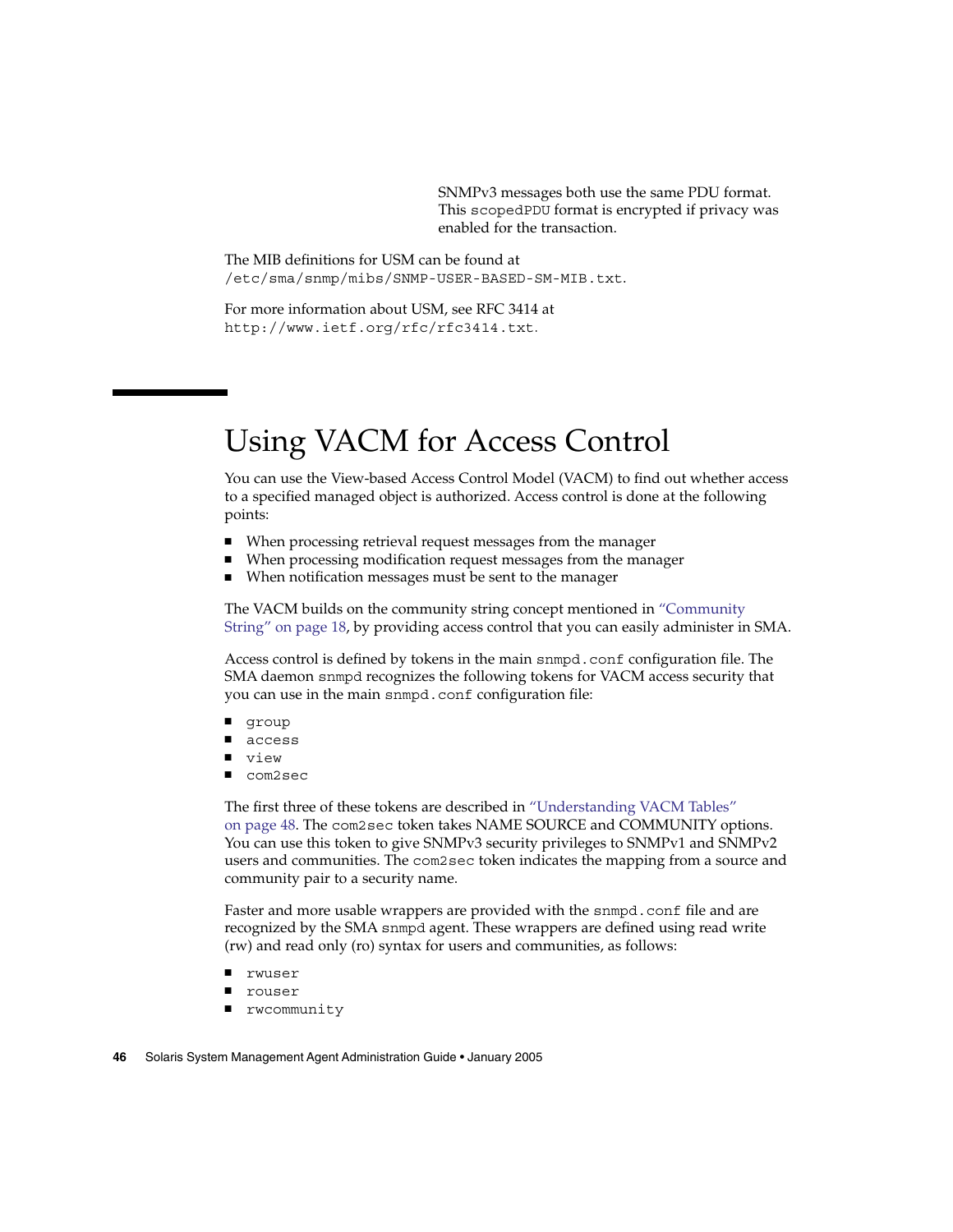<span id="page-46-0"></span>■ rocommunity

The rwuser token entries specify the minimum allowed access that the user must specify:

| rwuser1 priv | User must specify the privacy password.                                                                                                                                        |
|--------------|--------------------------------------------------------------------------------------------------------------------------------------------------------------------------------|
| rwuser2 auth | User can specify the privacy password if the user was created<br>with a privacy password. Otherwise, the user must specify an<br>authentication password.                      |
| rwuser3 none | User can specify either no password or an authentication<br>password. Otherwise, the user can specify the privacy password if<br>the user was created with a privacy password. |

# Where VACM Security Information Is Contained

VACM information is contained in several parameters in the SNMPv3 packet string. These parameters are passed to the isAccessAllowed mechanism. The isAccessAllowed mechanism is the single entry point in VACM for checking whether access should be granted.

VACM parameters are as follows:

| msqFlaqs              |                                          | A single octet that indicates how to process the<br>message. For more information, see "Where USM<br>Security Information Is Contained" on page 45.                                                                    |
|-----------------------|------------------------------------------|------------------------------------------------------------------------------------------------------------------------------------------------------------------------------------------------------------------------|
| msqSecurityModel      | or multiple security models.             | Indicates which security model was used at message<br>generation, enabling the receiving entity to employ<br>the appropriate model for security processing. You<br>have a choice in SNMPv3 of using one security model |
| msgSecurityParameters | in msqSecurityModel.                     | An octet string containing data about the security<br>model. The security model or models are determined                                                                                                               |
| scopedPDU             | scopedPDU contains the following fields: | Contains the PDU. Shows the administratively<br>unique selector of management information for<br>processing the PDU. In other words, the scopedPDU<br>contains the context and managed object OIDs. The                |
|                       | contextEngineID                          | Uniquely identifies an SNMP<br>entity that can access an<br>instance of a managed object<br>within a context.                                                                                                          |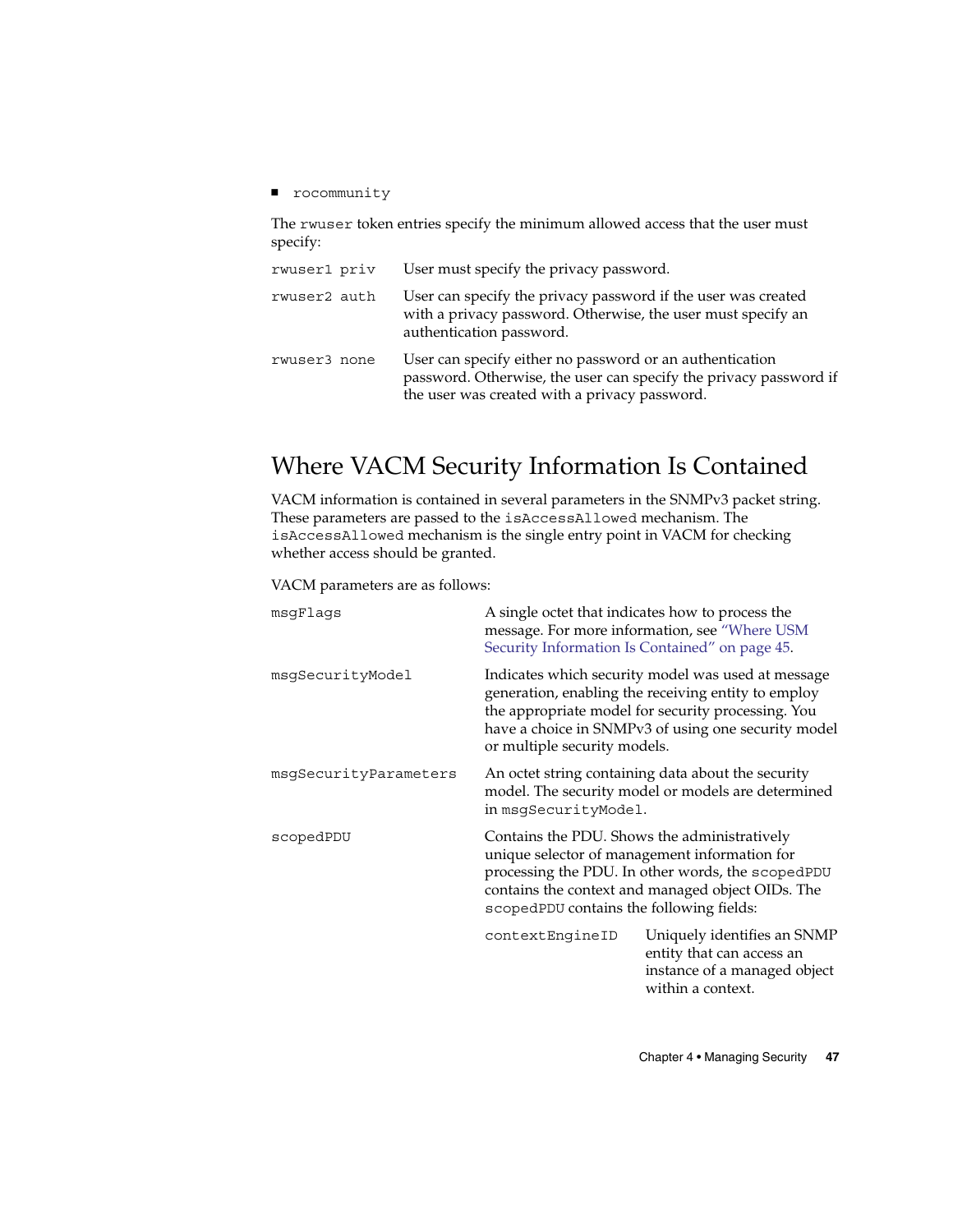| which the PDU data belongs.<br>The contextName is<br>unique.                                                                                                                           |
|----------------------------------------------------------------------------------------------------------------------------------------------------------------------------------------|
| The Protocol Data Unit (PDU)<br>for SNMPv3 contains an<br>operation for the data in the<br>contextName. Identified by<br>the combination of<br>contextEngineID and the<br>contextName. |
|                                                                                                                                                                                        |

<span id="page-47-0"></span>For an explanation of the other fields of the SNMPv3 packet string, see ["SNMP](#page-15-0) Versions" [on page 16.](#page-15-0)



**FIGURE 4–1** SNMPv3 Packet Format Showing Scopes of Authentication and Encryption

# Understanding VACM Tables

In determining whether access should be granted to a message, VACM uses four tables:

- ["Context Table"](#page-48-0) on page 49.
- **48** Solaris System Management Agent Administration Guide January 2005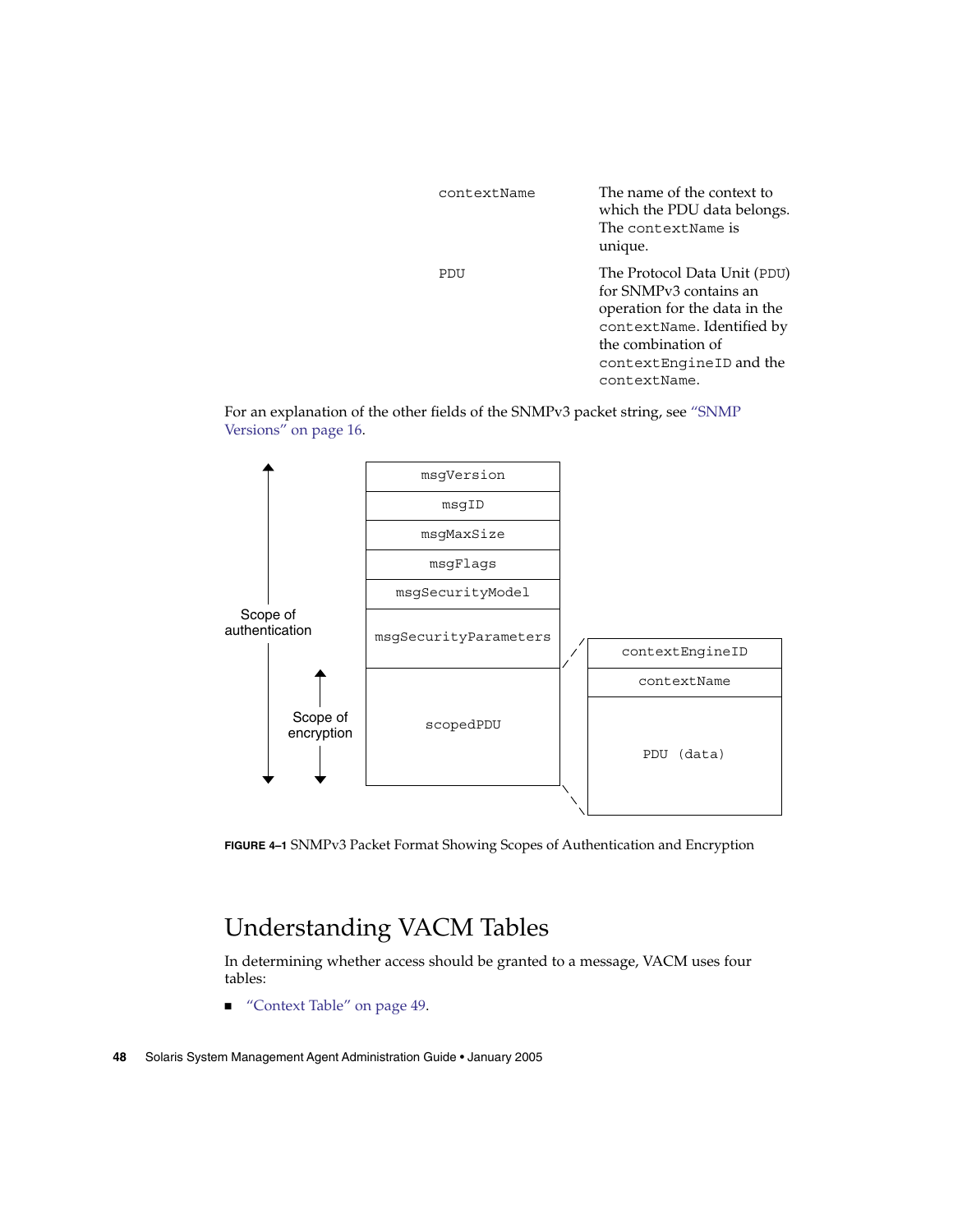- <span id="page-48-0"></span>■ ["Security to Group Table"](#page-49-0) on page 50.
- ["Access Table"](#page-54-0) on page 55.
- ["View Tree Family Table"](#page-51-0) on page 52.

Each of these VACM tables handles a particular part of the access mechanism. Each table can be remotely configured using the VACM MIB. The VACM MIB is defined in RFC 3415 at <http://www.ietf.org/rfc/rfc3415.txt>.

The VACM determines whether a request that has been authenticated by the SMA's USM is authorized to access the MIB object that is contained in the request. The snmpvacm utility is an SNMP application for basic maintenance of an SNMP agent's VACM tables. You need to have write access to the snmpvacm MIB table to use the snmpvacm utility. For more information, see the snmpvacm(1M) man page.

This section describes each of the VACM tables, including how the tables are indexed and what each row contains.

### Context Table

The vacmContextTable table stores the contexts that are available locally. A context is the selector of management information. A single managed object can be in several different contexts. For example, consider a single module designed to monitor the status of a printer. For a network with several printers, multiple instances of this module can be implemented, with each instance containing a unique printer name. The printer name in this case is the context.

A single SNMP entity can have access to several contexts.

The vacmContextTable table is indexed by a contextName. Each of its rows gives the context name in the form of a unique, readable string, *vacmcontextName*.

The System Management Agent looks in the vacmContextTable for the contextName found in the scopedPDU. For information on the scopedPDU, see ["SNMP Versions"](#page-15-0) on page 16. If the System Management Agent does not find the contextName of a particular message in the vacmContextTable, access is denied. In this case, a return value of noSuchContext is returned.

If the contextName exists, access checking continues, as shown in [Figure 4–2.](#page-52-0) An example of typical entries in a vacmContextTable is shown in Example 4–1.

**EXAMPLE 4–1** Creating Typical Context Table Entries

Some typical vacmContextTable entries, created by a module, are:

```
SNMP-VIEW-BASED-ACM-MIB::vacmContextName."fileX" = STRING: fileX
SNMP-VIEW-BASED-ACM-MIB::vacmContextName."fileY" = STRING: fileY
```
The contextNames in this example are fileX and fileY.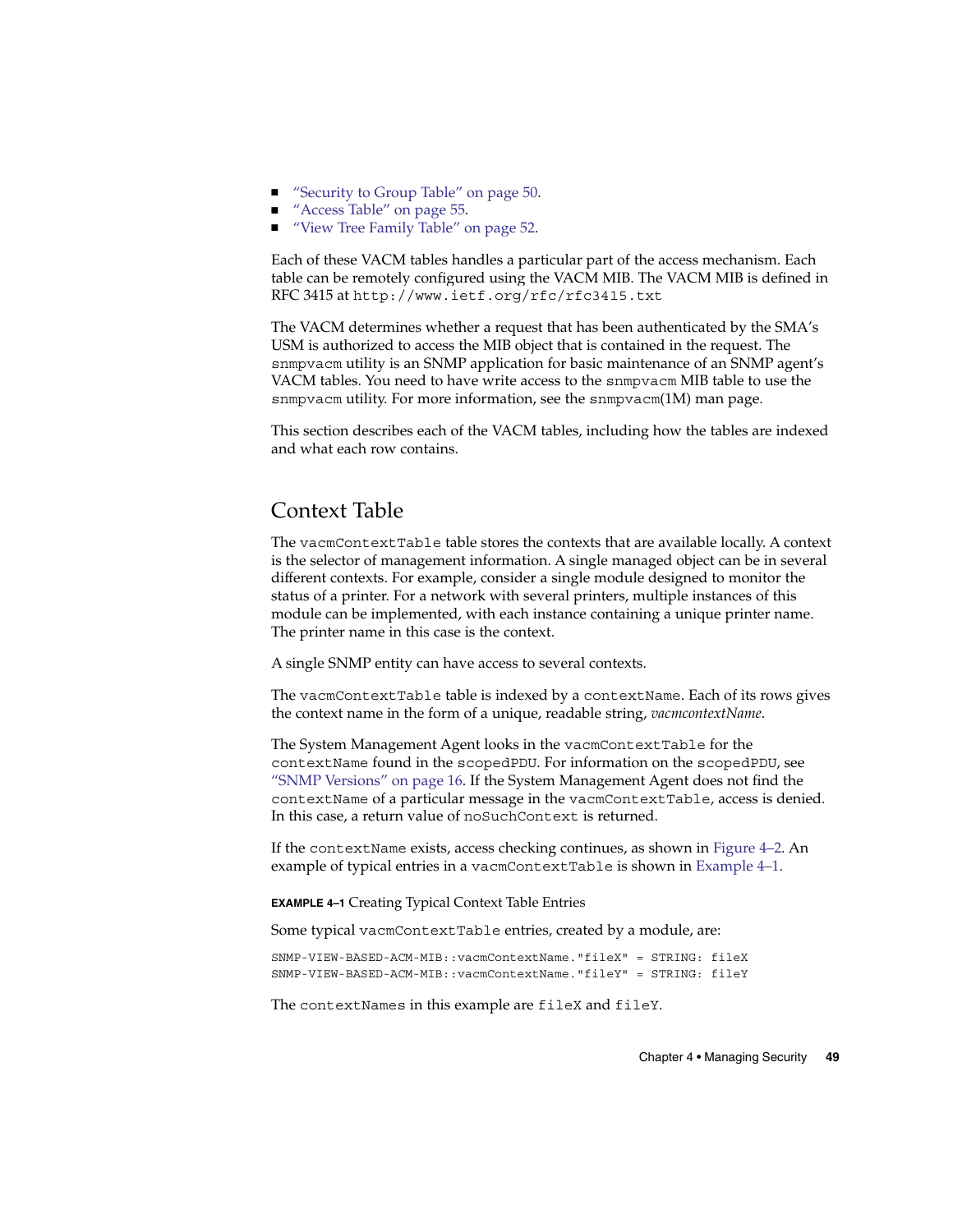<span id="page-49-0"></span>Contexts are further explained in the *Solaris System Management Agent Developer's Guide*. To illustrate the concept of contexts, a demo module is supplied with the System Management Agent. This demo module shows the importance of contexts for implementing multiple instances of a module. For more information, see "Implementing Multiple Instances of a Module" in *Solaris System Management Agent Developer's Guide*.

### Security to Group Table

The vacmsecurityToGroupTable table stores group information. A group name is given to a group of users and is used when managing their access rights. A group contains SecurityModel and a SecurityName value pairs. The resulting pair can only map to at most one group. The vacmSecurityToGroupTable table is indexed by the following:

- securityModel
- securityName

Each of the rows in the vacmSecurityToGroupTable table contains the following:

| vacmSecurityModel | An SNMPv3 security model, in this case USM. For further<br>information on USM, see "Using USM for Authentication and<br>Message Privacy" on page 42. By using the com2sec token,<br>SNMPv1 and SNMPv2c security models can be used. For more<br>information about the com2sec token, see the snmpd.con $f(4)$<br>man page. |
|-------------------|----------------------------------------------------------------------------------------------------------------------------------------------------------------------------------------------------------------------------------------------------------------------------------------------------------------------------|
| vacmSecurityName  | With USM, the vacmSecurityName is identical to userName.<br>Represents a user in a format that is independent of the security<br>model. By using the com2sec token, SNMPv1 and SNMPv2c<br>security names can be used. For more information on the<br>com2sec token, see the snmpd.conf(4) man page.                        |
| vacmGroupName     | A readable string. Indicates the group that is associated with<br>this entry.                                                                                                                                                                                                                                              |

The SecurityName is obtained by the msgSecurityModel specifier when a message is successfully authenticated and decrypted. The System Management Agent searches for this msgSecurityModel specifier and associated SecurityName in the vacmSecurityToGroupTable table. If the msgSecurityModel specifier and associated SecurityName are not found in the vacmSecurityToGroupTable, then access is denied. In this case, a return value of noSuchGroupName is returned.

If an entry is found, then the corresponding groupName is returned. Access checking continues, as shown in [Figure 4–2.](#page-52-0)

Typical entries in a vacmsecurityToGroupTable are shown in [Example 4–2.](#page-50-0)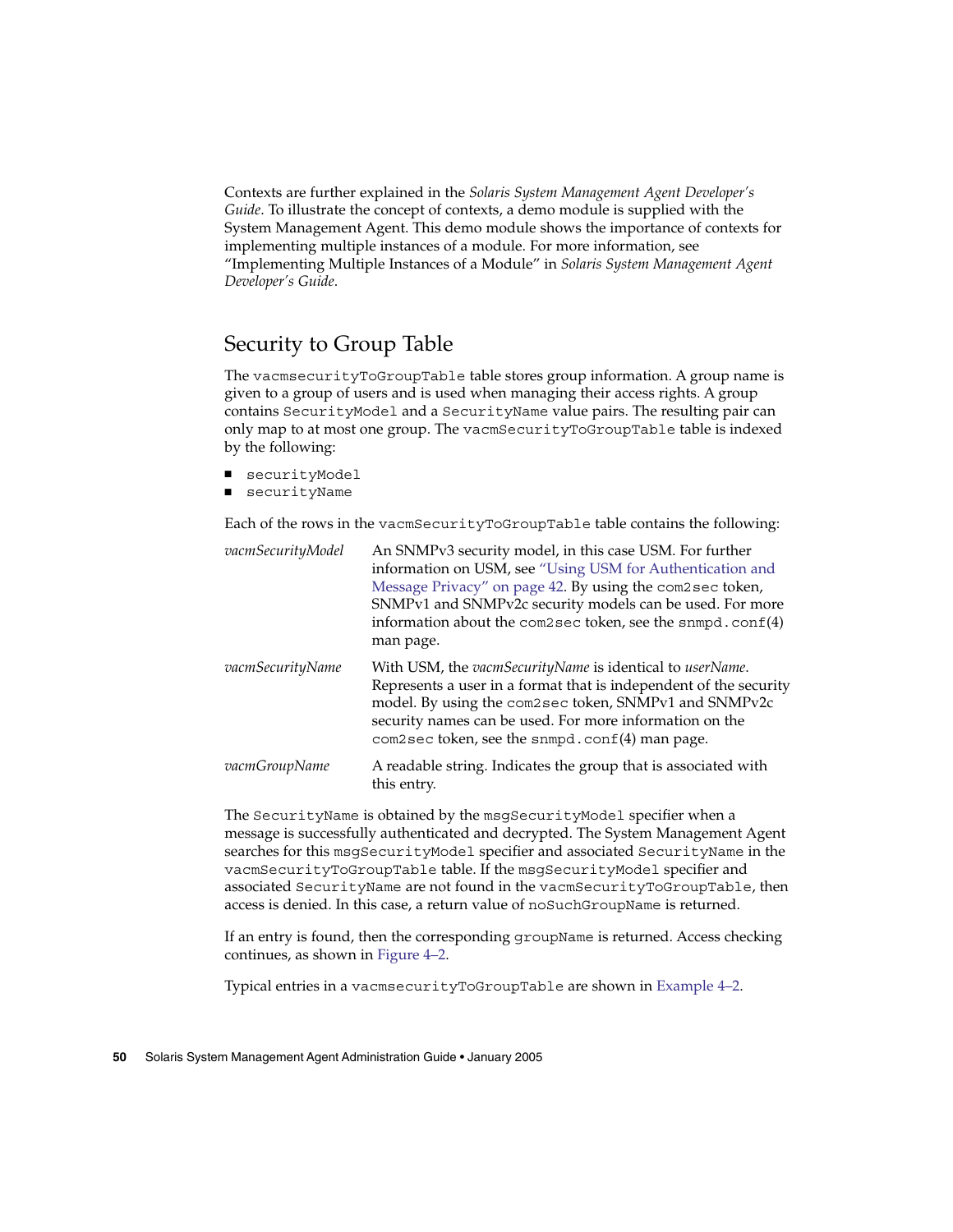<span id="page-50-0"></span>**EXAMPLE 4–2** Creating Typical Security to Group Table Entries

Create a group for two previously created users that are named user2 and user5. In this example, the users are placed in a newly created group that is named grpnam1. Choose from one of two methods:

■ Add the following lines to the main /etc/sma/snmp/snmpd.conf configuration file:

```
group grpnam1 usm user2
group grpnam1 usm user5
```
If the group is created by adding to the main /etc/sma/snmp/snmpd.conf configuration file, then the entries that are created in the vacmsecurityToGroupTable table are as follows:

```
SNMP-VIEW-BASED-ACM-MIB::vacmGroupName.3."user2" = STRING: grpnam1
SNMP-VIEW-BASED-ACM-MIB::vacmGroupName.3."user5" = STRING: grpnam1
SNMP-VIEW-BASED-ACM-MIB::vacmSecurityToGroupStorageType.3."user2" =
INTEGER: permanent(4)
SNMP-VIEW-BASED-ACM-MIB::vacmSecurityToGroupStorageType.3."user5" =
INTEGER: permanent(4)
SNMP-VIEW-BASED-ACM-MIB::vacmSecurityToGroupStatus.3."user2" = INTEGER:
active(1)
SNMP-VIEW-BASED-ACM-MIB::vacmSecurityToGroupStatus.3."user5" = INTEGER:
active(1)
```
Rebooting does not delete entries. To delete entries in this VACM table, use the snmpvacm deleteGroup command. This method works if the storage type is nonVolatile. For VACM table entries with other storage types, you must manually remove from the table entries from the main /etc/sma/snmp/snmpd.conf configuration file. If the group is created by editing the main /etc/sma/snmp/snmpd.conf configuration file, the vacmsecurityToGroupTable table entries can be deleted only by editing the main /etc/sma/snmp/snmpd.conf configuration file.

■ Use the snmpvacm command. For user2, a group can be created using the snmpvacm command as follows:

```
# snmpvacm -v3 -u myuser -a MD5
-A my_password -l authNoPriv localhost
createSec2Group 3 user2 grpnam1
```
For user5, a group can be created using the snmpvacm command as follows:

```
# snmpvacm -v3 -u myuser -a MD5
-A my_password -l authNoPriv localhost
createSec2Group 3 user5 grpnam1
```
The user myuser has *rwuser* level access. Therefore, group entries are created in this example as the myuser user where appropriate for the context. The users user2 and user5 do not have rights to update VACM tables.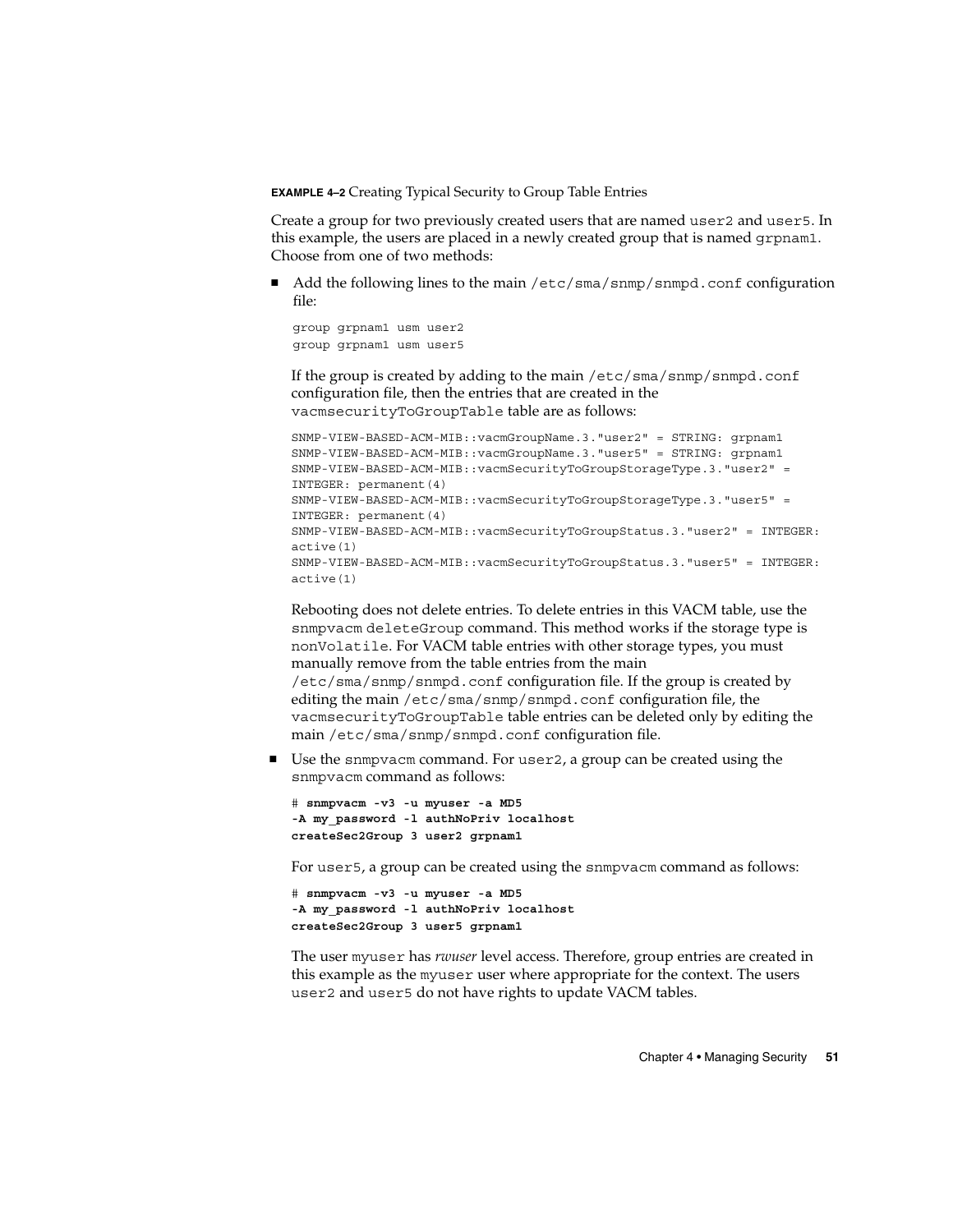### <span id="page-51-0"></span>View Tree Family Table

The vacmViewTreeFamilyTable table stores all collections of view subtree families. These collections are called MIB views. A MIB view is an OID subtree value, which is the family name, together with a bitstring value, which is the family mask. The family mask identifies which sub-identifiers of the family name are in the MIB view. A mask is a list of hex octets, which separated by either "." or ":" The default is "ff".

In a MIB view, each view subtree family has a type. The type determines if the view subtree family is included in the MIB view. A managed object instance is contained within a MIB view only if both of these statements are true:

- The managed object's OID contains the same number of sub-identifiers as the OID subtree, or more.
- If the corresponding bit of the mask is not zero, each of the managed object's OID sub-identifiers match corresponding sub-identifiers in the OID subtree.

If the configured value of the mask is too short to check these statements, the value is implicitly extended by a series of ones. A view family subtree with a mask of zero bits therefore corresponds to a mask of all ones, which in turn corresponds to one MIB subtree.

The vacmViewTreeFamilyTable table is indexed by:

| An OID of a MIB subtree<br>The OID of the PDU is compared to the MIB view.<br>Each of the rows in the vacm View Tree Family Table table contains:<br>The name of the MIB view.<br>vacmViewTreeFamilyViewName<br>vacmViewTreeFamilySubtree<br>to make MIB view subtrees.<br>vacmViewTreeFamilyMask<br>OID subtree to make MIB view subtrees.<br>vacmViewTreeFamilyType<br>The type determines whether the view subtree<br>family is included in the MIB view. | viewName | Specified by the access right selected in the<br>vacmAccessTable table. Used for access checking. |
|--------------------------------------------------------------------------------------------------------------------------------------------------------------------------------------------------------------------------------------------------------------------------------------------------------------------------------------------------------------------------------------------------------------------------------------------------------------|----------|---------------------------------------------------------------------------------------------------|
|                                                                                                                                                                                                                                                                                                                                                                                                                                                              |          |                                                                                                   |
|                                                                                                                                                                                                                                                                                                                                                                                                                                                              |          |                                                                                                   |
|                                                                                                                                                                                                                                                                                                                                                                                                                                                              |          |                                                                                                   |
|                                                                                                                                                                                                                                                                                                                                                                                                                                                              |          | OID subtree. The OID subtree couples with a mask                                                  |
|                                                                                                                                                                                                                                                                                                                                                                                                                                                              |          | Bitstring mask. The bitstring mask couples with an                                                |
|                                                                                                                                                                                                                                                                                                                                                                                                                                                              |          |                                                                                                   |

If the MIB view does not contain the OID searched for, access is denied. In this case, a return value of notInView is returned. Otherwise, where the MIB view does contain the correct OID, access is granted. In this case a value of accessAllowed is returned.

The overall flow chart for this VACM algorithm is illustrated by [Figure 4–2.](#page-52-0) In this diagram, the guideline terms suggested by the RFC are given for clarity:

| securityName and securityModel | Indicate <i>who</i> requires access. |
|--------------------------------|--------------------------------------|
| contextName                    | Determines where access is granted.  |

**52** Solaris System Management Agent Administration Guide • January 2005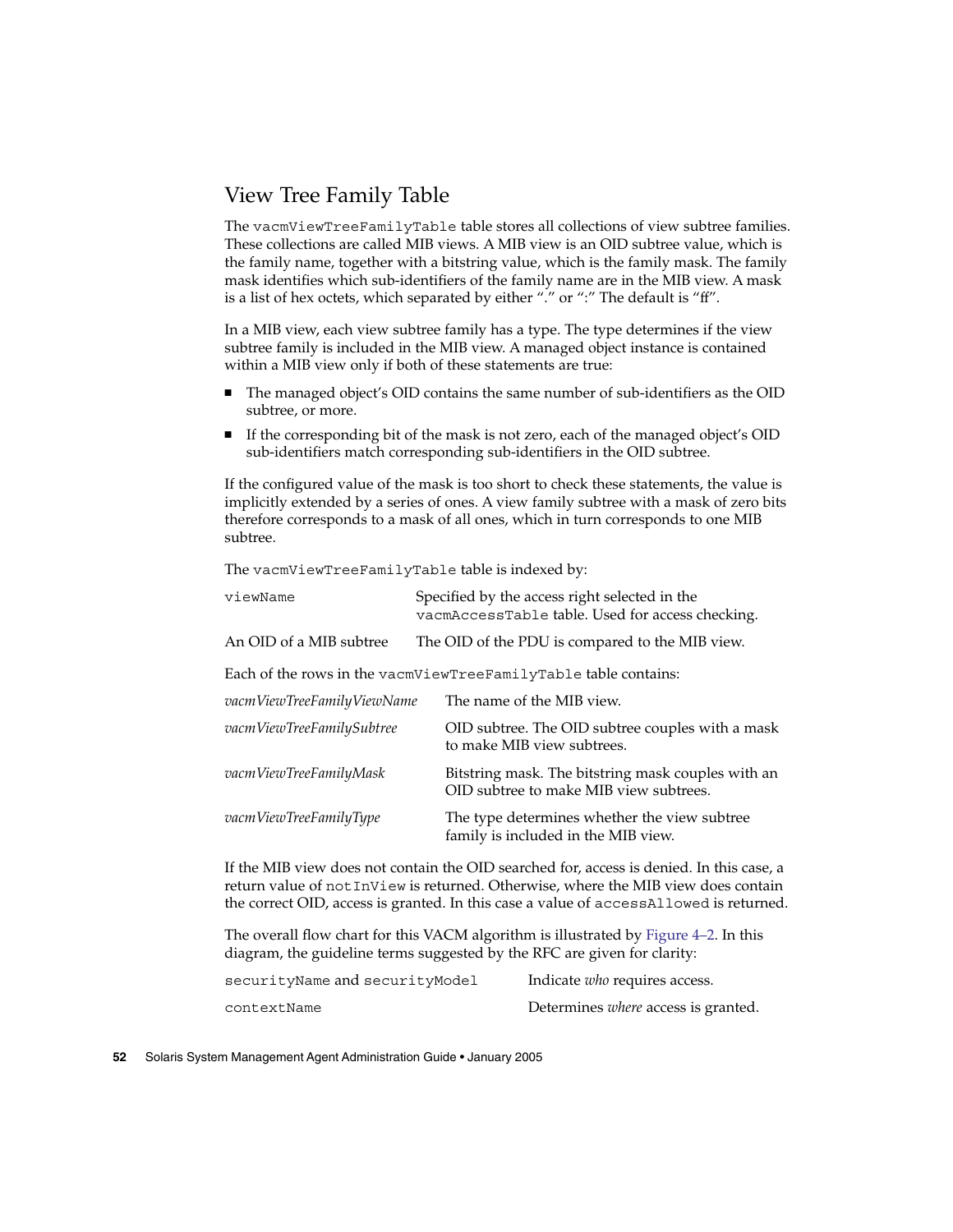<span id="page-52-0"></span>

**FIGURE 4–2** Overall Flow Chart for VACM

[Example 4–3](#page-53-0) shows typical entries in a vacmViewTreeFamilyTable.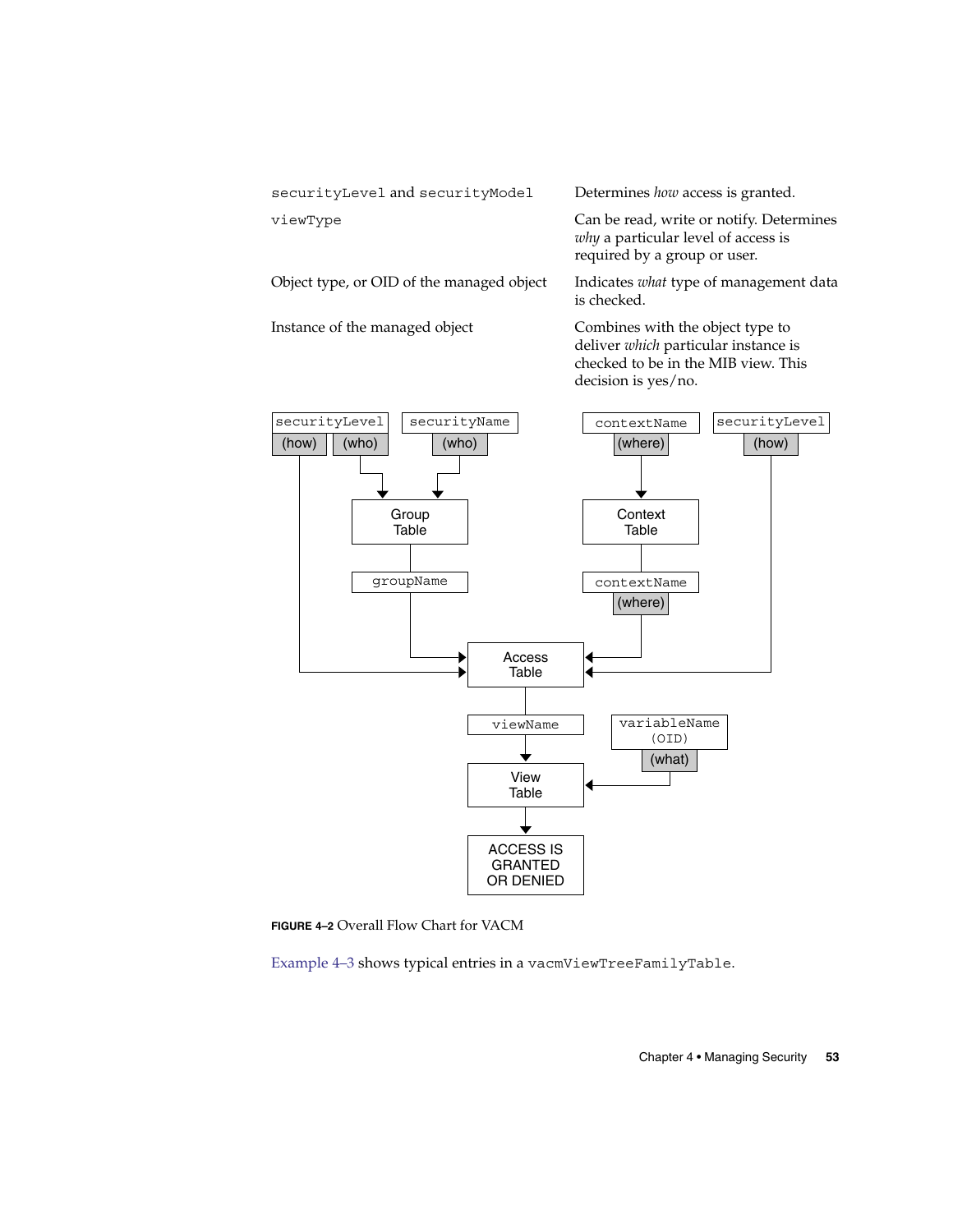<span id="page-53-0"></span>**EXAMPLE 4–3** Creating Typical View Tree Family Table Entries

You can create a view in two ways:

■ You can create a view by adding the view to the main /etc/sma/snmp/ configuration file.

```
view all included .1 FF
view none excluded .1 FF
view vwnam1 included .1.3.6.1 FF
```
The "FF" here is the mask.

If the view is created by adding the group to the main /etc/sma/snmp/snmpd.conf configuration file, then the entries that are created in the vacmViewTreeFamilyTable table are as follows:

```
SNMP-VIEW-BASED-ACM-MIB::vacmViewTreeFamilyMask."all".1.1 = STRING: "ÿ"
SNMP-VIEW-BASED-ACM-MIB::vacmViewTreeFamilyMask."none".1.1 = STRING: "ÿ"
SNMP-VIEW-BASED-ACM-MIB::vacmViewTreeFamilyMask."vwnam1".4.1.3.6.1
= STRING: "ÿ"
SNMP-VIEW-BASED-ACM-MIB::vacmViewTreeFamilyType."all".1.1
= \text{INTER: } \text{included}(1)SNMP-VIEW-BASED-ACM-MIB::vacmViewTreeFamilyType."none".1.1
 = INTEGER: excluded(2)
SNMP-VIEW-BASED-ACM-MIB::vacmViewTreeFamilyType."vwnam1".4.1.3.6.1
 = INTEGER: included(1)
SNMP-VIEW-BASED-ACM-MIB::vacmViewTreeFamilyStorageType."all".1.1
= INTEGER: permanent(4)
SNMP-VIEW-BASED-ACM-MIB::vacmViewTreeFamilyStorageType."none".1.1
= INTEGER: permanent(4)
SNMP-VIEW-BASED-ACM-MIB::vacmViewTreeFamilyStorageType."vwnam1".4.1.3.6.1
= INTEGER: permanent(4)
SNMP-VIEW-BASED-ACM-MIB::vacmViewTreeFamilyStatus."all".1.1
= INTEGER: active(1)
SNMP-VIEW-BASED-ACM-MIB::vacmViewTreeFamilyStatus."none".1.1
= INTEGER: active(1)
SNMP-VIEW-BASED-ACM-MIB::vacmViewTreeFamilyStatus."vwnam1".4.1.3.6.1
 = INTEGER: active(1)
```
■ You can create a view by using the snmpvacm command:

```
# snmpvacm -v3 -u myuser -a MD5
-A my_password -l authNoPriv -Ce localhost
createView all .1 FF
# snmpvacm -v3 -u myuser -a MD5
-A my_password -l authNoPriv localhost
createView none .1 FF
# snmpvacm -v3 -u myuser -a MD5
-A my_password -l authNoPriv localhost
createView vwnam1 .1.3.6.1 FF
```
#### **54** Solaris System Management Agent Administration Guide • January 2005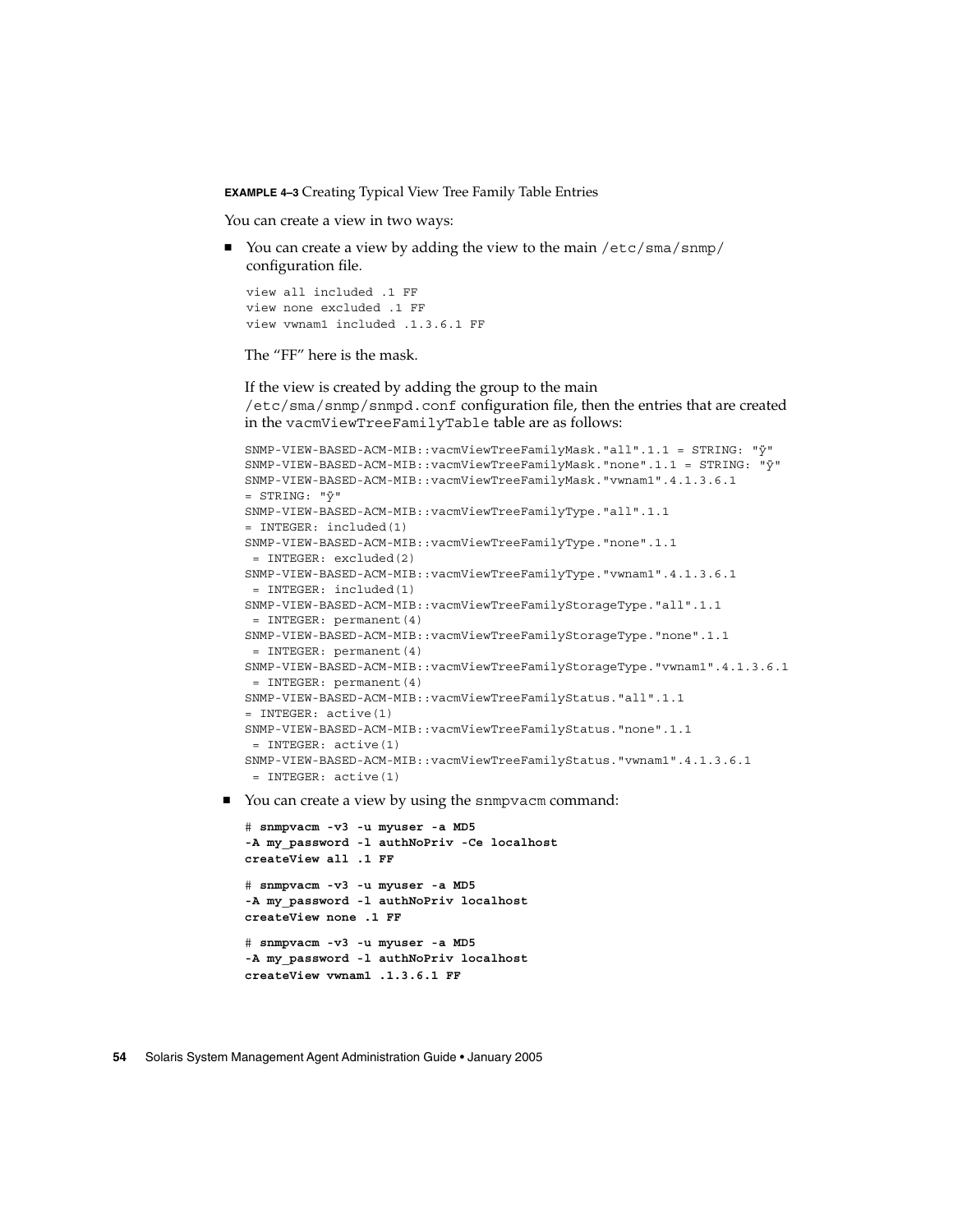<span id="page-54-0"></span>**EXAMPLE 4–3** Creating Typical View Tree Family Table Entries *(Continued)*

Here, the user myuser has *rwuser* level access. Therefore, view entries are created in this example for myuser, where appropriate for the context.

If the view is created by using the snmpvacm command, the storage type would be nonVolatile.

### Access Table

The vacmAccessTable table stores each group's access rights. Each group can have multiple access rights. The most secure access right is chosen. The vacmAccessTable table is indexed by:

| qroupName               | Returned from the lookup into the<br>vacmSecurityToGroupTable table. |                                                                                                                                                                                                                                       |
|-------------------------|----------------------------------------------------------------------|---------------------------------------------------------------------------------------------------------------------------------------------------------------------------------------------------------------------------------------|
| contextPrefix           | The valid contextName matched within the<br>vacmContextTable table.  |                                                                                                                                                                                                                                       |
| securityModel           |                                                                      | Specified in the message's msgSecurityModel parameter.                                                                                                                                                                                |
| securityLevel           |                                                                      | Specified in the message's msgFlags parameter.                                                                                                                                                                                        |
|                         |                                                                      | Each of the rows in the vacmAccessTable table contains:                                                                                                                                                                               |
| vacmGroupName           |                                                                      | The group's name. This group has one or multiple<br>access rights.                                                                                                                                                                    |
| vacmAccessContextPrefix |                                                                      | The contextName must match the value of<br>vacmAccessContextPrefix. See vacmAccessContextMatch.                                                                                                                                       |
| vacmAccessSecurityModel |                                                                      | Indicates the security model that must be used to get<br>access rights.                                                                                                                                                               |
| vacmAccessContextMatch  |                                                                      | If vacmAccessContextMatch is set to exact, then the<br>contextName must exactly match the value of the<br>vacmAccessContextPrefix object.                                                                                             |
|                         |                                                                      | If vacmAccessContextMatch is set to prefix, the<br>contextName can match the first several characters of<br>the vacmAccessContextPrefix object. This contextName<br>is the name already matched within the<br>vacmContextTable table. |
| vacmAccessSecurityLevel |                                                                      | Indicates the lowest security level necessary for having<br>access to this access right. For information about<br>security levels, see "Where VACM Security Information<br>Is Contained" on page 47.                                  |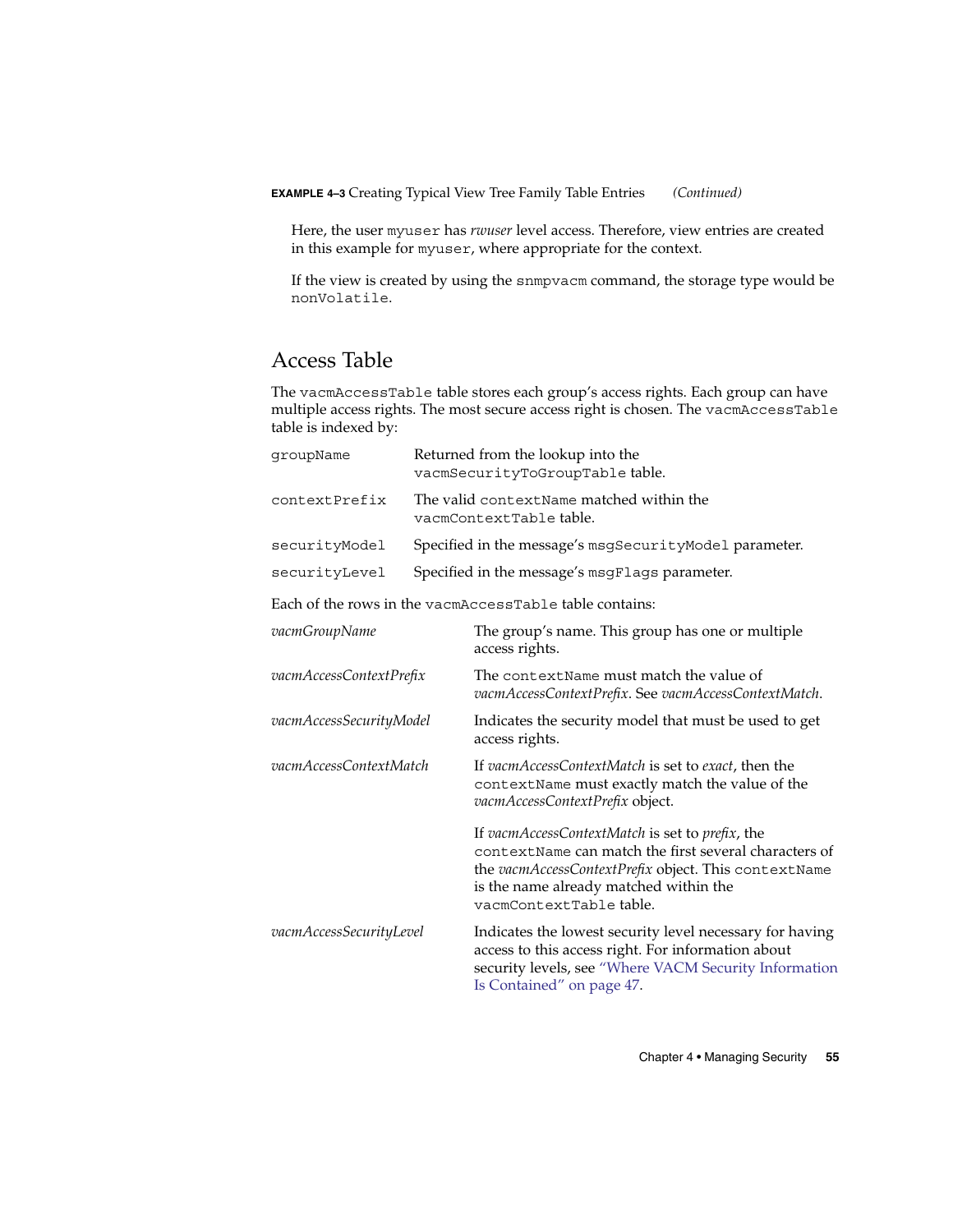<span id="page-55-0"></span>

| vacmAccessReadViewName   | Authorized MIB viewName for read access. If<br>vacmAccessReadViewName is empty, no active view<br>exists for read access.      |
|--------------------------|--------------------------------------------------------------------------------------------------------------------------------|
| vacmAccessWriteViewName  | Authorized MIB viewName for write access. If<br>vacmAccessWriteViewName is empty, no active view<br>exists for write access.   |
| vacmAccessNotifyViewName | Authorized MIB viewName for notify access. If<br>vacmAccessWriteViewName is empty, no active view<br>exists for notify access. |

If an access right is not found, access is denied. In this case, a return value of noAccessEntry is returned.

When an access right is selected, then the viewName indicated by that access right is selected. This viewName is determined by the PDU. If the SNMP operation in the PDU is a GETNEXT or GET operation, the *vacmAccessReadViewName* string is used. If the SNMP operation in the PDU is a TRAP operation, the *vacmAccessNotifyViewName* string is used. If the viewName is not configured, access is denied. In this case, a return value of noSuchView is returned.

If the access right is selected with a correctly configured viewName, access checking continues, as shown in [Figure 4–2.](#page-52-0) Example 4–4 shows typical access table entries.

An additional example, [Example 4–5,](#page-56-0) shows how to check that the users set up in this example and previous examples exist and are registered in VACM tables.

**EXAMPLE 4–4** Creating Typical Access Table Entries

You can create access table entries in two ways:

■ You can create an access table entry by adding the entry to the main /etc/sma/snmp/snmpd.conf configuration file:

```
access grpnam1 fileX usm priv exact all none none
access grpnam1 "" usm auth exact all vwnam1 none
```
If the group is created by adding to the main /etc/sma/snmp/snmpd.conf configuration file, then the entries that are created in the vacmAccessTable table are as follows:

```
SNMP-VIEW-BASED-ACM-MIB::vacmAccessContextMatch.
"grpnam1"."".3.authNoPriv = INTEGER: exact(1)
SNMP-VIEW-BASED-ACM-MIB::vacmAccessContextMatch.
"grpnam1"."fileX".3.authPriv = INTEGER: exact(1)
SNMP-VIEW-BASED-ACM-MIB::vacmAccessReadViewName.
"grpnam1"."".3.authNoPriv = STRING: all
SNMP-VIEW-BASED-ACM-MIB::vacmAccessReadViewName.
"grpnam1"."fileX".3.authPriv = STRING: all
SNMP-VIEW-BASED-ACM-MIB::vacmAccessWriteViewName.
"grpnam1"."".3.authNoPriv = STRING: vwnam1
```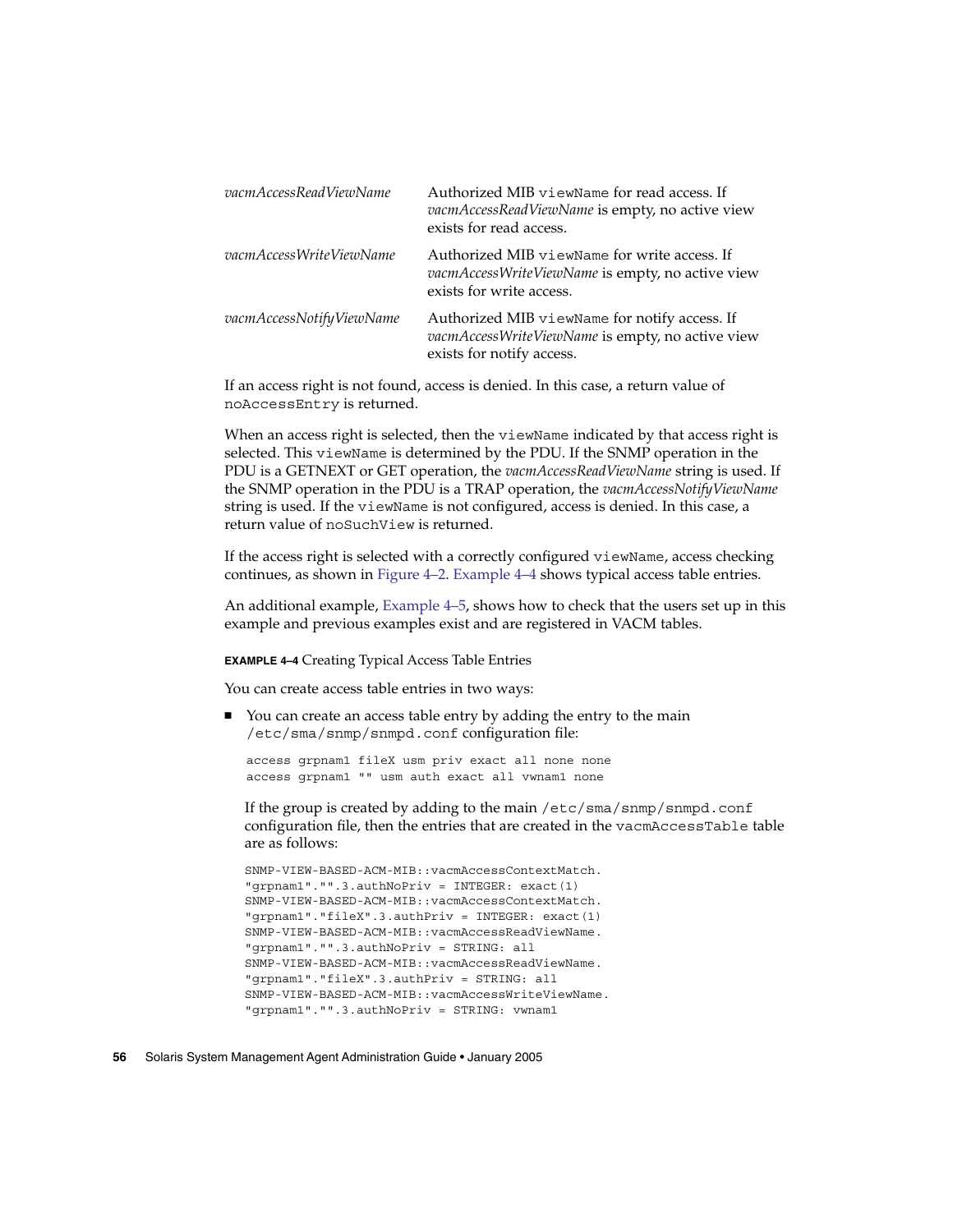```
SNMP-VIEW-BASED-ACM-MIB::vacmAccessWriteViewName.
"grpnam1"."fileX".3.authPriv = STRING: none
SNMP-VIEW-BASED-ACM-MIB::vacmAccessNotifyViewName.
"grpnam1"."".3.authNoPriv = STRING: none
SNMP-VIEW-BASED-ACM-MIB::vacmAccessNotifyViewName.
"grpnam1"."fileX".3.authPriv = STRING: none
SNMP-VIEW-BASED-ACM-MIB::vacmAccessStorageType.
"grpnam1"."".3.authNoPriv = INTEGER: permanent(4)
SNMP-VIEW-BASED-ACM-MIB::vacmAccessStorageType.
"grpnam1"."fileX".3.authPriv = INTEGER: permanent(4)
SNMP-VIEW-BASED-ACM-MIB::vacmAccessStatus.
"grpnam1"."".3.authNoPriv = INTEGER: active(1)
SNMP-VIEW-BASED-ACM-MIB::vacmAccessStatus.
"grpnam1"."fileX".3.authPriv = INTEGER: active(1)
```
If the group was created by directly editing the main /etc/sma/snmp/snmpd.conf configuration file, the group's storage type would be permanent.

■ Alternatively, you can create an access table entry by using the snmpvacm command:

```
# snmpvacm -v3 -u myuser -a MD5
-A my_password -l authNoPriv localhost
createAccess grpnam1 "fileX" 3 3 1 all none none
```
Here, the user myuser has *rwuser* level access. Therefore, access entries are created in this example as this myuser user where appropriate for the context.

```
# snmpvacm -v3 -u myuser -a MD5
-A my_password -l authNoPriv localhost
createAccess grpnam1 "" 3 2 1 all vwnam1 none
```
If the group is created by use of the snmpvacm command, then the storage type would be nonvolatile. Objects created by use of either the snmpvacm or snmpusm commands have storage type of nonvolatile.

**EXAMPLE 4–5** Checking That Users Exist in the VACM Tables

Using the information in [Example 4–3](#page-53-0) and [Example 4–4,](#page-55-0) check that the SNMPv3 user, user2, created in [Example 4–2,](#page-50-0) exists. Validate the access entries already created for user2, by checking and setting values for the user. Use the snmpget and snmpset commands, once with encryption and once with no encryption. This method illustrates that the access entry for user2 is the minimum security level required, defined as auth= 2. The method also illustrates that priv can be used as well, since that level is more secure.

Use the snmpget command to check that the new user exists, with the DES option set for encryption. A context, -n fileX, is specified: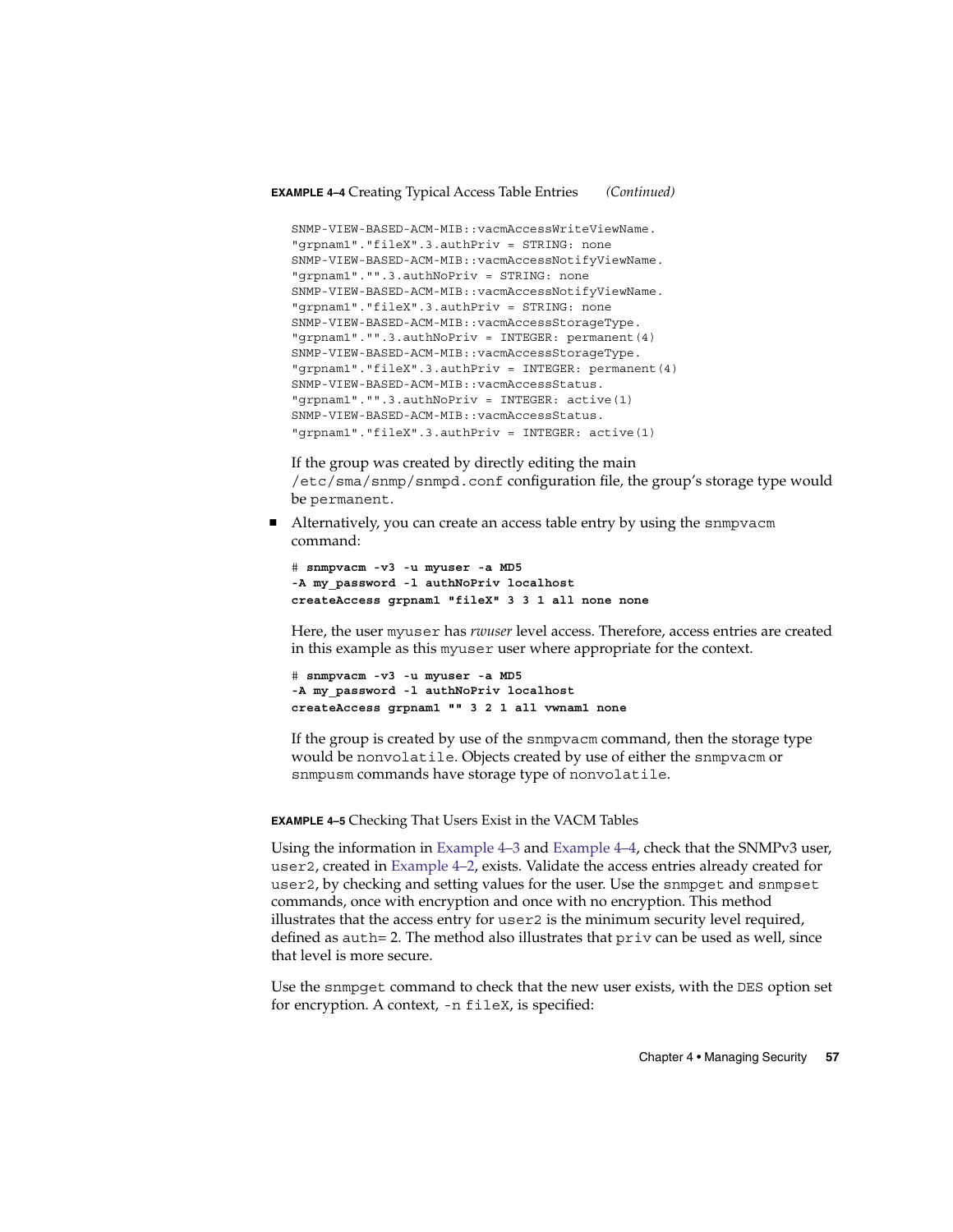**EXAMPLE 4–5** Checking That Users Exist in the VACM Tables *(Continued)*

```
# snmpget -v3 -u user2 -a MD5
-A my_password -l authPriv -x DES -X my_password
-n fileX localhost 1.3.6.1.4.1.42.2.2.4.4.6.1.1.0
```
This command validates one of the access entries that you set up for user2. The options that are associated with use of the snmpget command are described in the snmpcmd(1M) man page.

The snmpget command retrieves the following information:

SNMPv2-SMI::enterprises.42.2.2.4.4.6.1.1.0 = INTEGER: 111

In this returned output, 111 is an integer that is stored in the specified OID.

Similarly, snmpget command can be used to check that the new user exists, without the DES option set. If you do not set the DES option, no encryption is requested. This example shows that the user, user2, can execute an operation not in a context:

```
# snmpget -v3 -u user2 -a MD5
-A my_password -l authNoPriv localhost 1.3.6.1.2.1.1.3.0
```
The snmpget command retrieves the following information about system uptime:

DISMAN-EVENT-MIB::sysUpTimeInstance = Timeticks: (5375) 0:00:53.75

Try to set a new value for sysLocation:

```
# snmpset -v3 -u user2 -a MD5
-A my_password -l authPriv -x DES -X my_password
localhost 1.3.6.1.2.1.1.6.0 s "new val"
```
In this command, the s indicates "string". The OID is sysLocation. The value being added to the sysLocation is new val.

Note that user2 has full access rights to the context (authPriv) for DES. The password is *my\_password*. The following is returned:

SNMPv2-MIB::sysLocation.0 = STRING: new val

Confirm these settings with the snmpget command:

```
# snmpget -v3 -u user2 -a MD5
-A my_password -l authPriv -x DES -X my_password localhost 1.3.6.1.2.1.1.6.0
SNMPv2-MIB::sysLocation.0 = STRING: new val
```
Try the same command without the DES encryption set:

```
# snmpset -v3 -u user2 -a MD5
-A my_password -l authNoPriv localhost 1.3.6.1.2.1.1.6.0 s "new val2"
```
The same result is successfully returned: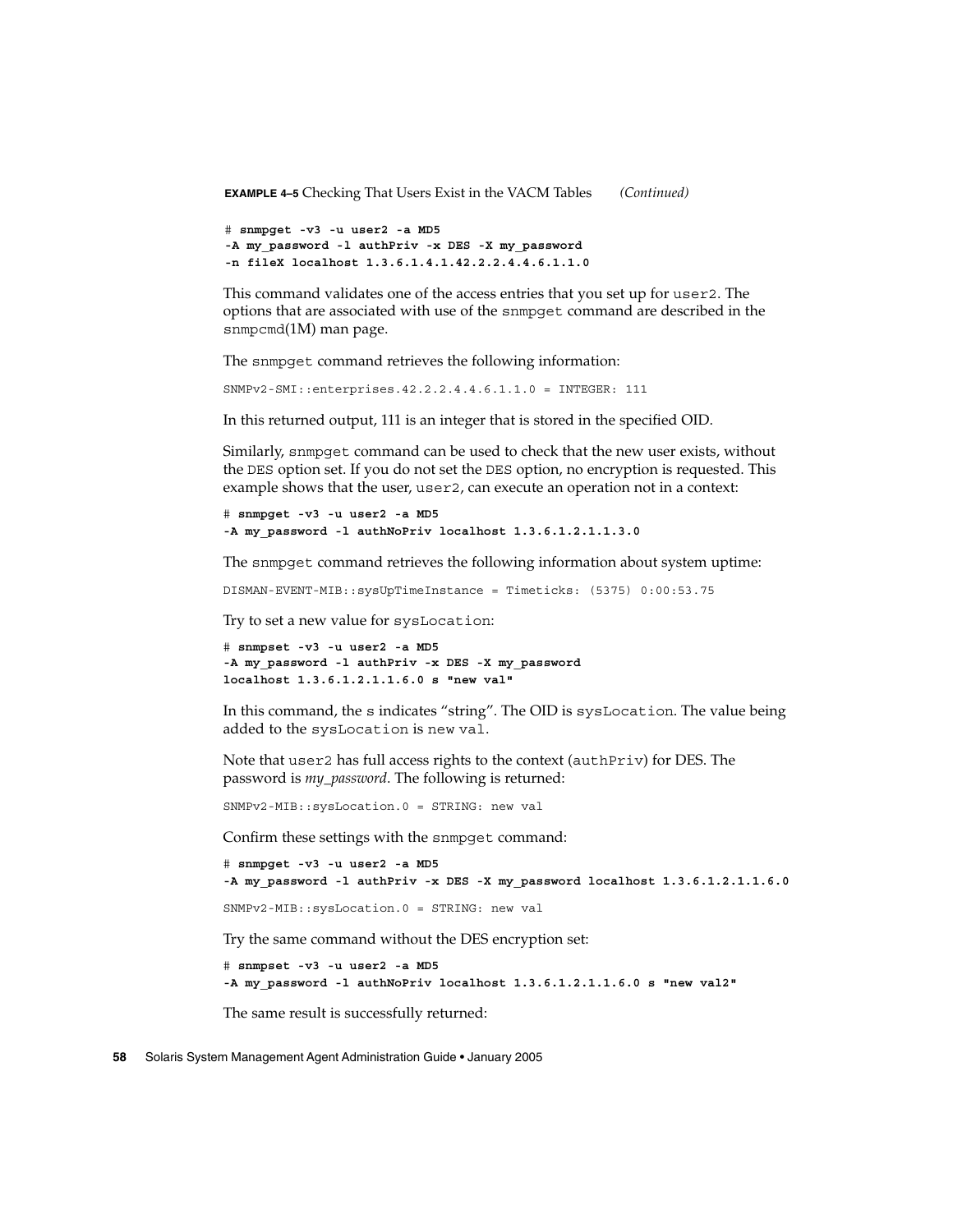**EXAMPLE 4–5** Checking That Users Exist in the VACM Tables *(Continued)*

SNMPv2-MIB::sysLocation.0 = STRING: new val2 # **snmpget -v3 -u user2 -a MD5 -A my\_password -l authNoPriv localhost 1.3.6.1.2.1.1.6.0** SNMPv2-MIB::sysLocation.0 = STRING: new val2

This output shows that the user has write access to MIB-II.

If user2 has been defined in the snmptrapd.conf file, then start the SNMP trap daemon using the snmptrapd command:

```
# /usr/sfw/sbin/snmptrapd
```
Also, use the snmpinform command to send an INFORM-PDU trap. The snmpinform command validates that the user, user2 or user2, can generate notifications. Notifications can be generated if you perform a cold start. A cold start generates a notification, or a "trap." The user can see this trap in the /var/log/snmpd.log file.

```
# /usr/sfw/sbin/snmpinform -v3 -u user2 -a MD5
-A my_password -l authNoPriv localhost 42 coldStart.0
```
For more information, see the snmptrapd.conf(4) and snmpinform(1M) man pages.

### Troubleshooting Problems With VACM Tables

When creating VACM table entries, ensure that you configure access rights correctly for your users and user groups. Incorrectly configured access rights can lead to access being denied to key users.

Avoid creating large numbers of groups of users. Large numbers of groups can be difficult to administrate. Troubleshooting problems when you have created very large numbers of different user groups can become unmanageable.

When working with VACM tables, return values can include the following messages:

| noSuchContext   | This value is returned if the System Management Agent does<br>not find the contextName of a particular message in the<br>vacmContextTable. Access is denied. Check the context<br>table entries. Ensure that these entries are correctly<br>configured. Has each user got a context? For more<br>information, see "Context Table" on page 49. |
|-----------------|-----------------------------------------------------------------------------------------------------------------------------------------------------------------------------------------------------------------------------------------------------------------------------------------------------------------------------------------------|
| noSuchGroupName | Thisvalue is returned if the msgSecurityModel specifier<br>and associated SecurityName are not found in the<br>vacmSecurityToGroupTable. Access is denied. Check the<br>security to group table entries. Ensure that these entries are                                                                                                        |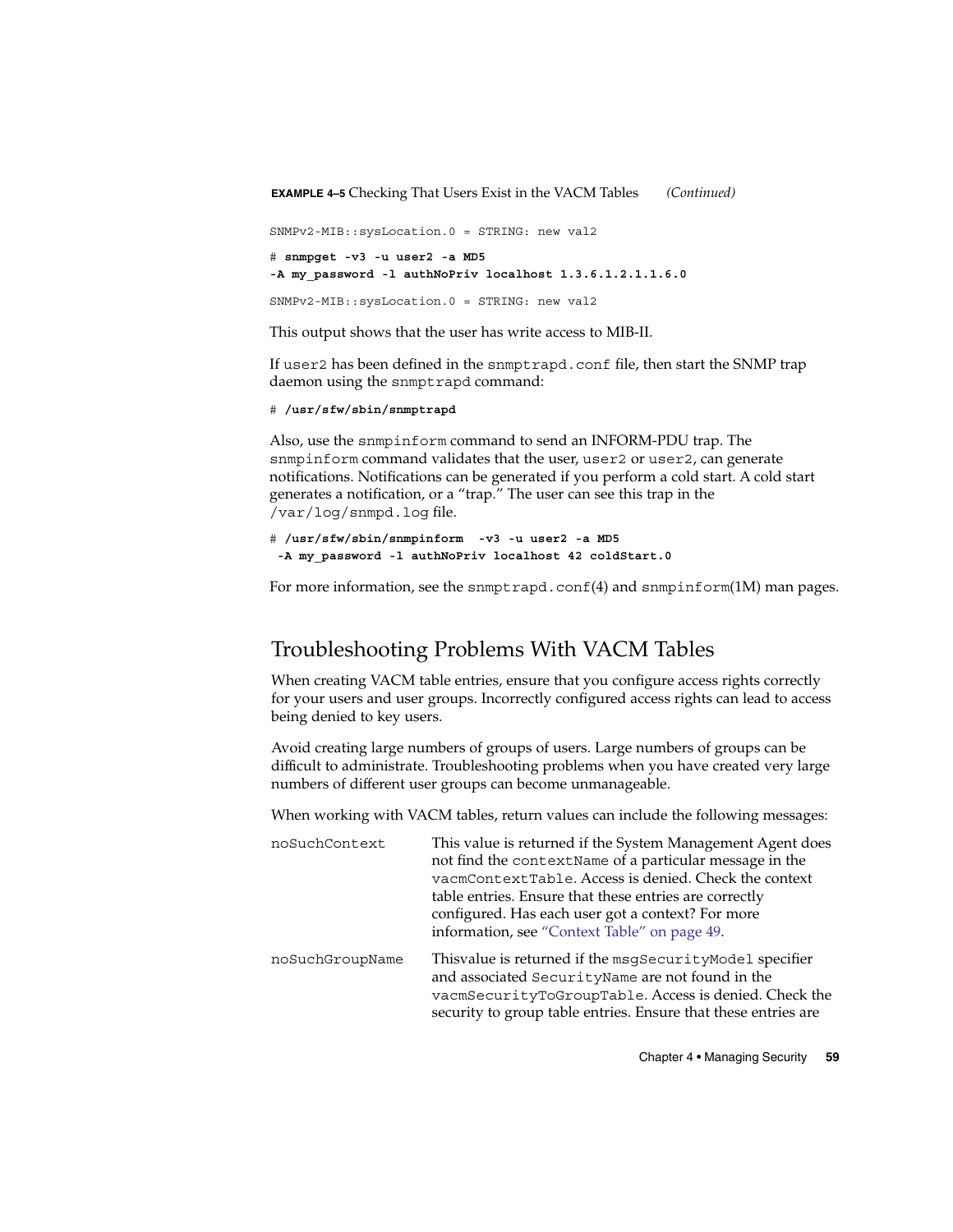<span id="page-59-0"></span>

|               | correctly configured. Has each user got a group name? Have<br>users been entered into the table correctly? For more<br>information, see "Security to Group Table" on page 50.                                                                                                                  |
|---------------|------------------------------------------------------------------------------------------------------------------------------------------------------------------------------------------------------------------------------------------------------------------------------------------------|
| notInView     | This value is returned if the MIB view does not contain the<br>OID searched for. Access is denied. For more information, see<br>"View Tree Family Table" on page 52.                                                                                                                           |
| noAccessEntry | This value is returned if an access right is not found. Access is<br>denied. Have you correctly set up the mask? Although each<br>group can have multiple access rights, only the most secure<br>access right is selected.                                                                     |
|               | Is the vacmAccessContextMatch parameter set to exact? If the<br>vacmAccessContextMatch parameter is set to exact, the<br>contextName must be an exact match. Try setting the<br>vacmAccessContextMatch value to prefix if appropriate. For<br>more information, see "Access Table" on page 55. |

**Note –** Badly configured VACM tables can subject the network to unauthorized, possibly malicious access. Ensure that you check your VACM table configurations in a test environment before implementing these configurations on your network devices.

For more information on VACM, see RFC 3415 at <http://www.ietf.org/rfc/rfc3415.txt>.

The MIB definitions for VACM can be found at /etc/sma/snmp/mibs/SNMP-VIEW-BASED-ACM-MIB.txt.

# Creating and Managing Users

This section provides procedures that explain how to create users with security. Several methods are available to create users in the System Management Agent. After you first install the System Management Agent, the default configuration is for new users to be SNMPv1 and SNMPv2c users.

**Note –** The agent is not configured to create SNMPv3 users by default. To create SNMPv3 users in the System Management Agent, first you need to edit the main /etc/sma/snmp/snmpd.conf file. For more information, see the snmpd.conf(4) man page.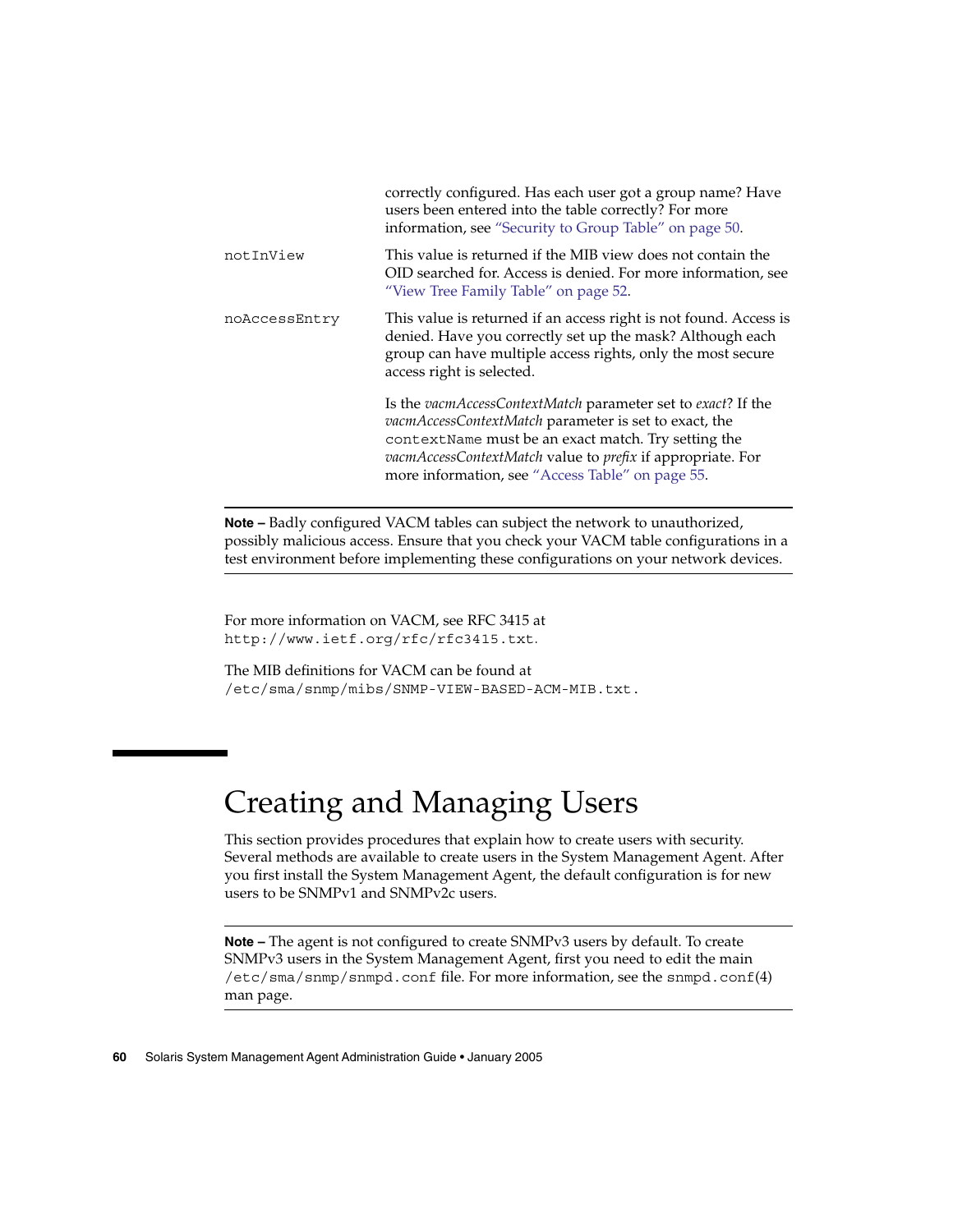<span id="page-60-0"></span>The first procedure in this section, "To Create a New SNMPv3 User" on page 61, shows you how to create the first, initial new user. Additional users are cloned from this initial user, so that the initial user's authentication and security types can be inherited. These types can be changed later. In cloning, secret key data for the user is set. You must know the passwords for the initial user and later users that you set up. You can only clone one user at a time from the initial user that you set up.

## To Create a New SNMP<sub>v3</sub> User

The net-snmp-config command used in this procedure adds a line to the /etc/sma/snmp/snmpd.conf file, giving the initial user read and write access to the agent.

**1. Stop the System Management Agent.**

# **/etc/init.d/init.sma stop**

**2. To create the new user, use the net-snmp-config command.**

```
# /usr/sfw/bin/net-snmp-config --create-snmpv3-user
-a "my_password" newuser
```
This command causes a new user to be created, named newuser, with a password equal to my\_password. The new user creation uses both MD5 and DES, which are described in ["Authentication Protocol Algorithms"](#page-42-0) on page 43.

By default, when creating a user using the net-snmp-config command, these settings are created unless otherwise specified:

auth protocol = MD5security level = rwuser auth

#### **3. Check whether this command has been successful.**

Start the System Management Agent:

# **/etc/init.d/init.sma start** Check whether the new user exists.

```
# snmpget -v 3 -u newuser -l authNoPriv
-a MD5 -A my_password localhost sysUpTime.0
```
**Note –** Passwords must contain at least eight characters.

Giving the new user read and write access is not always useful. If you want to reduce or change the access rights of the new user, edit the /etc/sma/snmp/snmpd.conf file. For more information, see the snmpd.conf(4) man page.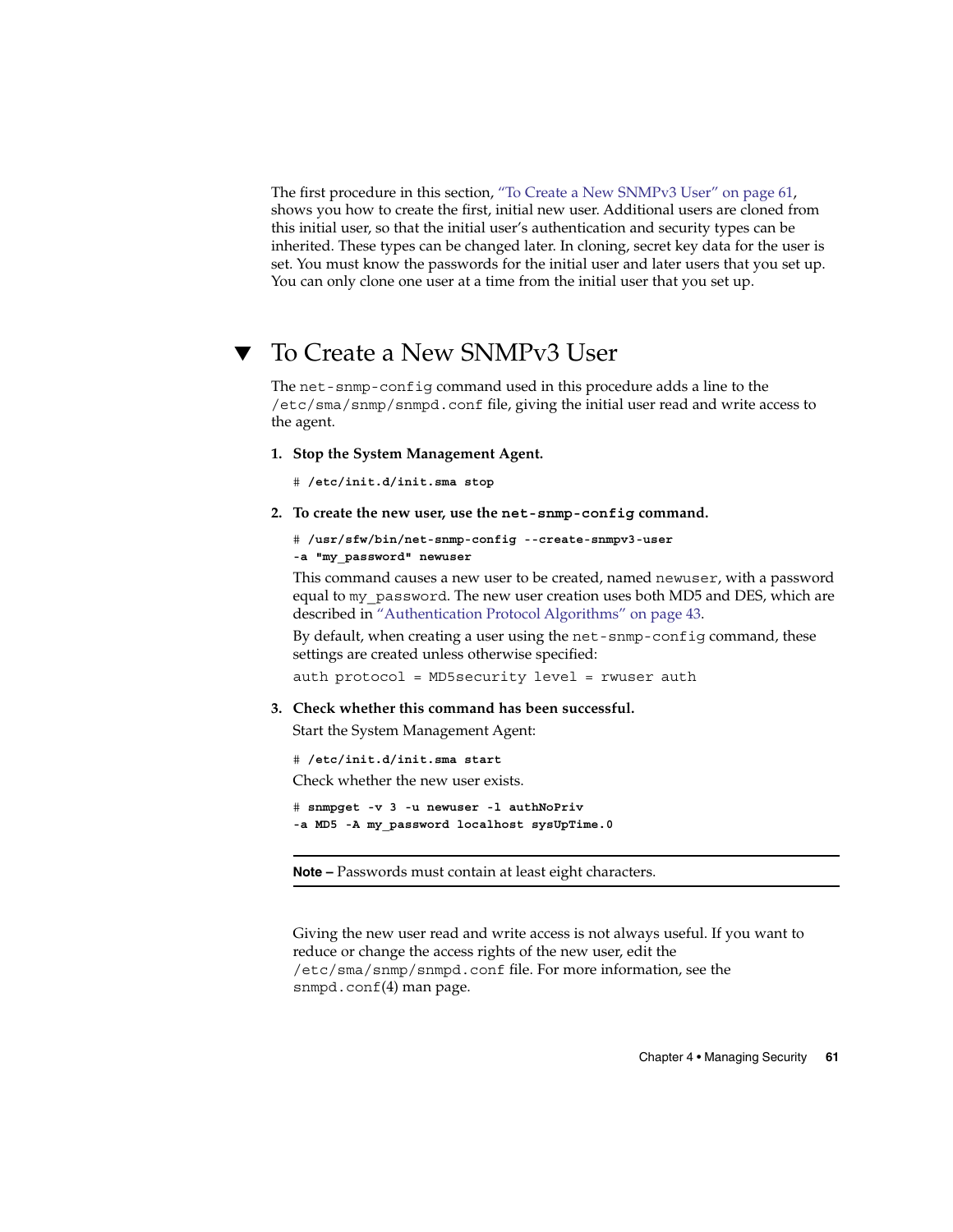## ▼ To Create a New User Using System Prompts

#### **1. Stop the System Management Agent.**

- # **/etc/init.d/init.sma stop**
- **2. To create the new user, named newuser, with a password equal to my\_password, use the net-snmp-config command interactively.**

```
# ./net-snmp-config --create-snmpv3-user
```
Enter a SNMPv3 user name to create:

**3. Provide the appropriate user name, in this case:**

**newuser**

Enter authentication pass-phrase:

#### **4. Type the appropriate pass-phrase, in this case:**

#### **my\_password**

Enter encryption pass-phrase:

**5. To reuse the authentication pass-phrase, press Return.**

```
adding the following line to /var/sma_snmp/snmpd.conf:
createUser newuser MD5 "newuser_pass" DES
adding the following line to /etc/sma/snmp/snmpd.conf:
rwuser newuser
```
By default, when creating a user using the net-snmp-config command, these settings are created unless otherwise specified:

auth protocol = MD5 security level = rwuser auth

#### **6. Check whether the new user exists.**

```
# snmpget -v 3 -u newuser -l authNoPriv
-a MD5 -A my_password localhost sysUpTime.0
```
**Note –** Passwords must contain at least eight characters.

Giving the new user read and write access is not always useful. If you want to reduce or change the access rights of the new user, edit the /etc/sma/snmp/snmpd.conf file. For more information, see the snmpd.conf(4) man page.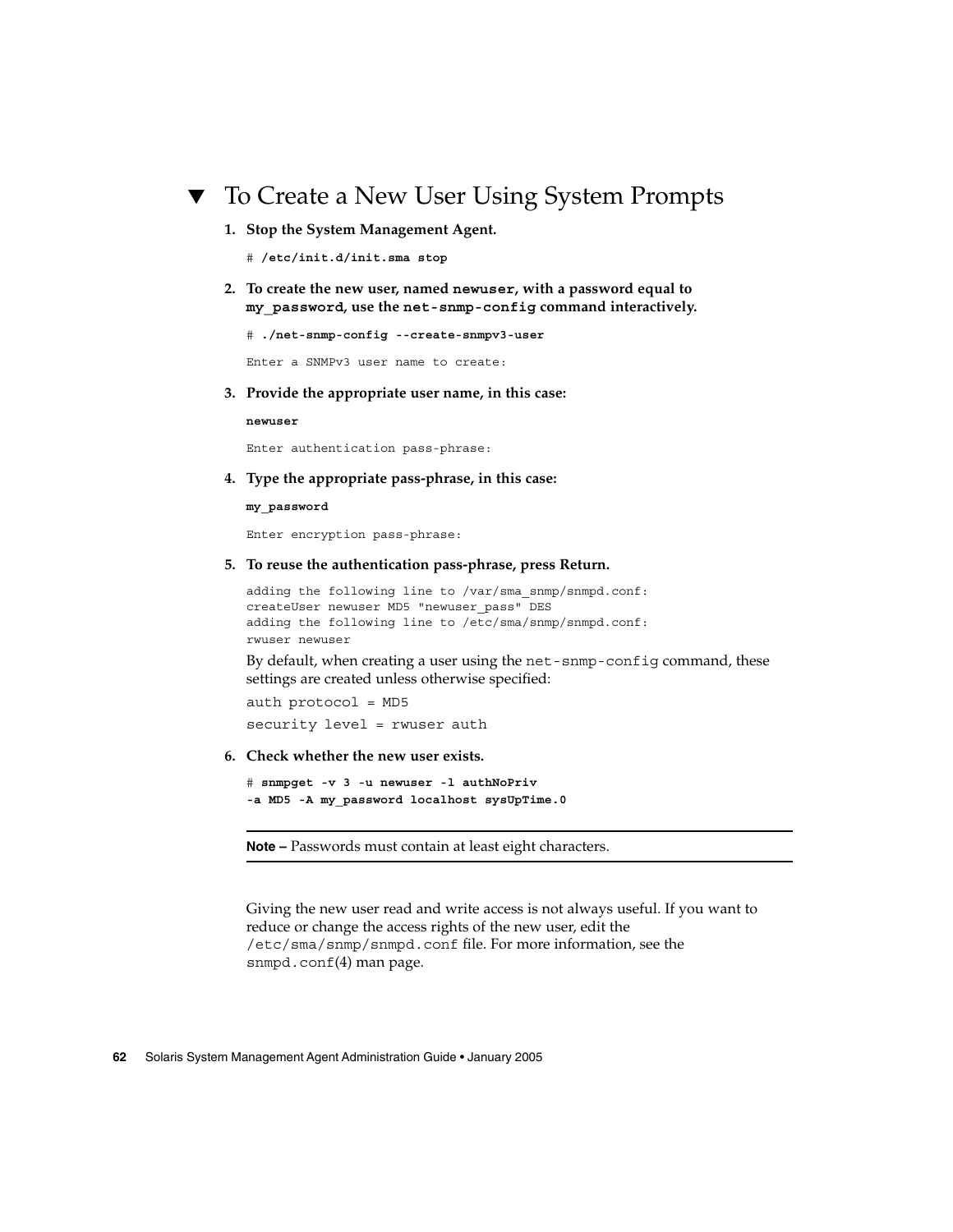## ▼ To Create Additional SNMPv3 Users With Security

The preferred method of creating a new user in secure SNMP is to clone the initial user that you originally set up. This procedure copies the user you set up in ["To Create](#page-60-0) [a New SNMPv3 User"](#page-60-0) on page 61. This procedure uses the snmpusm command described in ["Using USM for Authentication and Message Privacy"](#page-41-0) on page 42. For more information, see the snmpusm(1M) man page.

#### **1. Check whether the System Management Agent is running.**

# **/etc/init.d/init.sma status**

If the agent is not running, start it.

- # **/etc/init.d/init.sma start**
- **2. Create a new user using the snmpusm command.**

# **snmpusm -v 3 -u newuser -a MD5 -A my\_password -l authNoPriv localhost create lee newuser**

This command creates a user named "lee". This new user has the same password my\_password, as the source user, named "newuser", that you created in ["To](#page-60-0) [Create a New SNMPv3 User"](#page-60-0) on page 61.

**3. Change the new user's password.**

# **snmpusm -v 3 -u lee -a MD5 -A my\_password -l**

**authNoPriv localhost passwd my\_password lee\_password**

This command gives the user lee a new password, lee password. The default auth type is MD5.

#### **4. Create associated VACM entries either by directly editing the /etc/sma/snmp/snmpd.conf file or by using the snmpvacm command.**

If you are directly editing the snmpd.conf file you must first stop the agent.

# **/etc/init.d/init.sma stop**

- **5. Assign access to lee.**
	- To give lee read and write access, add a new rwuser line to the snmpd.conf file.

**rwuser lee**

■ To give lee read-only access, add a new rouser line to the snmpd.conf file.

#### **rouser lee**

If you do not specify a security level, the System Management Agent defaults to authNoPriv. For more information, see the snmpd.conf(4) or snmpvacm $(1M)$ man pages.

**6. Check whether this procedure has been successful.**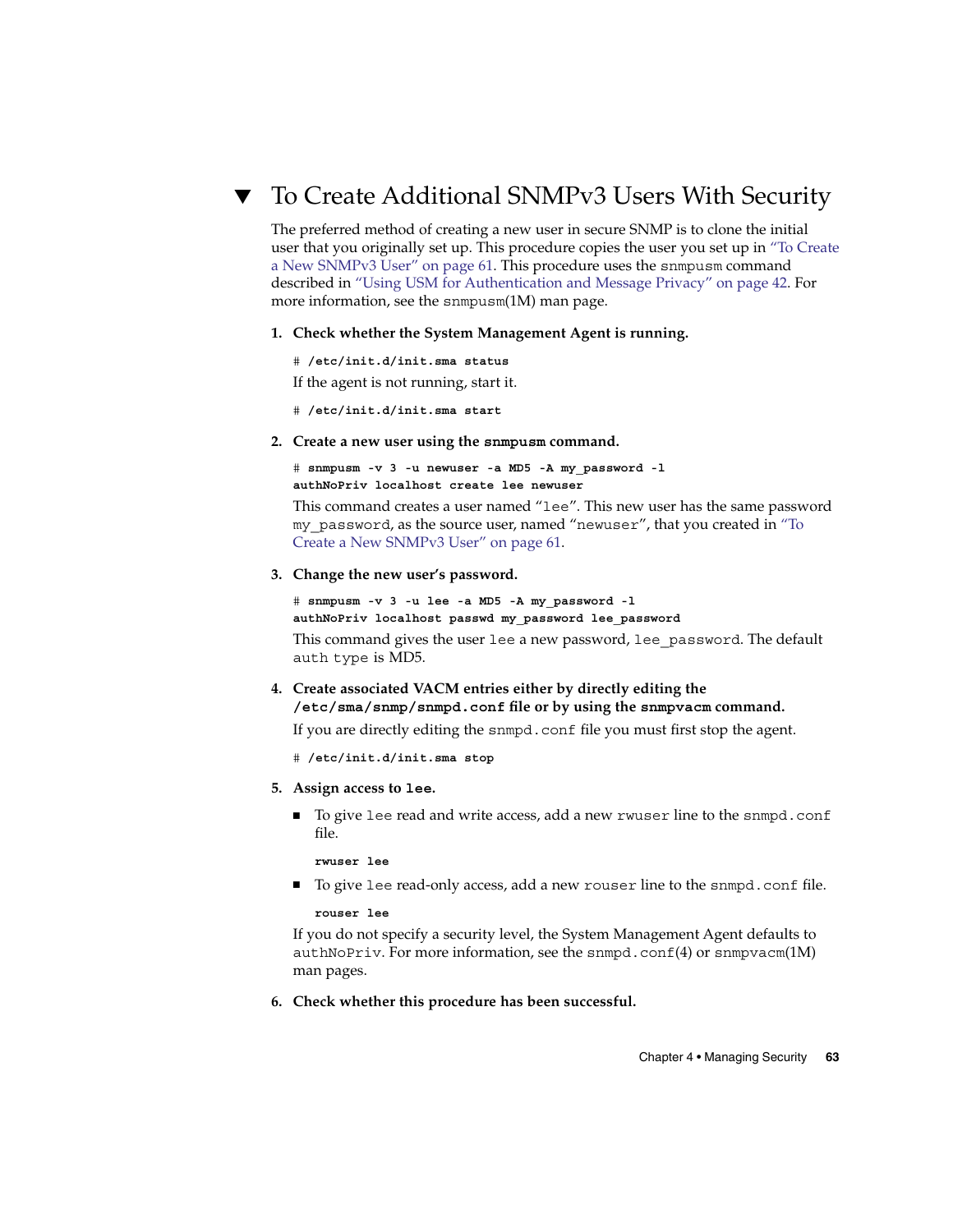Restart the System Management Agent.

# **/etc/init.d/init.sma restart**

Check whether your new user exists.

```
# snmget -v 3 -u lee -a MD5 -A lee_password -l
authNoPriv localhost sysUpTime.0
```
## Managing SNMPv1 and SNMPv2c Users With SNMPv3 Security

For SNMPv1 and SNMPv2c users, community string is used for security. The standard Net-SNMP token, com2sec, is provided with the SMA. The com2sec token enables you to map a host name and community string pair, for SNMPv1 or SNMPv2c, to a security name. In this case, the security level is noAuthNoPriv. For information on the noAuthNoPriv security level and on other security levels, see ["Where USM](#page-44-0) [Security Information Is Contained"](#page-44-0) on page 45.

### Proxy Statements and Security

In the System Management Agent, proxying is supported for SNMPv1 and SNMPv2c users only. For more information, see ["Proxy Handling for Solstice Enterprise Agents](#page-66-0) Requests" [on page 67.](#page-66-0)

### Creating and Managing Groups

Creating a large number of groups in SNMP causes management and administration of these groups to become very complex. If you create a large number of groups, troubleshooting these groups very difficult.

**Note –** When groups or views are created by editing the snmpd.conf file, the storage type is permanent. If you edit the snmpd.conf file instead of using the snmpvacm command, entries for groups are permanent. You can delete the entries only by removing them from the snmpd.conf file.

Follow the examples provided in ["Using VACM for Access Control"](#page-45-0) on page 46 for creating and managing groups.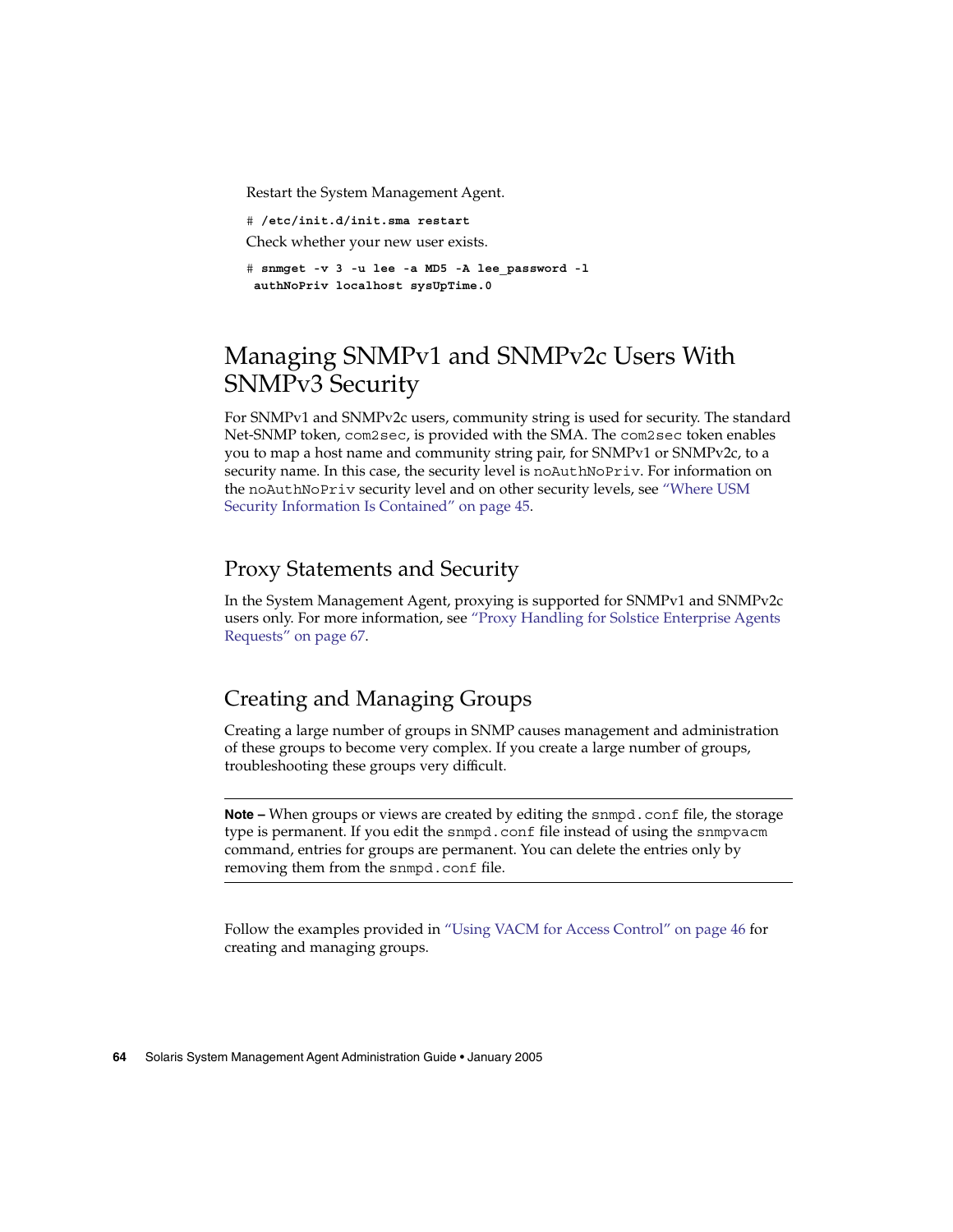### CHAPTER **5**

# Migrating From Other Agents

This chapter provides information and procedures on how to migrate handling of processes and tasks from other management agents to the System Management Agent. Migration of applications is explained in the *Solaris System Management Agent Developer's Guide*. Migrating your applications to the SMA from any other agents you are using within the Solaris OS is not urgent. The exception to this rule is that of the Solstice Enterprise Agents software.

This chapter contains information on these topics:

- "Migration From Solstice Enterprise Agents Software" on page 65.
- ["Migration From the Sun Fire Management Agent"](#page-70-0) on page 71.

# Migration From Solstice Enterprise Agents Software

Support for the Solstice Enterprise Agents software is to be discontinued in a future Solaris release. The Solstice Enterprise Agents software master agent is snmpdx, located at /usr/lib/snmp/. Its functions are to be replaced by the System Management Agent master agent, snmpd. This agent is located in /usr/sfw/sbin/. For this reason, any Solstice Enterprise Agents subagents that developers have created must at some point be migrated to use the System Management Agent.

You can run the Solstice Enterprise Agents software and associated subagents concurrently with the SMA provided that SMA has been configured to load the seaProxy module. This purpose of this module is explained in ["Proxy Handling for](#page-66-0) [Solstice Enterprise Agents Requests"](#page-66-0) on page 67.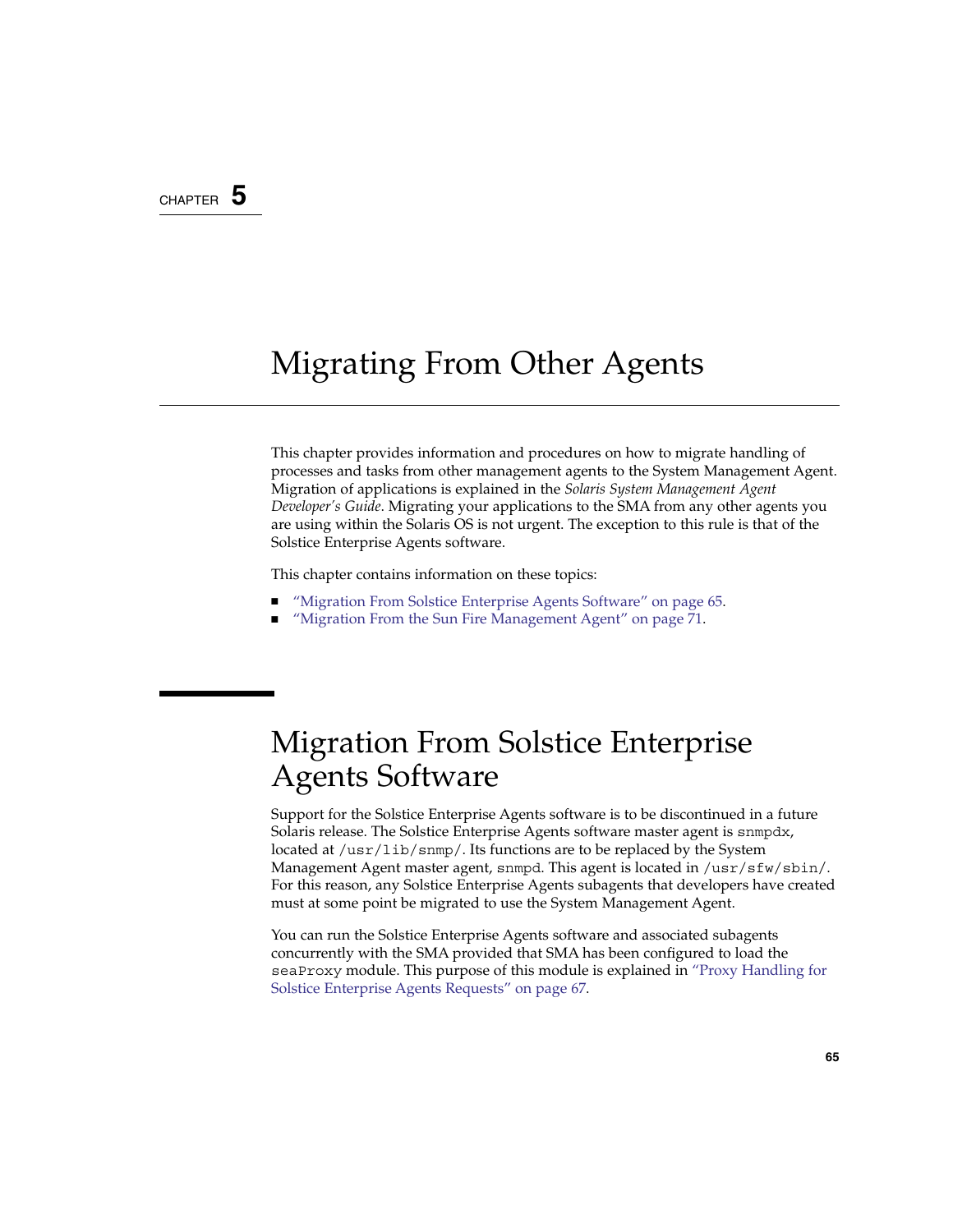<span id="page-65-0"></span>The Solstice Enterprise Agents software includes a subagent, mibiisa, that implements MIB-II and the sun.mib. In the System Management Agent, the functionality of mibiisa is implemented by the MIB-II portion of the System Management Agent.

**Note –** In this Solaris release, the Solstice Enterprise Agents mibiisa subagent is disabled. All SNMP requests that are intended for mibiisa are handled by the MIB-II implementation in the System Management Agent.

## To Prevent The System Management Agent Initializing at Boot Time

During the boot of the Solaris software, the SMA starts by default *after* the snmpdx has started. If you do not want to migrate your agent to the SMA, stop the SMA if it is running and edit the startup scripts. This editing prevents the System Management Agent from automatically starting at reboot.

#### **1. Open the snmpd.conf file.**

This file is located at /etc/sma/snmp/snmpd.conf

#### **2. Edit the snmpd.conf file.**

Instructions are included within the file for your convenience:

|   | ######################################                      |
|---|-------------------------------------------------------------|
|   | # SECTION: Admins who want to disable the snmpd daemon from |
|   | # starting at boot time.                                    |
|   | # Change DISABLE=NO to DISABLE=YES                          |
|   | # DO NOT DELETE                                             |
|   | # DO NOT UNCOMMENT                                          |
|   | # DISABLE=NO                                                |
| # |                                                             |
|   | # end ADMIN                                                 |

Change the NO for the DISABLE flag to YES, to prevent the snmpd daemon from starting at boot time.

```
######################################
# SECTION: Admins who want to disable the snmpd daemon from
# starting at boot time.
# Change DISABLE=NO to DISABLE=YES
# DO NOT DELETE
# DO NOT UNCOMMENT
# DISABLE=YES
#
# end ADMIN
```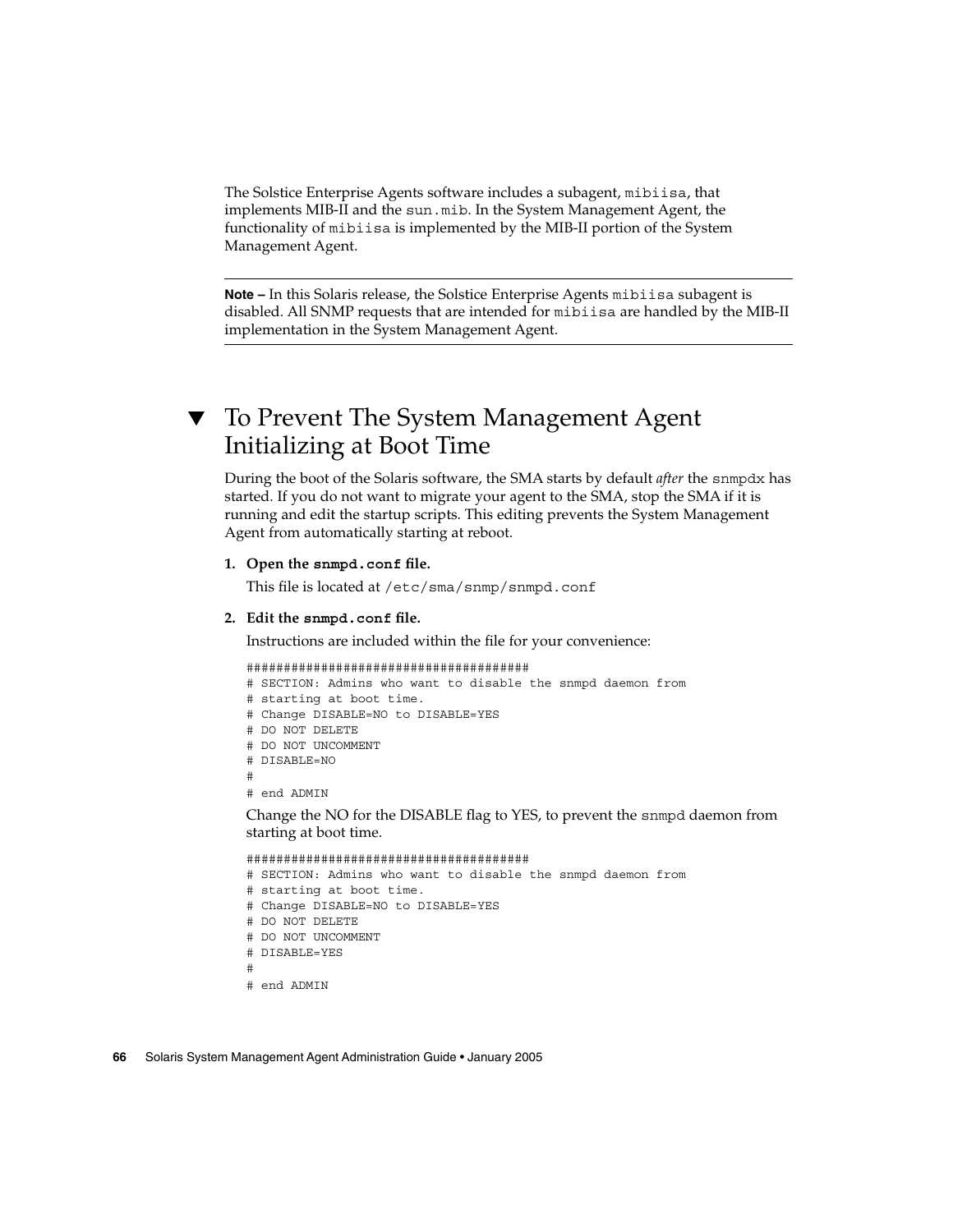# <span id="page-66-0"></span>Proxy Handling for Solstice Enterprise Agents Requests

You do not have to migrate those SNMP subagents developed using the Solstice Enterprise Agents software to the SMA if the SMA has been configured to load the seaProxy module. The seaProxy module allows the Solstice Enterprise Agents software and associated subagents to run concurrently with the SMA.

**Note –** The System Management Agent has been specifically customized to allow you to proxy incoming requests from the SMA to the Solstice Enterprise Agents software. This customization is a point of difference between the System Management Agent and the standard Net-SNMP implementation, version 5.0.9, on which the SMA is based.



**FIGURE 5–1** Routing of Requests and Responses in the SEA Software

After the System Management Agent has been installed, requests that would have originally been handled solely by the Solstice Enterprise Agents software are handled differently.

- Requests for MIB-II that would previously have gone directly to snmpdx are now handled by snmpd, the System Management Agent master agent.
- If the seaExtensions module has been loaded, requests for sun.mib, the mibiisa Solstice Enterprise Agents subagent MIB, are handled by this seaExtensions module. The MIB that describes this module is the SUN-SEA-EXTENSIONS-MIB.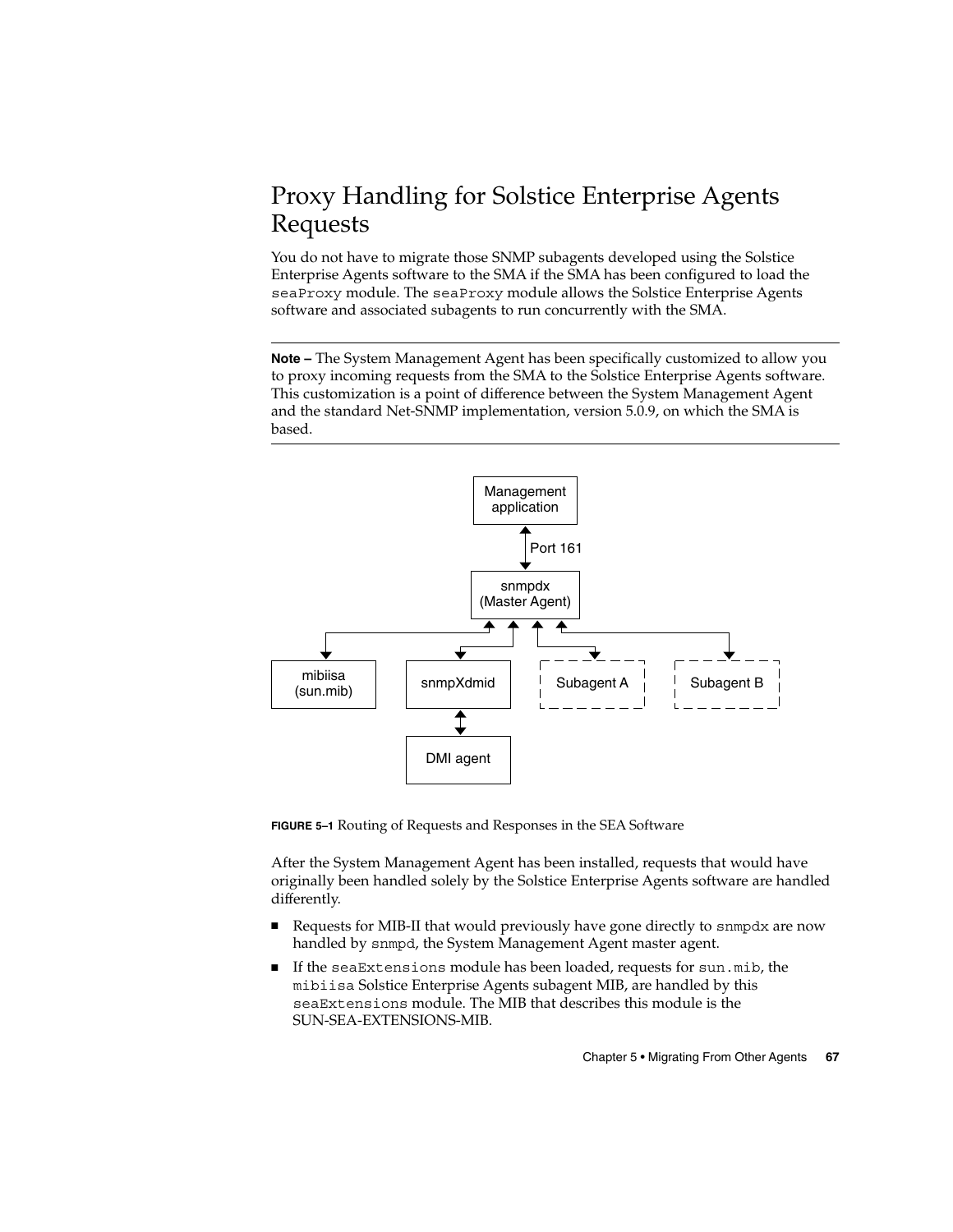■ If the seaProxy module has been loaded, requests for snmpdx.mib, the Solstice Enterprise Agents software master agent MIB, are handled by this seaProxy module. The MIB that describes this module is the SUN-SEA-PROXY-MIB. For more information on the seaProxy module, see "Enabling the seaProxy Module" on page 68.

These statements are not true if you have prevented the System Management Agent from initializing at boot time. For more information, see ["To Prevent The System](#page-65-0) [Management Agent Initializing at Boot Time"](#page-65-0) on page 66.

A proxy token is available to specify that any incoming requests under a particular OID are proxied to another host. See the snmpd.conf $(4)$  man page for a description of this proxy statement.

### Enabling the seaProxy Module

On arrival at port 161, incoming requests that are intended for the Solstice Enterprise Agents software are received by the SMA. If a proxy exists for the request, the request is passed to the snmpdx daemon. From the snmpdx daemon, the request is passed to the Solstice Enterprise Agents software subagents. The seaProxy module generates *dynamic proxies*, which are not found in snmpd.conf. Dynamic proxies are based on static and dynamic Solstice Enterprise Agents subagent registrations. The seaProxy module uses Solstice Enterprise Agents subagent registration details to generate dynamic proxies.

To enable the seaProxy module provided with the System Management Agent, verify that in the /etc/sma/snmp/snmpd.conf file, for systems running on x86 platforms, the following line is configured:

dlmod seaProxy /usr/sfw/lib/libseaProxy.so

To enable the seaProxy module provided with the System Management Agent, verify that in the /etc/sma/snmp/snmpd.conf file, for systems running on SPARC platforms, the following line is configured:

dlmod seaProxy /usr/sfw/lib/sparcv9/libseaProxy.so

When the seaProxy module loads, the seaProxy module immediately begins collecting information from the Solstice Enterprise Agents subagent. For this reason, among others, the snmpd daemon must start up after the snmpdx daemon. If the snmpd daemon starts up before snmpdx daemon, the SMA re-reads the Solstice Enterprise Agents software subagent registration table. The snmpdx daemon can be running before the snmpd daemon if, for example, you stop and restart the snmpd daemon.

The seaProxy module uses the information in the software subagent registration table to generate proxies for those Solstice Enterprise Agents software subagents that have already registered.

The seaProxy module does not generate proxies for the mibiisa subagent.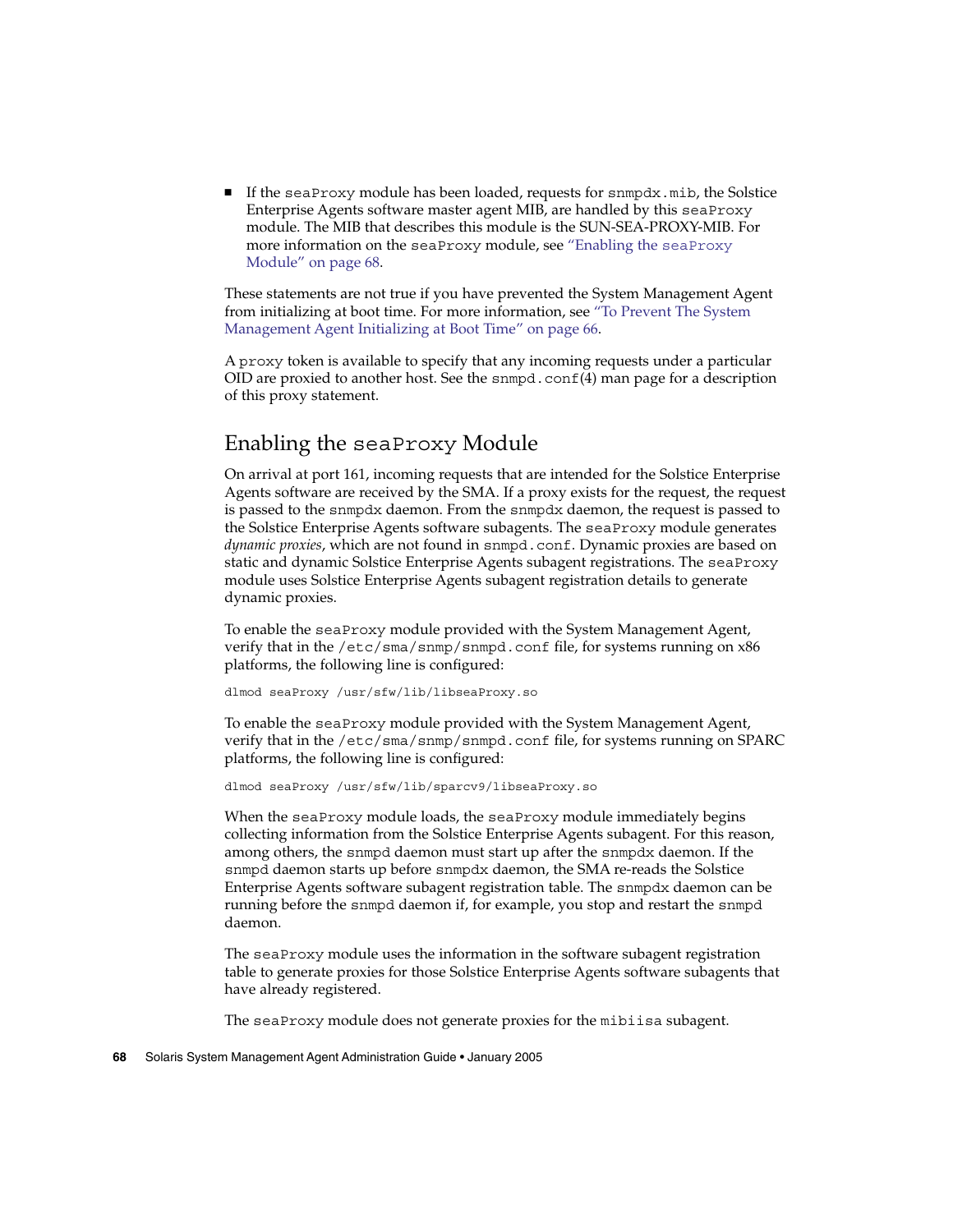### Proxy Statements for Incoming Requests

This section describes proxy statements for requests from the System Management Agent that are intended for the Solstice Enterprise Agents software.

When dynamic proxies have been generated, the System Management Agent proxy mechanism handles the forwarding of those requests to snmpdx. The seaProxy module generates dynamic proxies for any Solstice Enterprise Agents subagents that have to register with snmpdx. Therefore, Solstice Enterprise Agents subagents can still be used with the SMA. Note that support of the Solstice Enterprise Agents software, including snmpdx, is for a limited transitional time. Migrate as early as possible those subagents that you implemented with the Solstice Enterprise Agents, to use the System Management Agent.

Migration from Solstice Enterprise Agents software to the System Management Agent is done through the AgentX subagent. If you have Solstice Enterprise Agents modules that you specifically want to migrate to the System Management Agent, see the *Solaris System Management Agent Developer's Guide*. This contains information on migrating modules, and explains the demo modules that are shipped with the System Management Agent. One of these demo modules is specifically designed to illustrate the migration process for Solstice Enterprise Agents modules.

If both the System Management Agent and the Solstice Enterprise Agents software are running, snmpd, the SMA master agent, should occupy port 161. During the boot process, the SMA startup script, init. sma, obtains an anonymous port. The init. sma script configures snmpdx to run on this port through the port entry in the Solstice Enterprise Agents configuration file, snmpd.conf, at /etc/snmp/conf/. After the change, the last few lines of the /etc/snmp/conf/snmpdx.reg file contain the new port number.

In this example, the new port number is 16161. The last few lines of the /etc/snmp/conf/snmpdx.reg file also contain other details:

```
agents =
{
  { name = "relay-agent"
    subtrees = { sum.2.15 }timeout = 900000000
    port = 16161
  }
}
```
When Solstice Enterprise Agents subagents such as the DMI subagent start, they send requests to port 161 with a "private" community string. This "private" community string must be defined in the System Management Agent configuration file that was read at startup. Otherwise, Solstice Enterprise Agents subagents do not register successfully and die.

The SMA checks that a proxy statement is generated for the OID of the incoming request. The SMA performs this check if the "private" community string that the Solstice Enterprise Agents subagents hold in their requests is defined in the SMA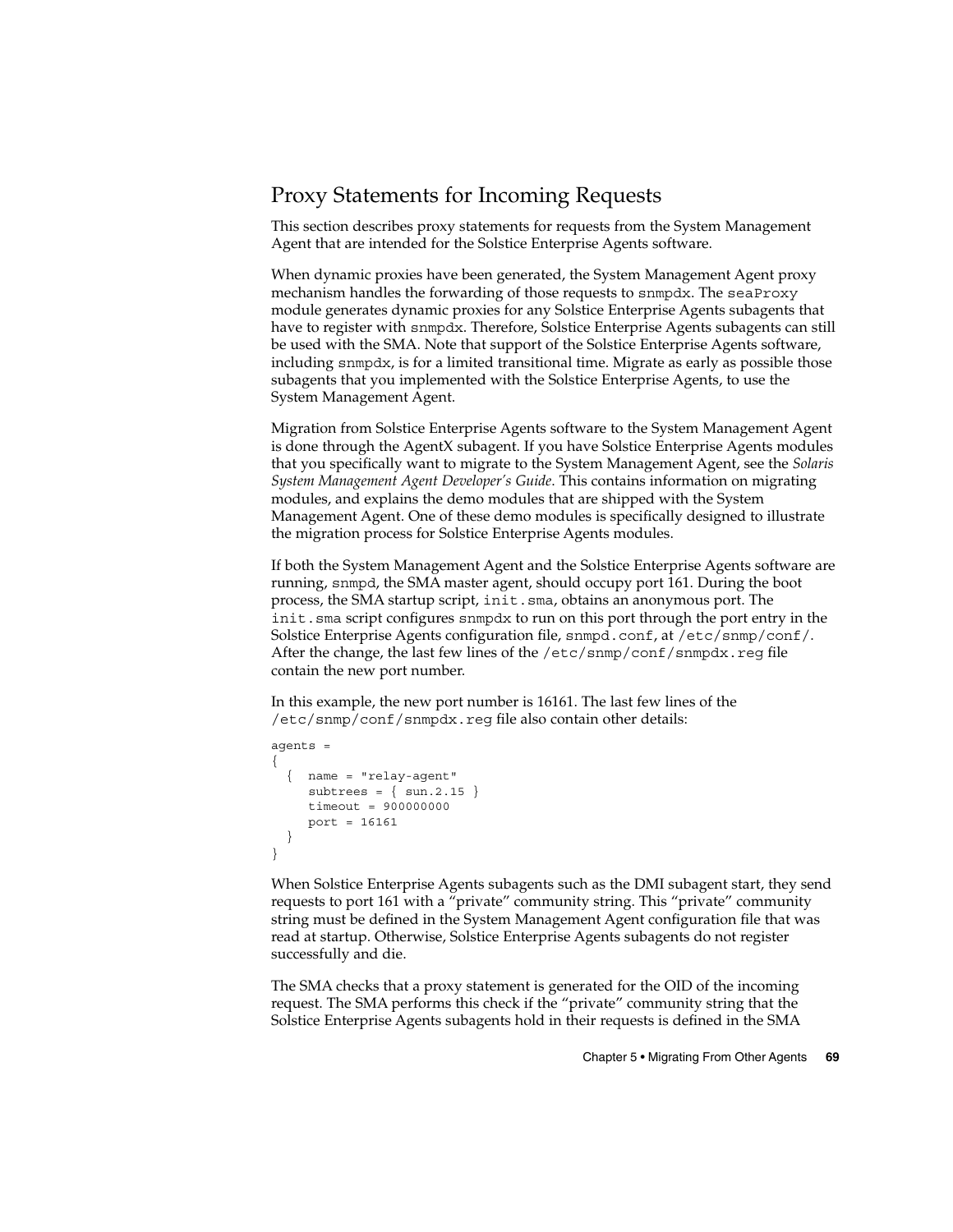configuration file that was read at startup. Once these strings are verified, the SMA changes the port of the incoming request to the port configured as described in this section. In this example, the port that is configured is port 16161.

**Note –** After the seaProxy module has been enabled, you do not need to restart the Solstice Enterprise Agents software master agent, snmpdx, after restarting the SMA master agent, snmpd.



**FIGURE 5–2** Routing of Requests With both SEA and SMA Present, Using the seaProxy Module and Proxy Statements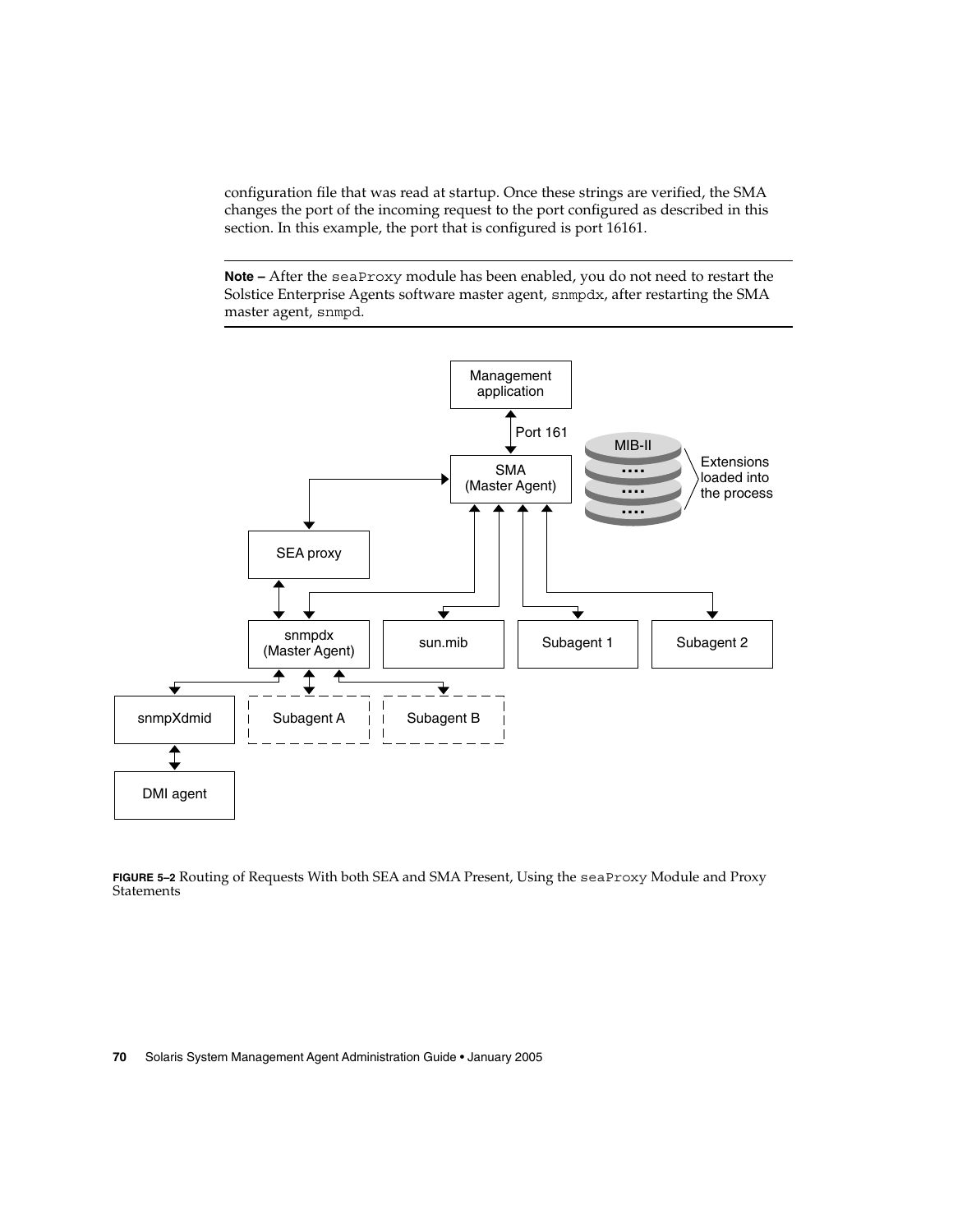# <span id="page-70-0"></span>Migration From the Sun Fire Management Agent

The Sun SNMP Management Agent for Sun Fire™ and Netra™ Systems is a standalone SNMP agent that supports the following servers:

- Sun Fire v210 server.
- Sun Fire v240 server.
- Sun Fire v250 server.
- Sun Fire v440 server.
- Netra 240 server.
- Netra 440 server.

The Sun SNMP Management Agent for Sun Fire and Netra Systems provides SNMP–based access to hardware inventory and environmental monitoring. For more information, see the [SNMP Management Agent Guide for the Sun Fire and Netra](http://www.sun.com/servers/entry/sun_management.html) [Systems.](http://www.sun.com/servers/entry/sun_management.html) If you are running your Solaris 10 Operating System on any of the above servers, you should migrate from the Sun SNMP Management Agent for Sun Fire and Netra Systems to the SMA.

As with the System Management Agent, the Sun SNMP Management Agent for Sun Fire and Netra Systems is an SNMP agent that also uses a daemon that is named snmpd. If these two separate snmpd daemons are both running, make sure when stopping the snmpd daemon used by the Sun SNMP Management Agent for Sun Fire and Netra Systems, that you are stopping the desired daemon. The System Management Agent's snmpd daemon is located at /usr/sfw/sbin/snmpd. If you start the snmpd daemon manually from /usr/sfw/sbin, then the init.sma script does not work. In this case, you must kill the daemon manually:

# **ps -edf | grep snmpd**

**Note** – If the SMA snmpd daemon is not started by use of the init. sma script, then the daemon can *not* be shutdown by the init.sma script. When starting the snmpd daemon, use the init.sma script.

You must migrate to the System Management Agent from the Sun SNMP Management Agent for Sun Fire and Netra Systems. You can not run the Sun SNMP Management Agent for Sun Fire and Netra Systems on port 161 or port 162.

Chapter 5 • Migrating From Other Agents **71**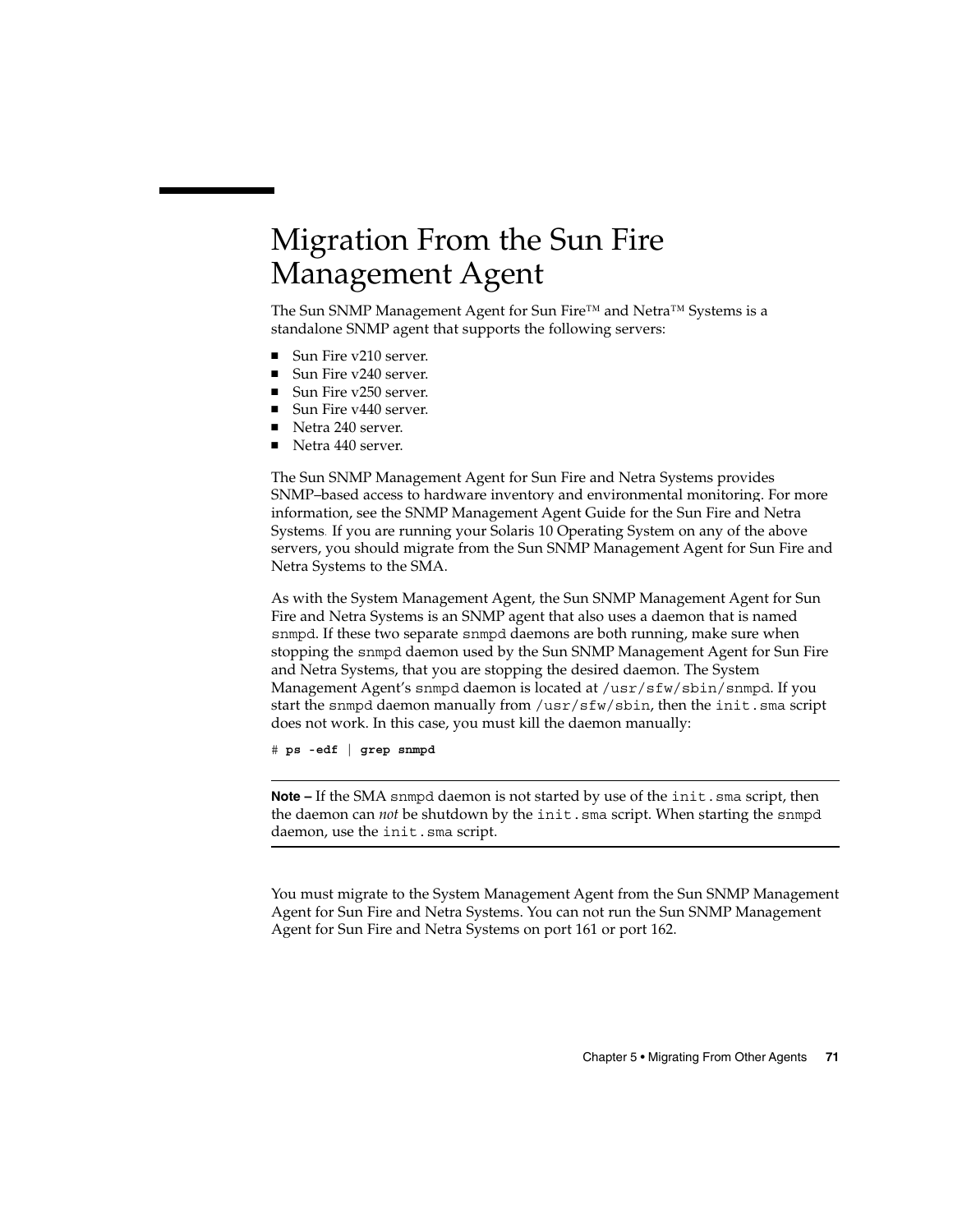# The masfcnv Migration Script

This section provides a procedure to migrate the configuration of the Sun SNMP Management Agent for Sun Fire and Netra Systems to the SMA. The procedure uses the masfcnv script. This script is designed specifically for migrating to the SMA SNMP agent from the Sun SNMP Management Agent for Sun Fire and Netra Systems.

The ./masfcnv migration script is located at /usr/sfw/lib/sma\_snmp. The ./masfcnv migration script performs the following functions:

The script migrates USM (SNMP) user names and passwords. The script checks that USM user names migrated from the Sun SNMP Management Agent for Sun Fire and Netra Systems to the SMA do not already exist in the SMA. If a duplicate exists, you need to determine whether the identified user should be treated as the same user in the SMA. For information on USM within the SMA, see ["Using USM](#page-41-0) [for Authentication and Message Privacy"](#page-41-0) on page 42.

You must decide whether you want to migrate the Sun SNMP Management Agent for Sun Fire and Netra Systems key that is associated with that user. The alternative is to continue to use the existing System Management Agent key for that user. The Sun SNMP Management Agent for Sun Fire and Netra Systems only supports MD5 based keys. The SMA supports additional authentication schemes such as SHA and encryption (DES) for SNMP requests. A migrated user is therefore be unable to use these additional capabilities until the necessary keys have been configured. However, access based on MD5 authentication is available to such users. For more information on authentication and encryption, see ["Authentication](#page-42-0) [Protocol Algorithms"](#page-42-0) on page 43.

■ The script uses the snmpd.conf template file that is located at /usr/sfw/lib/sma\_snmp/. The script uses this template file to create a new snmpd.conf agent configuration file. This new snmpd.conf agent configuration file is specifically for the Sun SNMP Management Agent for Sun Fire and Netra Systems. This new snmpd.conf agent configuration file is installed at /etc/opt/SUNWmasf/conf/. The Sun SNMP Management Agent for Sun Fire and Netra Systems uses this new snmpd.conf agent configuration file to modify the SMA main configuration file. The Sun SNMP Management Agent for Sun Fire and Netra Systems also uses its agent configuration file to modify the SMA persistent storage file at /var/sma\_snmp/snmpd.conf.

For more information on SMA configuration files, see ["Configuration Files and](#page-27-0) Scripts" [on page 28.](#page-27-0)

- The script replaces Sun SNMP Management Agent for Sun Fire and Netra Systems configuration files by a default configuration. This default configuration sets up the Sun SNMP Management Agent for Sun Fire and Netra Systems as an AgentX subagent.
- The script makes back ups of the changed configuration files. Configuration file back ups are made by appending the extension .bak.n to the filename where n is an optional number.
- The script replaces the existing Sun SNMP Management Agent for Sun Fire and Netra Systems startup script in /etc/init.d with a new script.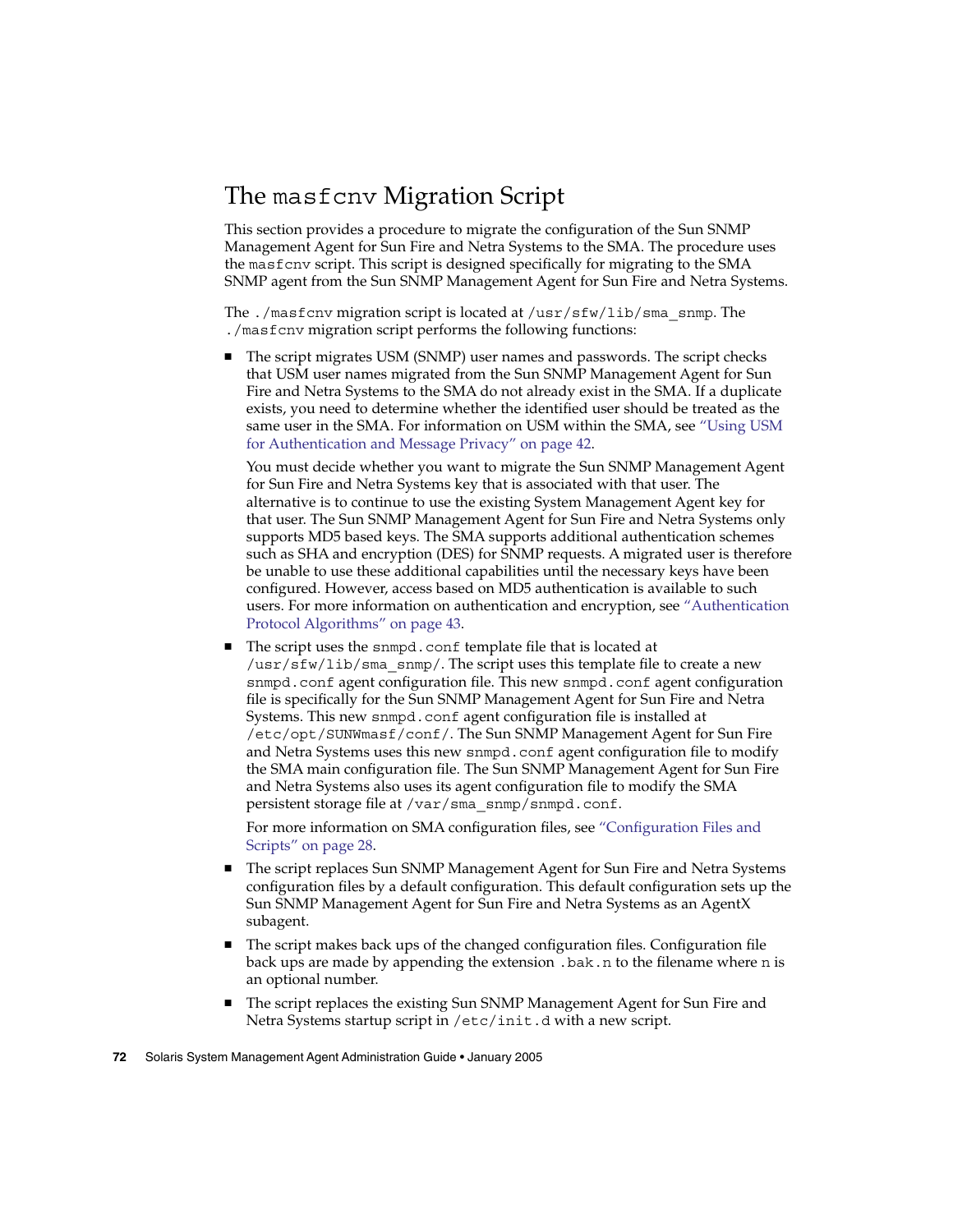- <span id="page-72-0"></span>The script migrates the VACM configuration. The Sun SNMP Management Agent for Sun Fire and Netra Systems configuration related to the OID space used by the SUN MIB is migrated automatically. VACM configuration can be related to other OIDs. For example, VACM information can be related to the system branch in MIB-II. If VACM information is related to other OIDs, you must confirm if migration is required. For more information on VACM, see ["Using VACM for](#page-45-0) [Access Control"](#page-45-0) on page 46.
- The script migrates trap destinations from the Sun SNMP Management Agent for Sun Fire and Netra Systems to the SMA. Entries originally configured for both agents do not result in duplicate entries in the migrated configuration.
- The script migrates community strings from the Sun SNMP Management Agent for Sun Fire and Netra Systems to the SMA. You are advised if an identical string is configured for both agents.

After migration, the SMA provides SNMP access on its standard ports 161/162. The SMA provides access on other ports if you configure it. The SMA also provides SNMP access on the ports previously used by the Sun SNMP Management Agent for Sun Fire and Netra Systems. All ports provide access to the same set of OIDs. These OIDs include OIDs used by the SUN-PLATFORM-MIB as used by the Sun SNMP Management Agent for Sun Fire and Netra Systems. You can configure additional access controls to limit the visibility of data on a user basis.

If you are migrating user names and passwords from the Sun SNMP Management Agent for Sun Fire and Netra Systems, the engineID used by the SMA must be the same as that previously used by the Sun SNMP Management Agent for Sun Fire and Netra Systems. USM, used by SNMPv3, embeds the engineID into the keys used for authentication. If you have configured the SMA to use a different engineID to that of the Sun SNMP Management Agent for Sun Fire and Netra Systems, you must determine which engineID to use. If the engineID is different to that originally used by the Sun SNMP Management Agent for Sun Fire and Netra Systems, reset those passwords used by migrated users. For more information on the USM, see ["Using](#page-41-0) [USM for Authentication and Message Privacy"](#page-41-0) on page 42.

For further information on the masfcnv script, see the masfcnv(1M) man page.

**Note –** In all cases, the Sun SNMP Management Agent for Sun Fire and Netra Systems agent runs independently of the Solstice Enterprise Agents' executable, snmpdx. If you stop the Sun SNMP Management Agent for Sun Fire and Netra Systems agent, you do automatically stop the Solstice Enterprise Agents software. You must migrate to the System Management Agent from the Solstice Enterprise Agents software. For more information, see ["Migration From Solstice Enterprise Agents Software"](#page-64-0) on page [65.](#page-64-0)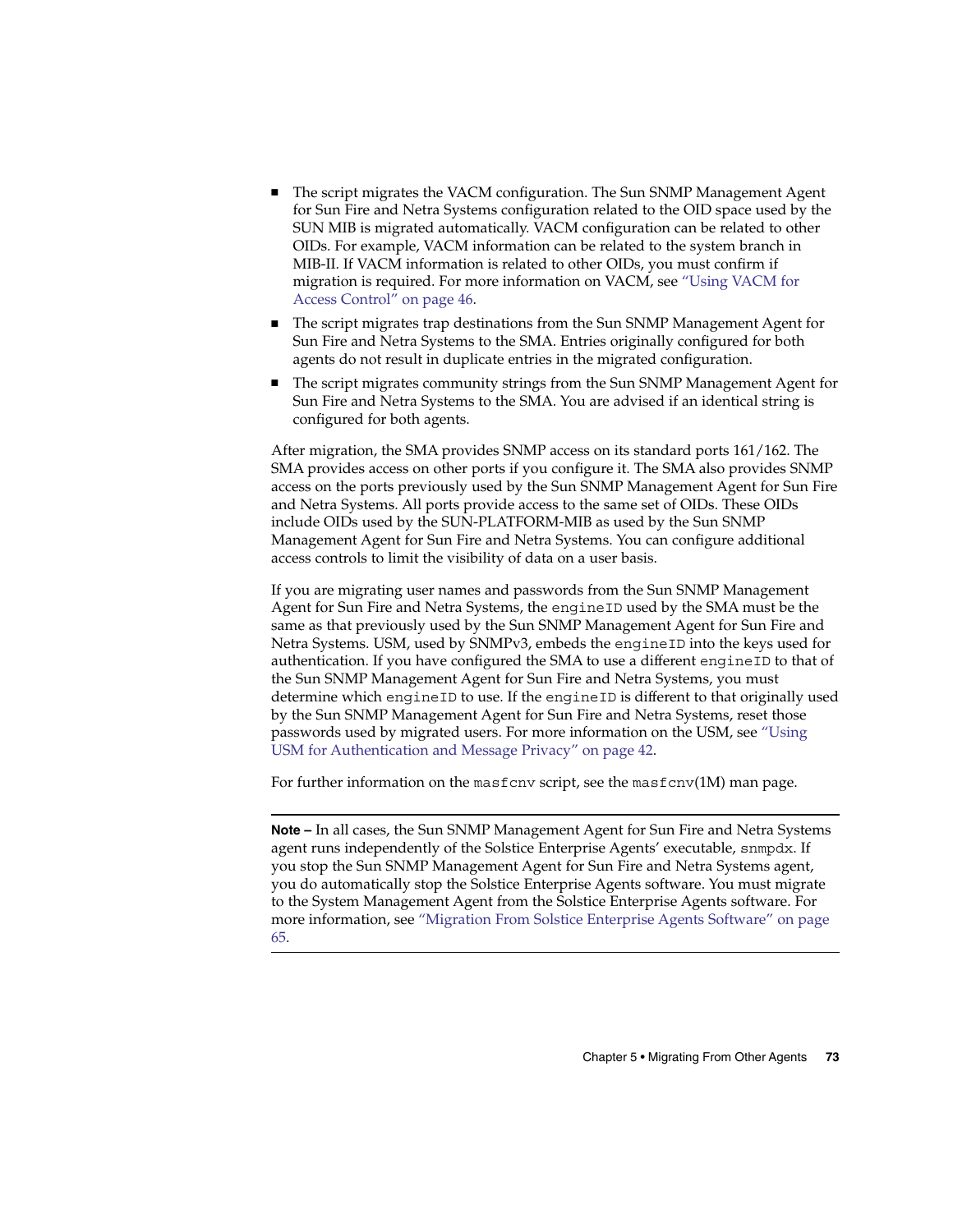# To Migrate From the Sun SNMP Management Agent for Sun Fire and Netra Systems to the SMA

- **1. As root, stop both the System Management Agent and the masfd agents.**
	- # **/etc/init.d/init.sma stop**
	- # **/etc/init.d/masfd stop**

Any other agents that have been configured as subagents of SMA also need to be stopped and restarted after the migration is complete.

**2. Perform a test migration to determine the effect of running the migration script.**

A test migration is useful if you have made significant configuration changes to the System Management Agent.

```
# cd /usr/sfw/lib/sma_snmp
# ./masfcnv --dry-run -i -p enable --select-community=agent
```
If this dry run completes successfully, the proposed SMA configuration files are be presented in the standard output. Review this output before proceeding. The configuration of the Sun SNMP Management Agent for Sun Fire and Netra Systems is migrated to the SMA by the ./masfcnv migration script. If a conflict arises in the configuration, see the masfcnv(1M) man page for information on its resolution.

**3. Run the migration script.**

```
# cd /usr/sfw/lib/sma_snmp
```
- # **./masfcnv -i -p enable --select-community=agent**
- **4. As root, restart both the System Management Agent and the Sun SNMP Management Agent for Sun Fire and Netra Systems.**
	- # **/etc/init.d/init.sma start**
	- # **/etc/init.d/masfd start**

The Sun SNMP Management Agent for Sun Fire and Netra Systems is then reconfigured to run as a subagent under the System Management Agent. Any other agents that have been configured as subagents of the System Management Agent also need to be restarted after the migration is complete.

After migration to the SMA from the Sun SNMP Management Agent for Sun Fire and Netra Systems, the Sun Fire hardware instrumentation becomes accessible to SNMP applications through the SMA. The SMA uses the same port that was previously used by the Sun SNMP Management Agent for Sun Fire and Netra Systems.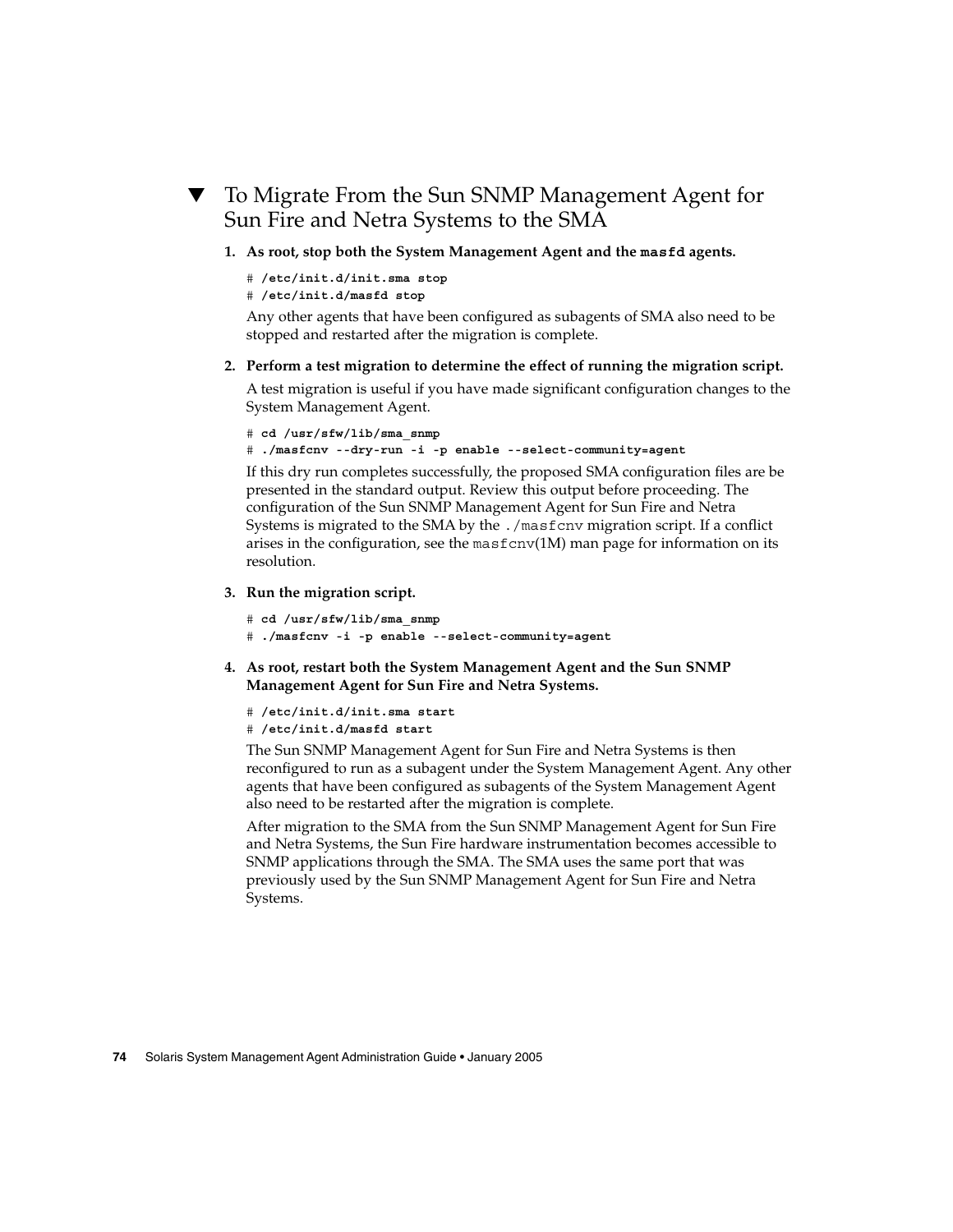APPENDIX **A**

# Tools and Man Pages

This appendix describes the various tools and man pages that are available in the System Management Agent.

# Tools and Utilities Configuration File

In the System Management Agent, as in the standard Net-SNMP implementation, configuration of the available tools and utilities is done through the snmp.conf configuration file. The snmp.conf configuration file is located at /etc/sma/snmp/.

Before modifying the snmp.conf configuration file, read ["Configuration Files and](#page-27-0) Scripts" [on page 28.](#page-27-0) Ensure also that you read the snmp\_config(4) and snmp.conf(4) man pages in that order.

The snmp.conf configuration file supports the directives listed in the snmp.conf man page. If you store sensitive information in this file, ensure that you set the permissions so that the file is readable only by the user.

# Man Pages

This section lists all the man pages that are associated with the System Management Agent. The man pages are listed in tables, which are organized by the type of content:

- [Table A–1](#page-75-0)
- [Table A–2](#page-75-0)
- [Table A–3](#page-77-0)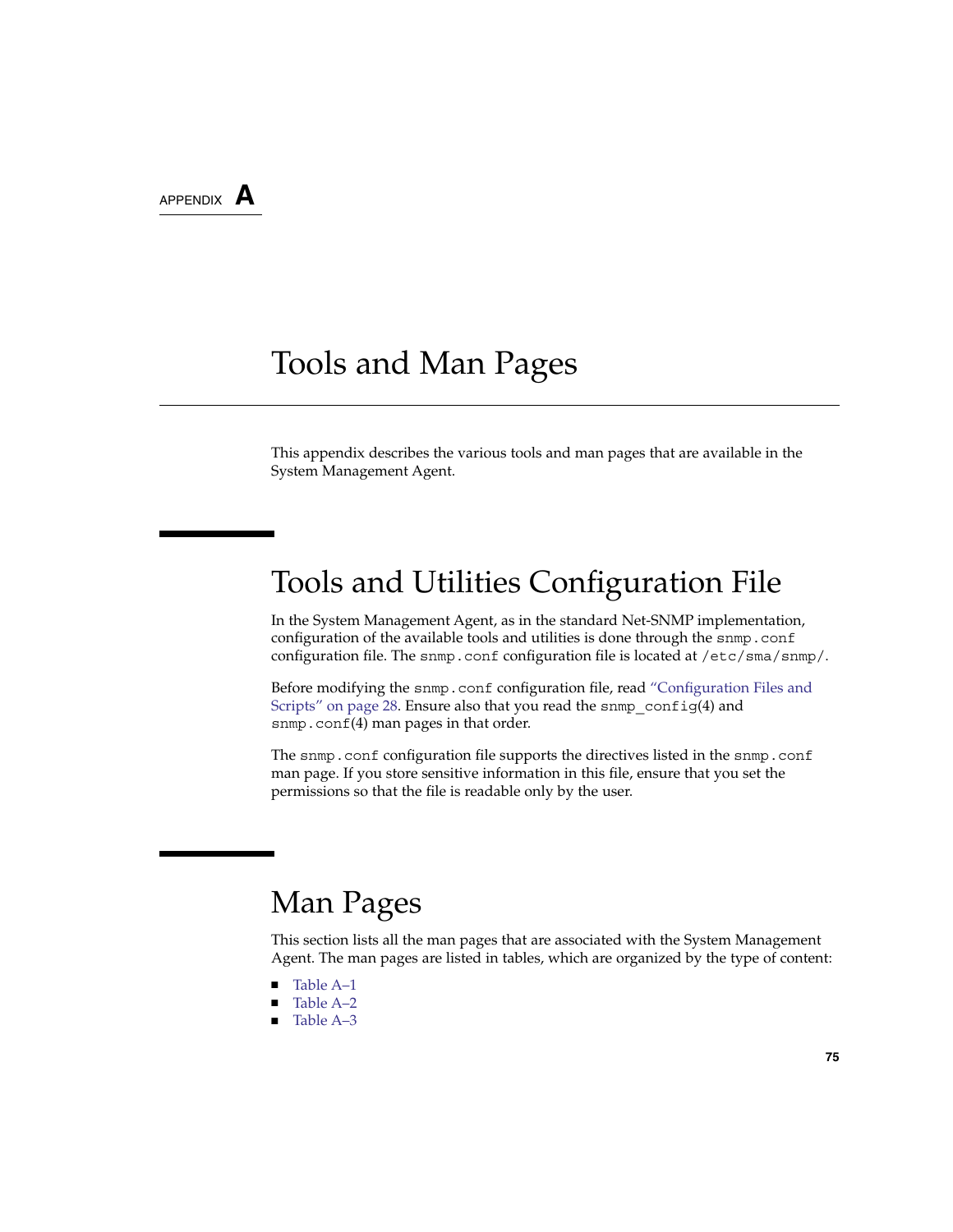- <span id="page-75-0"></span>■ Table A<sup>-4</sup>
- [Table A–5](#page-78-0)

The following table lists man pages for general SNMP information.

**TABLE A–1** Man Pages for General SNMP Topics

| <b>Man Page</b>         | <b>Description</b>                                                                                                                            |
|-------------------------|-----------------------------------------------------------------------------------------------------------------------------------------------|
| netsnmp(5)              | Gives an overview of the Net-SNMP implementation<br>included in the Solaris software. Also available as the<br>$s$ ma $s$ nmp $(5)$ man page. |
| $s$ nmpcmd $(1M)$       | Describes the common options for Net-SNMP<br>commands.                                                                                        |
| $s$ nmp variables $(4)$ | Discusses the format that must be used to specify<br>variable names to Net-SNMP commands.                                                     |

The following table lists the man pages for Net-SNMP command tools.

| <b>TABLE A-2</b> Man Pages for SNMP Tools |  |  |  |  |  |
|-------------------------------------------|--|--|--|--|--|
|-------------------------------------------|--|--|--|--|--|

| Man page              | <b>Tool Description</b>                                                                                                                                                |
|-----------------------|------------------------------------------------------------------------------------------------------------------------------------------------------------------------|
| mib2c(1M)             | The mib2c tool uses nodes in a MIB definition file to<br>produce two C code template files to use as a basis for<br>a MIB module.                                      |
| $s$ nmpbulkget $(1M)$ | The snmpbulkget utility is an SNMP application that<br>uses the SNMP GETBULK operation to send<br>information to a network manager.                                    |
| snmpbulkwalk(1M)      | The snmpbulkwalk utility is an SNMP application<br>that uses SNMP GETBULK requests to query a<br>network entity efficiently for a tree of information.                 |
| $s$ nmpqet $(1M)$     | The snmpget utility is an SNMP application that uses<br>the SNMP GET request to query for information on a<br>network entity.                                          |
| $s$ nmpgetnext $(1M)$ | The snmpgetnext utility is an SNMP application that<br>uses the SNMP GETNEXT request to query for<br>information on a network entity.                                  |
| $s$ nmpinform $(1M)$  | The snmpinform command invokes the snmptrap<br>utility, which is an SNMP application that uses the<br>SNMP TRAP operation to send information to a<br>network manager. |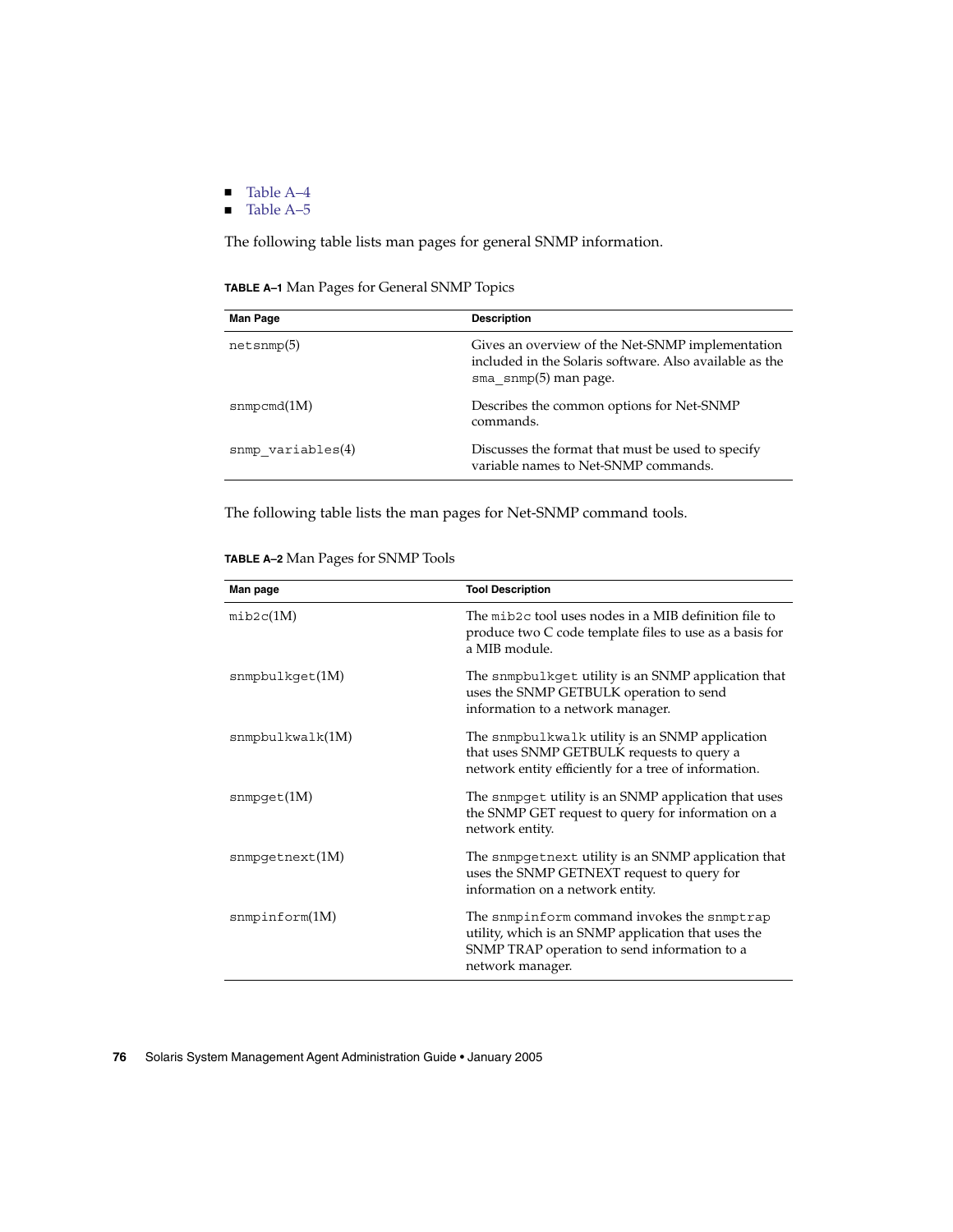| TABLE A-2 Man Pages for SNMP Tools<br>Man page | <b>Tool Description</b>                                                                                                                                                                                                                                                                                                      |
|------------------------------------------------|------------------------------------------------------------------------------------------------------------------------------------------------------------------------------------------------------------------------------------------------------------------------------------------------------------------------------|
| $s$ nmpnetstat $(M)$                           | The snmpnetstat command symbolically displays<br>the values of various network-related information<br>retrieved from a remote system using the SNMP<br>protocol.                                                                                                                                                             |
| $s$ nmpset $(1M)$                              | The snmpset utility is an SNMP application that uses<br>the SNMP SET request to set information on a network<br>entity.                                                                                                                                                                                                      |
| $s$ nmptrap $(1M)$                             | The snmptrap utility is an SNMP application that<br>uses the SNMP TRAP operation to send information to<br>a network manager.                                                                                                                                                                                                |
| $s$ nmpusm $(1M)$                              | The snmpusm utility is an SNMP application that can<br>be used to do simple maintenance on an SNMP<br>agent's User-based Security Module (USM) table.                                                                                                                                                                        |
| snmpvacm(1M)                                   | The snmpvacm utility is a SNMP application that can<br>be used to do maintenance on an SNMP agent's<br>View-based Access Control Module (VACM) table.                                                                                                                                                                        |
| $s$ nmpwalk $(M)$                              | The snmpwalk utility is an SNMP application that<br>uses SNMP GETNEXT requests to query a network<br>entity for a tree of information.                                                                                                                                                                                       |
| $s$ nmpd $f(1M)$                               | The snmpdf command is a networked version of the<br>df command. snmpdft checks the disk space on the<br>remote machine by examining the<br>HOST-RESOURCES-MIB's hrStorageTable or the<br>UCD-SNMP-MIB's dskTable.                                                                                                            |
| $s$ nmpdelta $(1M)$                            | The snmpdelta utility monitors the specified integer<br>valued OIDs. The utility reports changes over time.                                                                                                                                                                                                                  |
| $s$ nmptable $(1M)$                            | The snmptable utility is an SNMP application that<br>repeatedly uses the SNMP GETNEXT or GETBULK<br>requests to query for information on a network entity.                                                                                                                                                                   |
| $s$ nmptest $(1M)$                             | The snmptest utility is a flexible SNMP application<br>that can monitor and manage information on a<br>network entity. The utility uses a command-line<br>interpreter to enable you to send different types of<br>SNMP requests to target agents.                                                                            |
| $s$ nmptranslate $(1M)$                        | The snmptranslate utility is an application that<br>translates one or more SNMP object identifier values<br>from their symbolic, textual forms into their numerical<br>forms. The application also translates one or more<br>SNMP object identifier values from their numerical<br>forms into their symbolic, textual forms. |

Appendix A • Tools and Man Pages **77**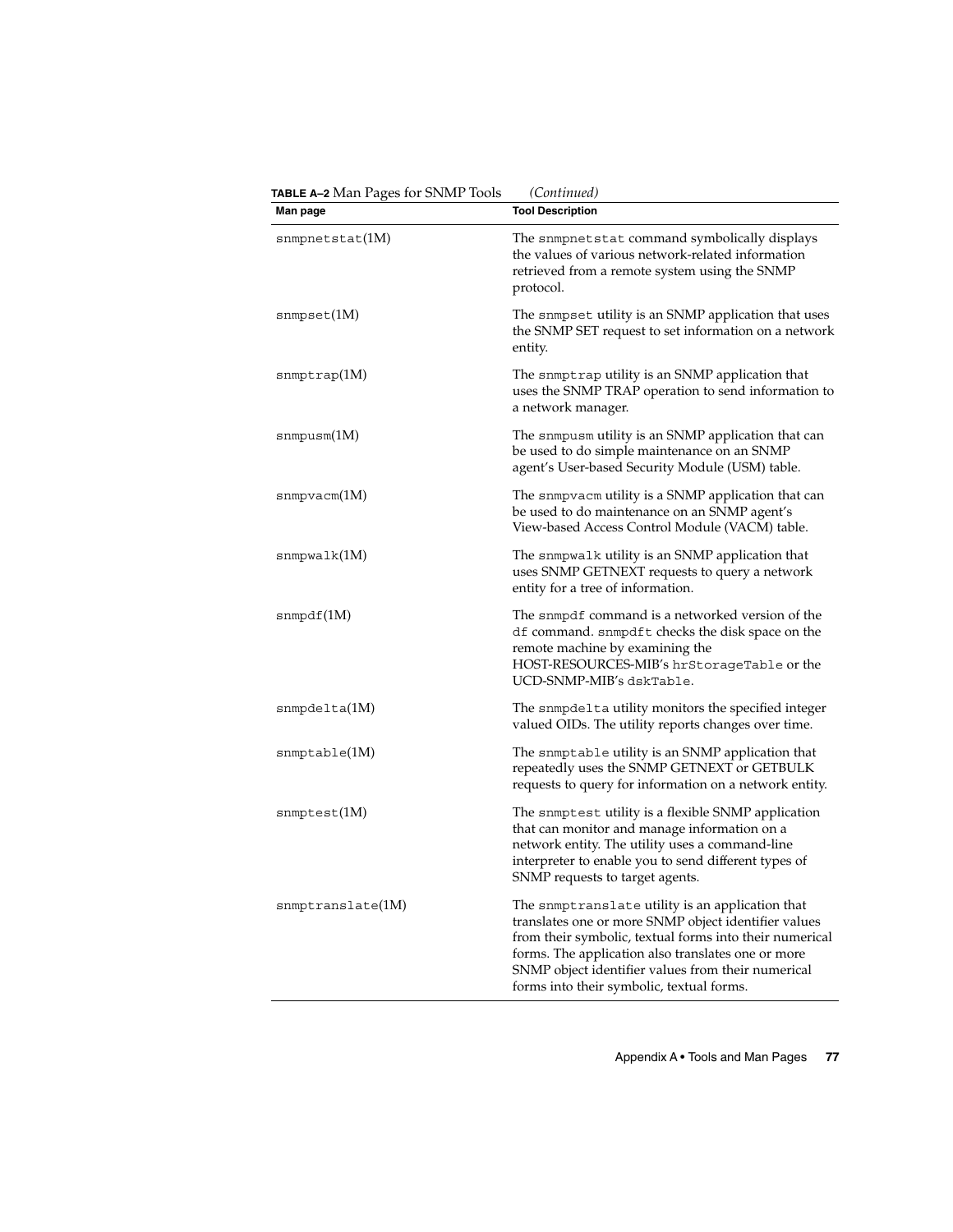<span id="page-77-0"></span>

| TABLE A-2 Man Pages for SNMP Tools | (Continued)                                                                                                            |
|------------------------------------|------------------------------------------------------------------------------------------------------------------------|
| Man page                           | <b>Tool Description</b>                                                                                                |
| sumpstate(s(1)                     | The snmpstatus command is an SNMP application<br>that retrieves several important statistics from a<br>network entity. |

The following table lists the man pages associated with configuration files that are used by the Net-SNMP agent.

**TABLE A–3** Man Pages for SNMP Configuration Files

| <b>Man Page</b>         | <b>Description</b>                                                                                                                                   |
|-------------------------|------------------------------------------------------------------------------------------------------------------------------------------------------|
| $s$ nmp config $(4)$    | Provides an overview of the Net-SNMP<br>configuration files included with System<br>Management Agent.                                                |
| $s$ nmp.con $f(4)$      | The file snmp.conf defines how the Net-SNMP<br>applications such as snmpget or snmpwalk operate.                                                     |
| $s$ nmpd.con $f(4)$     | The file snmpd.conf defines how the Net-SNMP<br>agent operates.                                                                                      |
| $s$ nmptrapd.conf $(4)$ | The file snmptrapd.conf defines how the<br>Net-SNMP trap-receiving daemon, snmptrapd,<br>operates when the daemon receives a trap.                   |
| $smm$ conf $(1M)$       | The snmpconf utility is a script that asks you<br>questions. The script creates an snmpd.conf<br>configuration file that is based on your responses. |

The following table lists the man pages for daemons that are associated with Net-SNMP.

**TABLE A–4** Man Pages for SNMP Daemons

| <b>Man Page</b>       | <b>Description</b>                                                                                                                         |
|-----------------------|--------------------------------------------------------------------------------------------------------------------------------------------|
| $s$ nmpd $(1M)$       | The snmpd daemon is the SNMP agent. The<br>daemon binds to a port and awaits requests<br>from SNMP management software.                    |
| $init.\text{sma}(1M)$ | The init. sma utility is run automatically<br>during installation and each time the system is<br>rebooted. This utility manages the snmpd. |
| snmptrapd(M)          | The snmptrapd daemon is an SNMP<br>application that receives and logs SNMP<br>TRAP and INFORM messages.                                    |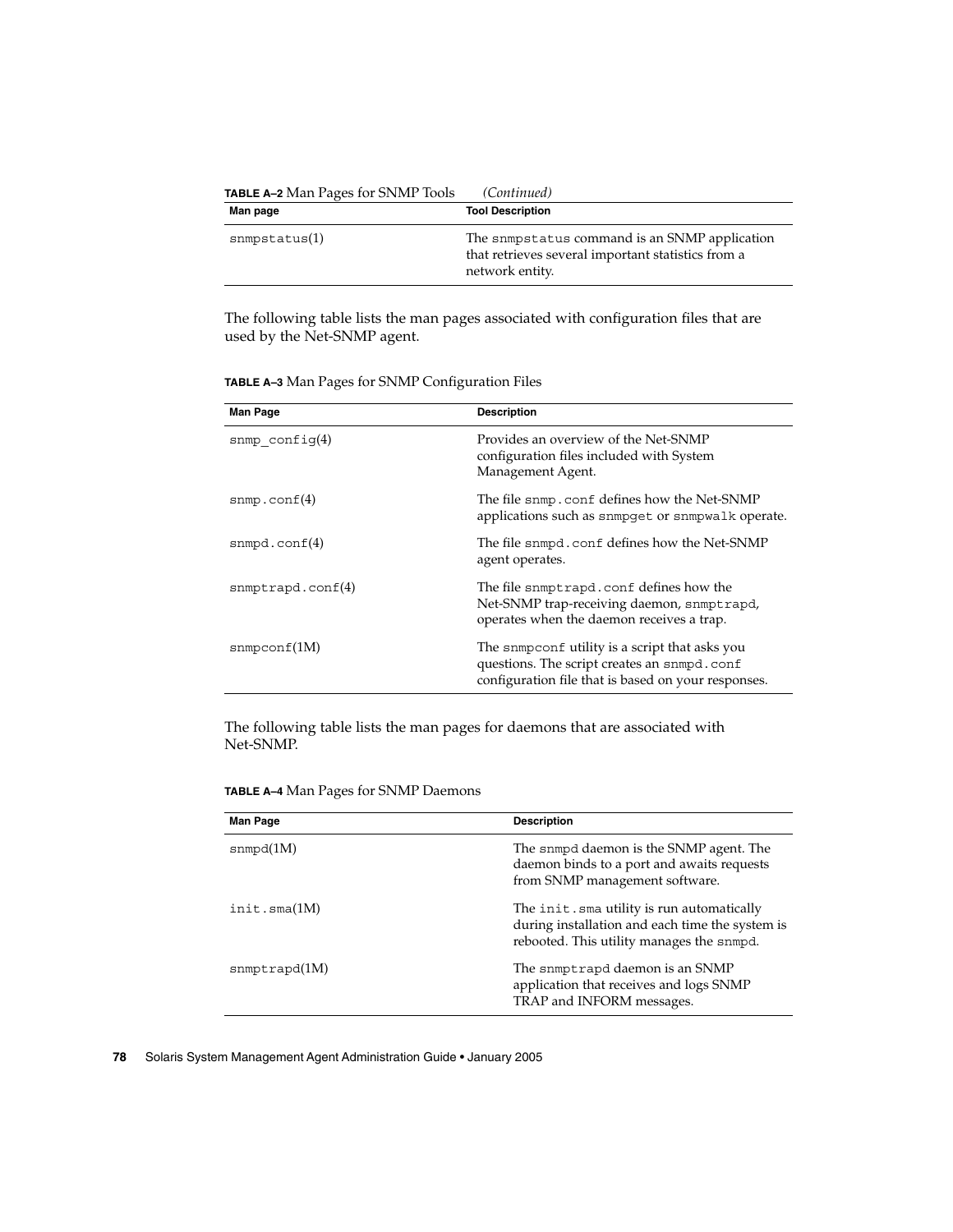# <span id="page-78-0"></span>**TABLE A–5** Man Pages for Migration Scripts

| <b>Man Page</b>      | <b>Description</b>                                                                                                                                                                        |
|----------------------|-------------------------------------------------------------------------------------------------------------------------------------------------------------------------------------------|
| $\text{masfcnv}(1M)$ | The masf cnv migration script can be used to<br>help you migrate an existing set of<br>configuration files for Sun SNMP Management<br>Agent for Sun Fire and Netra Systems to the<br>SMA. |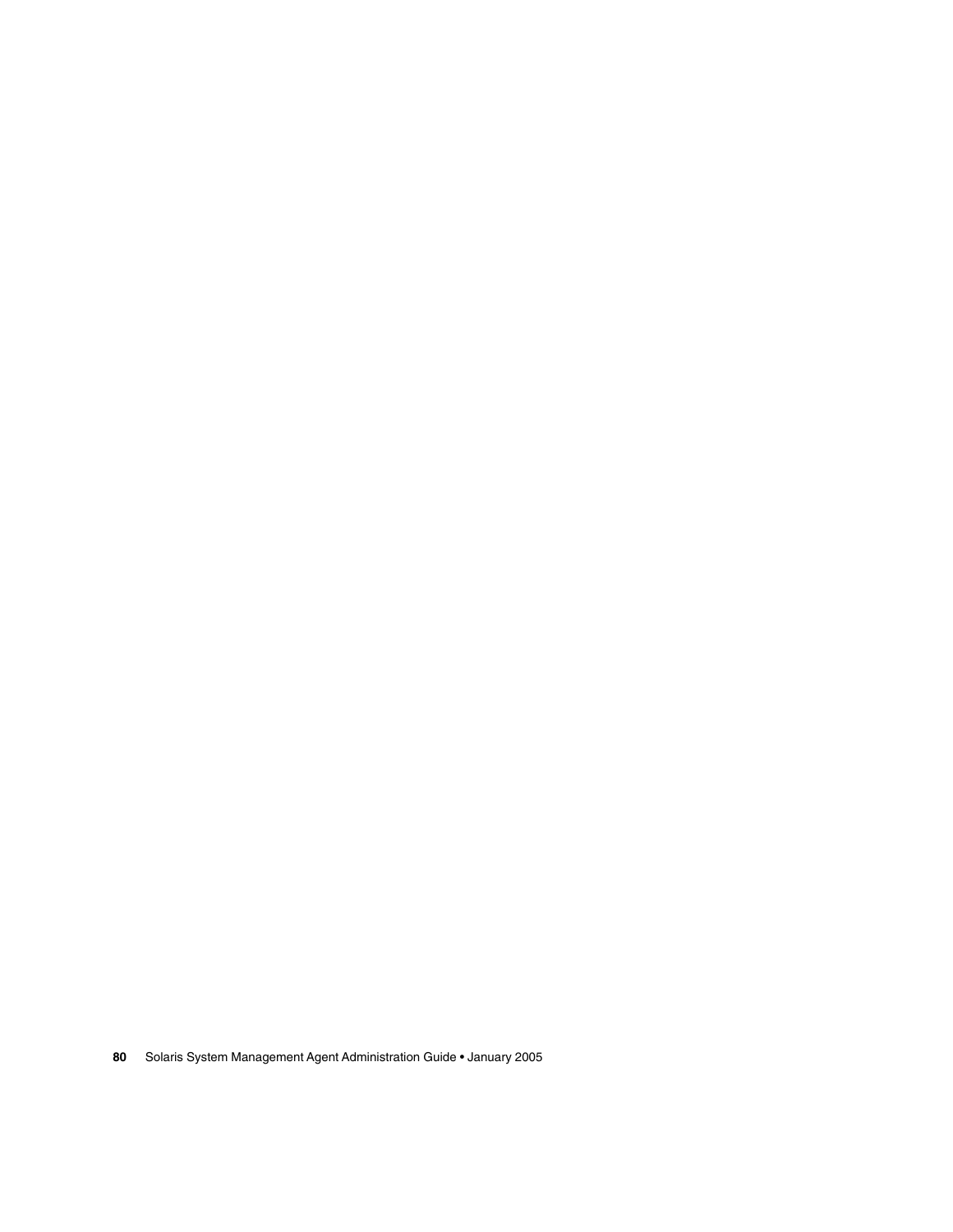# Glossary

| agent                                           | A software program, typically run on a managed device, that<br>implements the SNMP protocol. The program also services the<br>requests of a manager. Agents can act as proxies for some non-SNMP<br>manageable network nodes. |
|-------------------------------------------------|-------------------------------------------------------------------------------------------------------------------------------------------------------------------------------------------------------------------------------|
| <b>Agent Extensibility</b><br>Protocol (AgentX) | A subagent protocol that can communicate with a master SNMP agent.                                                                                                                                                            |
| configuration token                             | Tokens can be identifiers, keywords, constants, punctuation, or white<br>space.                                                                                                                                               |
| context                                         | A collection of managed objects that are accessible by an SNMP entity.<br>The name for a subset of managed objects.                                                                                                           |
| <b>DAQ</b>                                      | Data acquisition.                                                                                                                                                                                                             |
| <b>DES</b>                                      | Data Encryption Standard                                                                                                                                                                                                      |
| legacy subagent                                 | See proxy agent.                                                                                                                                                                                                              |
| Management<br><b>Information Base (MIB)</b>     | A virtual information store for managed objects. MIBs define the<br>properties of a managed object within the device to be managed.                                                                                           |
| manager                                         | A client application that accesses data from a managed device or<br>system.                                                                                                                                                   |
| master agent                                    | An agent running on a designated port.                                                                                                                                                                                        |
| <b>MIBII</b>                                    | The current standard definition of the virtual file store for objects that<br>can be managed by SNMP.                                                                                                                         |
| mib <sub>2c</sub>                               | A utility that compiles MIBs and generates a syntax template for MIB<br>implementation.                                                                                                                                       |
| Object Identifier (OID)                         | Every managed object, whether the object is a device or the<br>characteristics of a device, has a name, a syntax, and an encoding. The<br>name, an object identifier (OID), uniquely identifies the object. The               |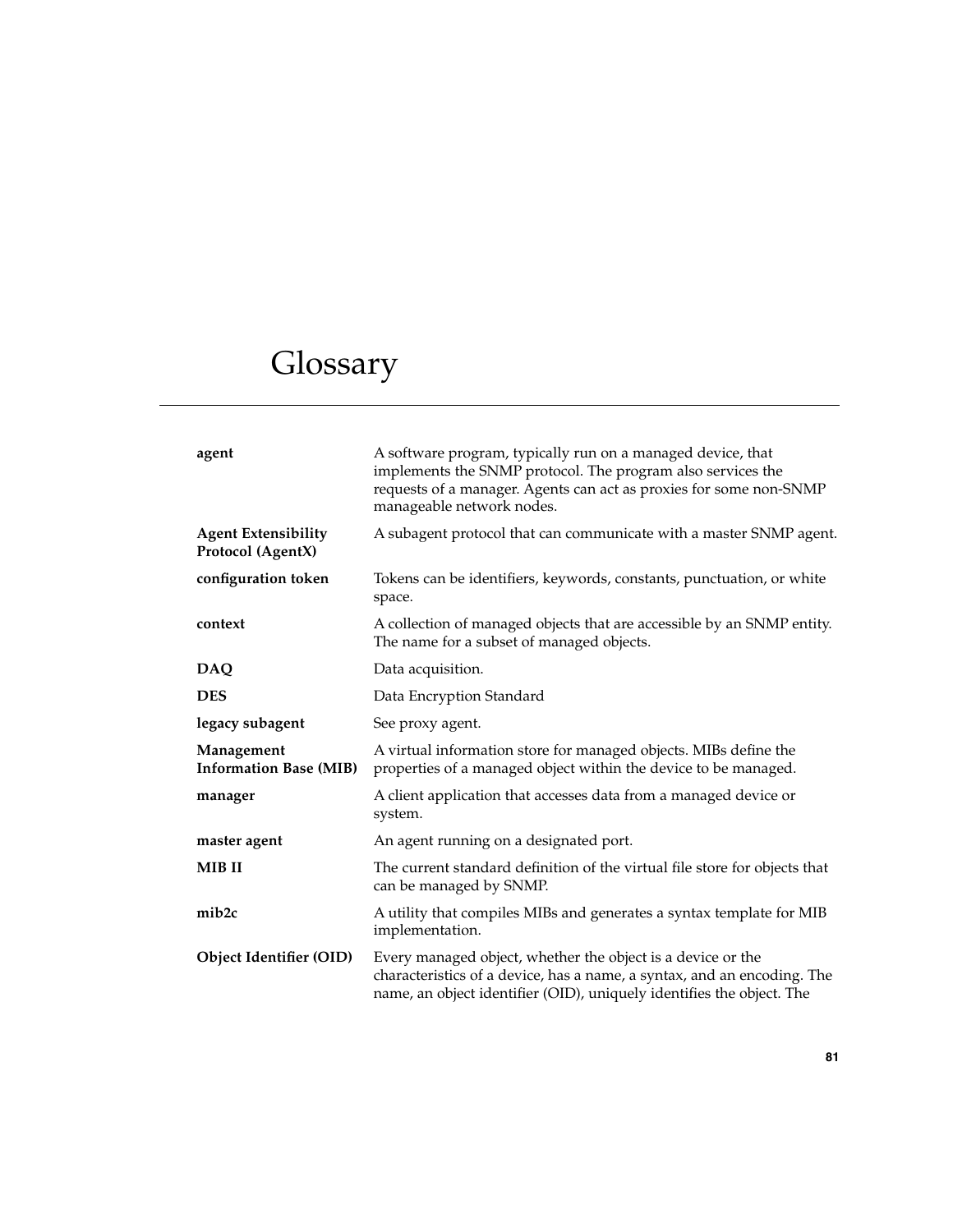|                                                        | OID is written as a sequence of integers separated by periods. For<br>example, the sequence 1.3.6.1.2.1.1.1.0 specifies the system description<br>within the system group of the management subtree.                                                                                                                                                                                                                                                                              |
|--------------------------------------------------------|-----------------------------------------------------------------------------------------------------------------------------------------------------------------------------------------------------------------------------------------------------------------------------------------------------------------------------------------------------------------------------------------------------------------------------------------------------------------------------------|
| <b>PDU</b>                                             | Protocol Data Unit. This unit defines the type of SNMP message. A<br>PDU contains control fields and an array of pairs. The control fields are<br>dependent on the message type. The first element of each of the pairs<br>in the array identifies management data. The second element of each<br>of the pairs in the array specifies the value of this management data.                                                                                                          |
| proxy agent                                            | An agent that acts on behalf of a non-SNMP (foreign) network device.<br>The management station contacts the proxy agent and indicates the<br>identity of the foreign device. The proxy agent translates the protocol<br>interactions it receives from the management station into the<br>interactions supported by the foreign device.                                                                                                                                            |
| MD <sub>5</sub>                                        | The message digest function defined in RFC 1321.                                                                                                                                                                                                                                                                                                                                                                                                                                  |
| net-snmp                                               | The Open Source version of the SMA. SMA uses net-snmp base<br>functionality and supports SNMP protocol versions 1, 2, and 3.                                                                                                                                                                                                                                                                                                                                                      |
| SHA1                                                   | Secure Hash Algorithm - Version 1.0. SHA is a cryptographic message<br>digest algorithm.                                                                                                                                                                                                                                                                                                                                                                                          |
| Structure of<br>Management<br><b>Information (SMI)</b> | An industry-accepted method of organizing object names so that<br>logical access can occur. The SMI states that each managed object must<br>have a name, a syntax, and an encoding. The name, an object identifier<br>(OID), uniquely identifies the object. The syntax defines the data type,<br>such as an integer or a string of octets. The encoding describes how the<br>information associated with the managed objects is serialized for<br>transmission between machines. |
| subagent                                               | An agent that interacts with a master agent.                                                                                                                                                                                                                                                                                                                                                                                                                                      |
| <b>System Management</b><br>Agent (SMA)                | An management agent based on open source Net-SNMP but carrying<br>some Sun modifications and additional tools and wrappers.                                                                                                                                                                                                                                                                                                                                                       |
| trap                                                   | A message sent to a manager that describes exceptions that occurred<br>on a managed device.                                                                                                                                                                                                                                                                                                                                                                                       |
| <b>USM</b>                                             | User-based Security Model. A standard for providing SNMP<br>message-level security, described in RFC 3414 at<br>http://www.ietf.org/rfc/rfc3414.txt.This RFC document<br>also includes a MIB for remotely monitoring and managing the<br>configuration parameters for the User-based Security Model.                                                                                                                                                                              |
| <b>VACM</b>                                            | View-Based Access Control Mechanism. A standard for controlling<br>access to management information, described in RFC 3415 at<br>http://www.ietf.org/rfc/rfc3415.txt.This RFC document<br>also includes a MIB for remotely managing the configuration<br>parameters for the View-based Access Control Model.                                                                                                                                                                      |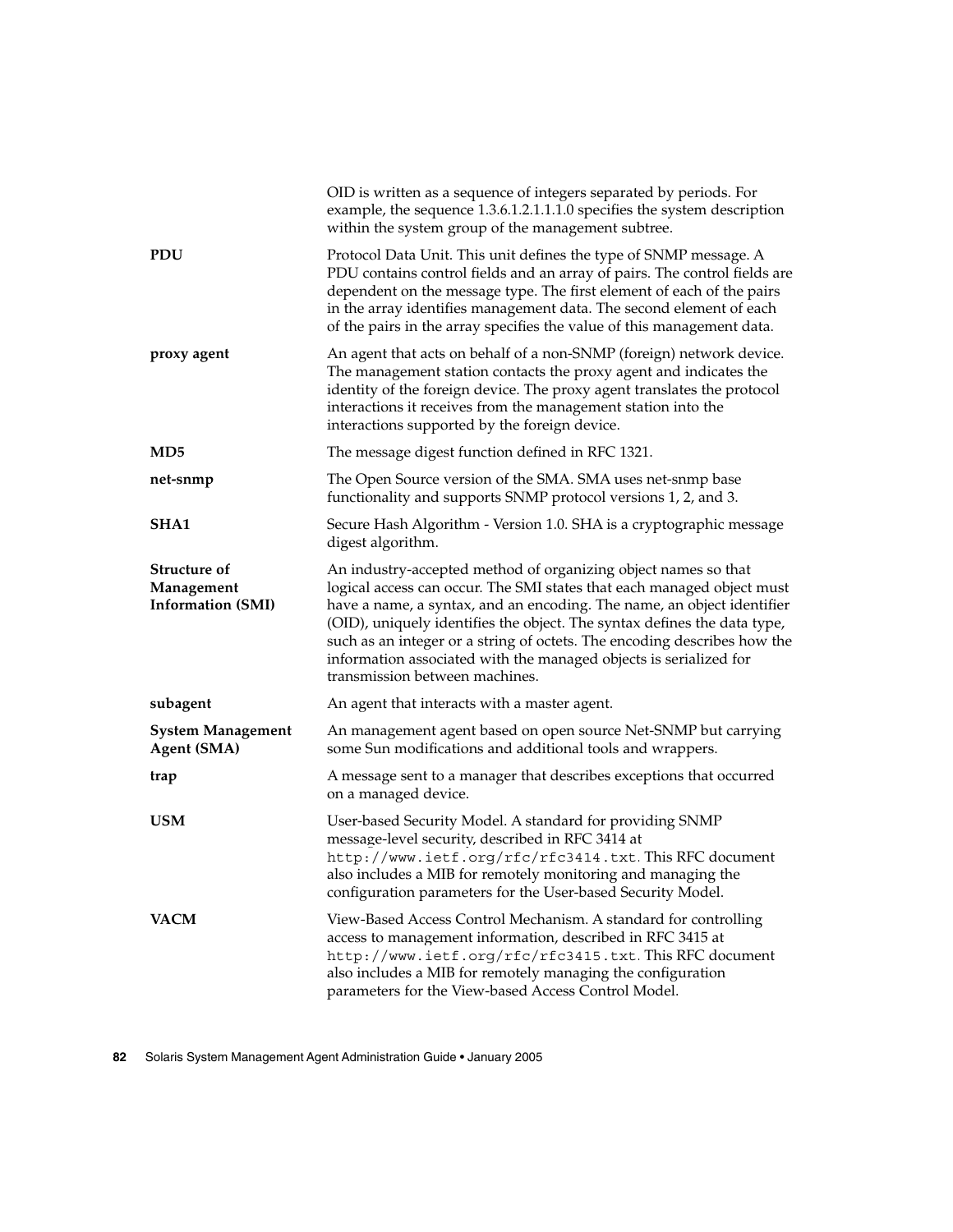# Index

## **A**

access table, [55-59](#page-54-0) contains, [55](#page-54-0) creating entries editing the snmpd.conf file, [56](#page-55-0) using the snmpvacm command, [57](#page-56-0) AgentX, [20-23,](#page-19-0) [69,](#page-68-0) [72-74](#page-71-0) enabling, [31](#page-30-0) using, [31](#page-30-0) Authentication Protocols, [43-44](#page-42-0) authPriv, [45](#page-44-0)

#### **B**

boot time, [66](#page-65-0)

# **C**

com2sec, [46,](#page-45-0) [64](#page-63-0) configuration files, [28,](#page-27-0) [30,](#page-29-0) [60,](#page-59-0) [61](#page-60-0) context string, [41](#page-40-0) context table, [49](#page-48-0) contains, [49](#page-48-0) contextName, [48](#page-47-0)

# **D**

DES, [44](#page-43-0) disk space, checking, [36](#page-35-0) dlmod, [68](#page-67-0)

## **E**

Encryption, *See* DES engineID, [73](#page-72-0)

# **G**

group creating editing the snmpd.conf file, [51](#page-50-0) using the snmpvacm command, [51](#page-50-0) group name, [41](#page-40-0) groups, creating and managing, [64](#page-63-0)

#### **H**

HMAC-SHA–96, [43](#page-42-0) HOST-RESOURCES-MIB, [36](#page-35-0)

### **I**

init.sma, [27](#page-26-0) restarting, [34](#page-33-0) starting, [33](#page-32-0) stopping, [35](#page-34-0) isAccessAllowed, [47](#page-46-0) ISO Namespace Tree, [22](#page-21-0)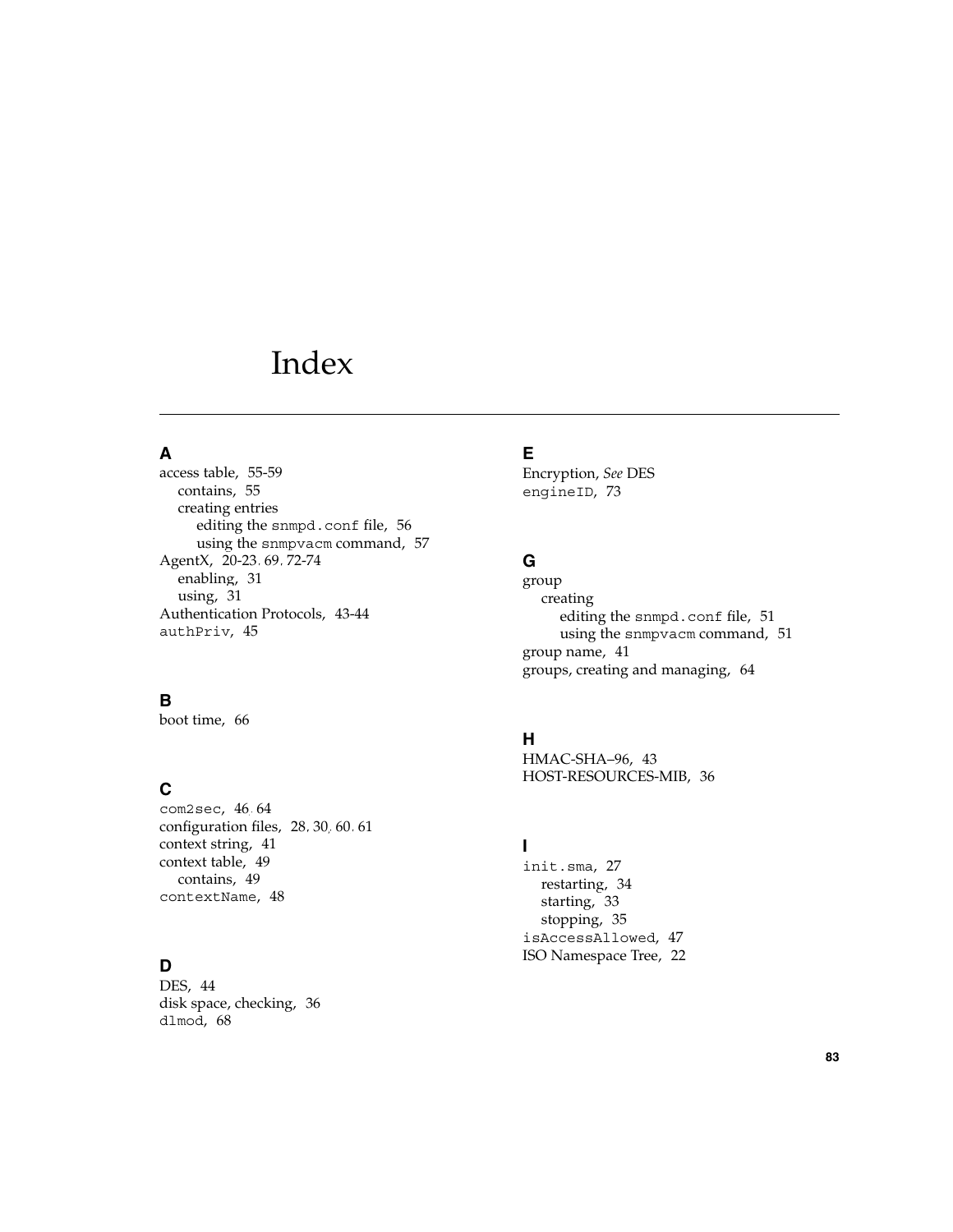#### **J**

JDMK, [38](#page-37-0) AgentX support, [39](#page-38-0) proxying, [39](#page-38-0) JMX, [38](#page-37-0)

#### **L**

library files, [28](#page-27-0) local store, [42](#page-41-0)

#### **M**

masfcnv, [72-74](#page-71-0) MD5, [43](#page-42-0) MIB, checking initialised, [35](#page-34-0) MIB II, [73](#page-72-0) MIB View, [52](#page-51-0) mibiisa, [66](#page-65-0) migration scripts, [29](#page-28-0) msgFlags, [17,](#page-16-0) [45](#page-44-0) msgSecurityModel, [17,](#page-16-0) [47,](#page-46-0) [49](#page-48-0) msgSecurityParamters, [17,](#page-16-0) [49](#page-48-0) msgVersion, [17](#page-16-0)

#### **N**

Net-SNMP, [28](#page-27-0) net-snmp-config, [36](#page-35-0) netstat, [35,](#page-34-0) [37](#page-36-0) noAccessEntry, [60](#page-59-0) noSuchContext, [59](#page-58-0) noSuchGroupName, [59](#page-58-0) noSuchView, [56](#page-55-0) notInView, [60](#page-59-0)

#### **P**

packages removing, [26-27](#page-25-0) SUNWsmagt, [26](#page-25-0) SUNWsmaS, [25](#page-24-0) SUNWsmcmd, [26](#page-25-0) SUNWsmdoc, [26](#page-25-0)

packages (Continued) SUNWsmmgr, [26](#page-25-0) Passwords, [60-64](#page-59-0) authorization, [42](#page-41-0) privacy, [43](#page-42-0) persistent storage files, [30](#page-29-0) PKCS, [44-45](#page-43-0) ports, [73](#page-72-0) checking if process running, [35](#page-34-0) proxies, dynamic, [69-70](#page-68-0) Proxy, JDMK, [39](#page-38-0) Public Key Cryptography Standard, *See* PKCS

#### **R**

rwuser, [46](#page-45-0) rwusergroup, [46](#page-45-0)

#### **S**

scopedPDU, [17,](#page-16-0) [46,](#page-45-0) [47,](#page-46-0) [49](#page-48-0) SEA, *See* Solstice Enterprise Agents seaExtensions, [30](#page-29-0) seaProxy module, [68-70](#page-67-0) security, [30,](#page-29-0) [42](#page-41-0) levels, [43](#page-42-0) overview, [41](#page-40-0) security to group table, [50-51](#page-49-0) security tables, [48-60](#page-47-0) SHA, [43](#page-42-0) snmp.conf, [29](#page-28-0) snmpd, [28](#page-27-0) snmpd, resident size, [38](#page-37-0) snmpd.conf, [28,](#page-27-0) [30](#page-29-0) managing user entries through, [42](#page-41-0) snmpdx, [73](#page-72-0) snmpget, [57-59](#page-56-0) snmpinform, [59](#page-58-0) snmpnetstat, [37-38](#page-36-0) snmpset, [57-59](#page-56-0) snmptrapd.conf, [28](#page-27-0) snmpusm, [42](#page-41-0) Solstice Enterprise Agents, [29,](#page-28-0) [69](#page-68-0) migration from, [65-70](#page-64-0) proxy handling, [67-70](#page-66-0) status, viewing, [35](#page-34-0)